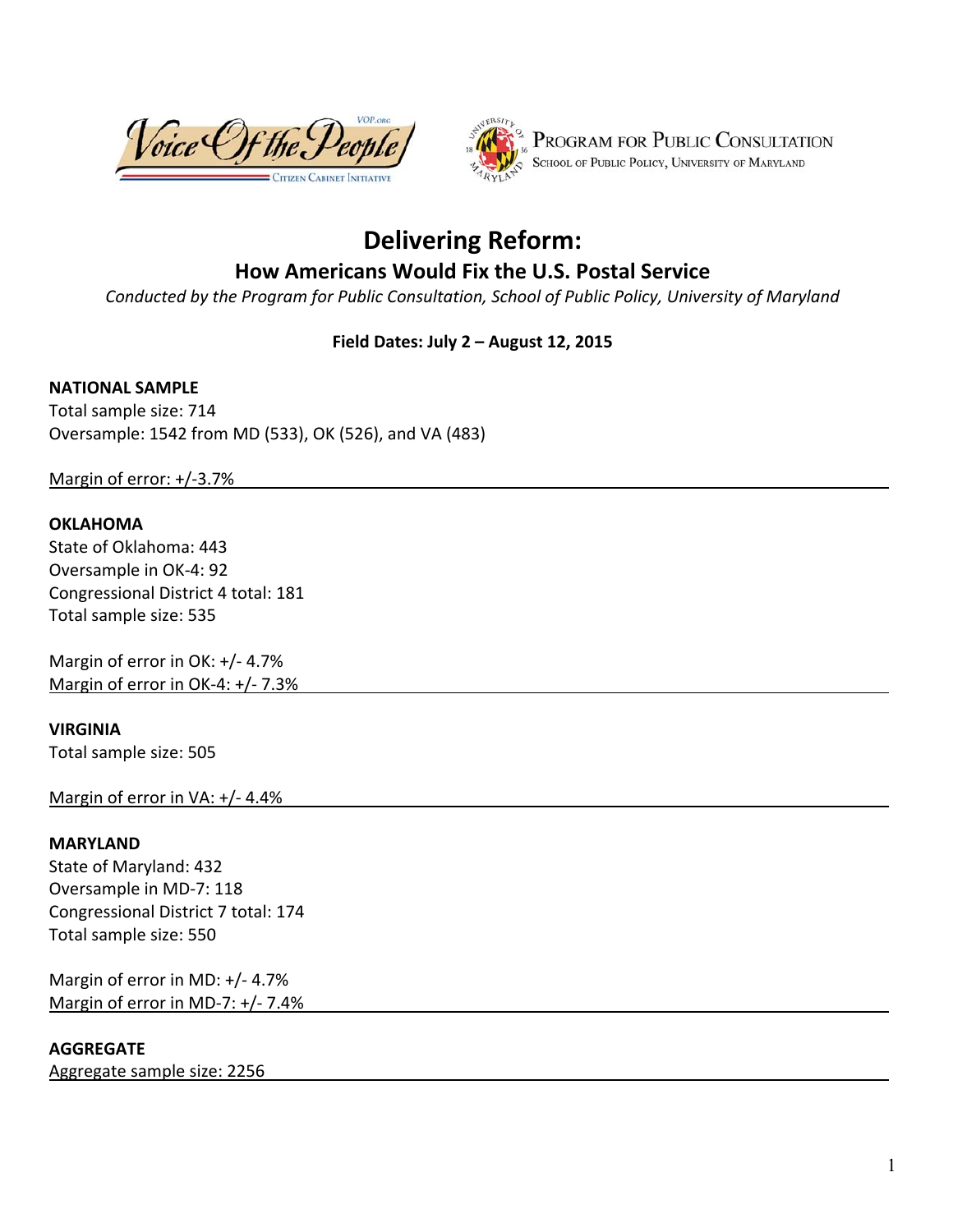#### **BRIEFING**

These days there is much discussion about a number of issues related to the US Postal Service. Congress is currently considering several bills for addressing these issues.

The broadest issue is that US Postal Service has been under a lot of financial pressure because of two problems.

- The level of Postal Service business went down a lot during the economic downturn.
- With the growth of the Internet, the volume of some kinds of mail have gone down, which has reduced Postal Service revenues--i.e., the money it makes. Though the Internet has been good for the Postal Service's package business, it has also reduced the use of first class mail.

Because of these two problems the US Postal Service lost quite a lot of money between 2008 and 2012 and it had to borrow money as a result.

More recently, two things have happened that have improved this situation.

- The economy improved, increasing mailing activity and thus increasing the Postal Service's revenues.
- The Postal Service made many changes in the way it operates, significantly reducing the size of its workforce and making its operations more efficient, and thus reducing costs.

#### But right now **the Postal Service is still not making enough money to meet the requirements that Congress has set for it**.

Numerous options have been proposed by the Postmaster General and in Congress to address this problem.

Many of these options would make the Postal Service more efficient. But they are controversial because they also require making changes that could reduce the level of service to customers. We will look at these proposals shortly.

Another option is to reduce a certain requirement that Congress has placed on the Postal Service related to its retiree health benefits program. This option has stimulated quite a lot of attention and debate because if Congress were to remove or modify this requirement this would substantially lessen the pressure on the Postal Service's finances. So we will address it first.

# **RETIREE HEALTH BENEFITS**

Here is the controversy. For many years the Postal Service paid for the current health insurance costs of employees and people who previously worked for the postal service and are now retired.

In 2006, Congress made a new requirement that the Postal Service also make payments into a fund to cover 100% of:

• the projected *future* health insurance costs of all current retirees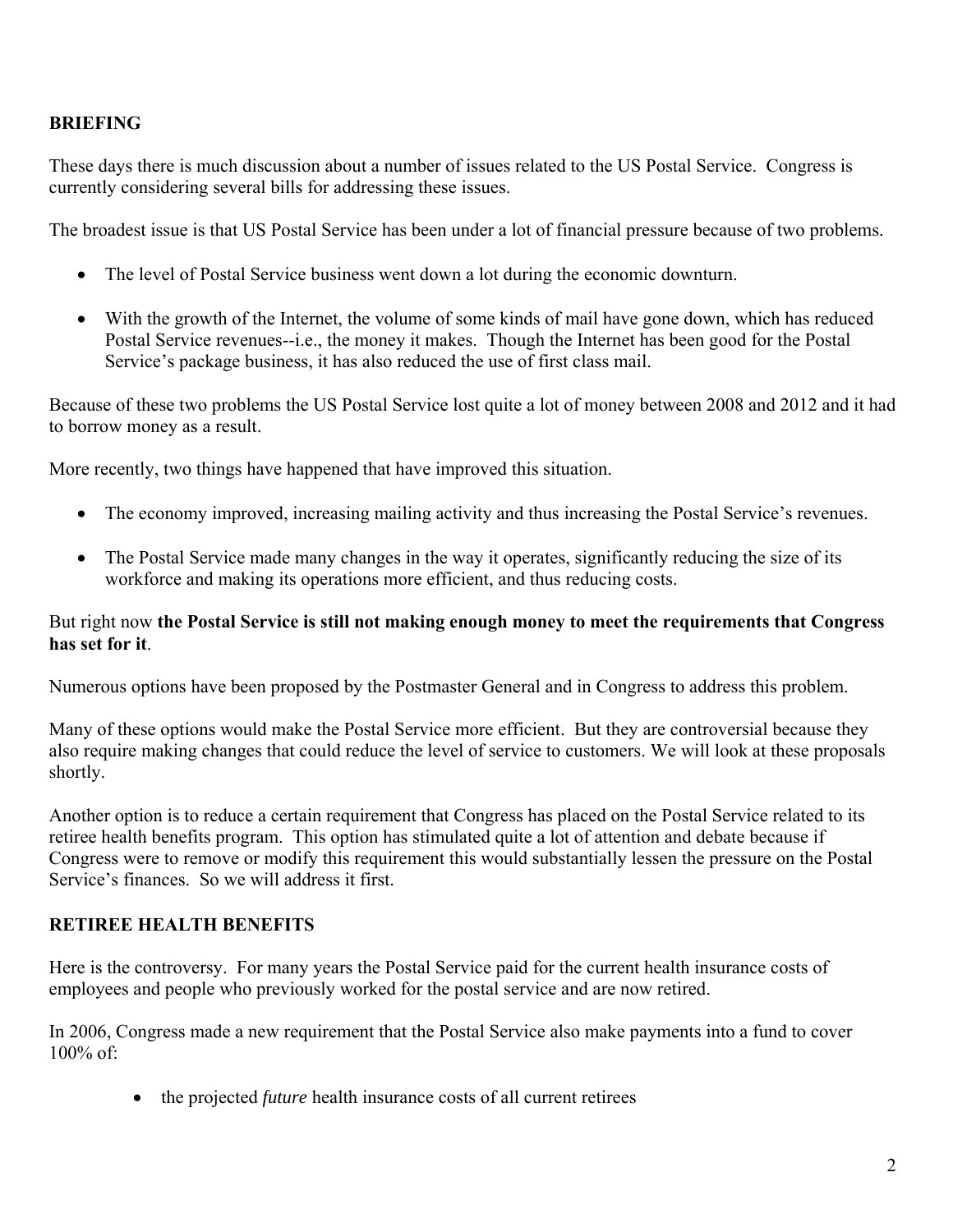• the projected *future* health insurance costs of all current workers for when they retire.

These required payments were, on average, \$5.5 billion per year over ten years.

For the first few years the Postal Service was able to make these payments so that the fund reached the level of covering approximately 50% of those projected future costs.

However, with the economic downturn and the other financial problems the Postal Service encountered, the Postmaster General said it did not have the funds to keep making these payments. Thus, it missed several payments and is now \$16.7 billion in arrears.

The Postmaster General has requested that the law be changed so that the Postal Service is not required to make further payments to the fund.

So the proposal for you to now consider is for Congress to change the law and either end or reduce the requirement for making these pre-payments for projected future retirement health benefits**.**

Here are two arguments in **favor** of this option. For each, please select whether you find it convincing or unconvincing:

#### **Arguments in Favor of Policy Option**

[Q1.] This requirement for a \$5.5 billion payments every year is siphoning off all the Postal Service's available money. This prevents the Postal Service from investing to improve its capacity and become more efficient. Letting it become more efficient will put the Postal Service in a stronger position to meet all its future obligations.

|                 | <b>Very</b><br>convincing | <b>Somewhat</b><br>convincing | <b>Total</b><br>convincing | <b>Somewhat</b><br>unconvincing | <b>Very</b><br>unconvincing | <b>Total</b><br>unconvincing | <b>Refused /</b><br>Don't<br>know |
|-----------------|---------------------------|-------------------------------|----------------------------|---------------------------------|-----------------------------|------------------------------|-----------------------------------|
|                 |                           |                               |                            |                                 |                             |                              |                                   |
| <b>National</b> | 30                        | 44                            | 74                         | 17                              | 9                           | 26                           | $\mathbf{1}$                      |
| GOP             | 30                        | 43                            | 73                         | 17                              | 10                          | 27                           |                                   |
| Dem.            | 35                        | 41                            | 76                         | 16                              | 7                           | 23                           | 1                                 |
| Indep.          | 22                        | 48                            | 70                         | 21                              | 9                           | 30                           | 1                                 |
|                 |                           |                               |                            |                                 |                             |                              |                                   |
| <b>Oklahoma</b> | 28                        | 52                            | 80                         | 14                              | 5                           | 19                           | $\leq$ 1                          |
| GOP             | 24                        | 51                            | 75                         | 18                              | 6                           | 24                           | $\mathbf{1}$                      |
| Dem.            | 34                        | 55                            | 89                         | 8                               | 3                           | 11                           |                                   |
| Indep.          | 26                        | 47                            | 73                         | 22                              | 5                           | 27                           |                                   |
| OK-4            | 27                        | 49                            | 76                         | 17                              | 6                           | 23                           | <1                                |
|                 |                           |                               |                            |                                 |                             |                              |                                   |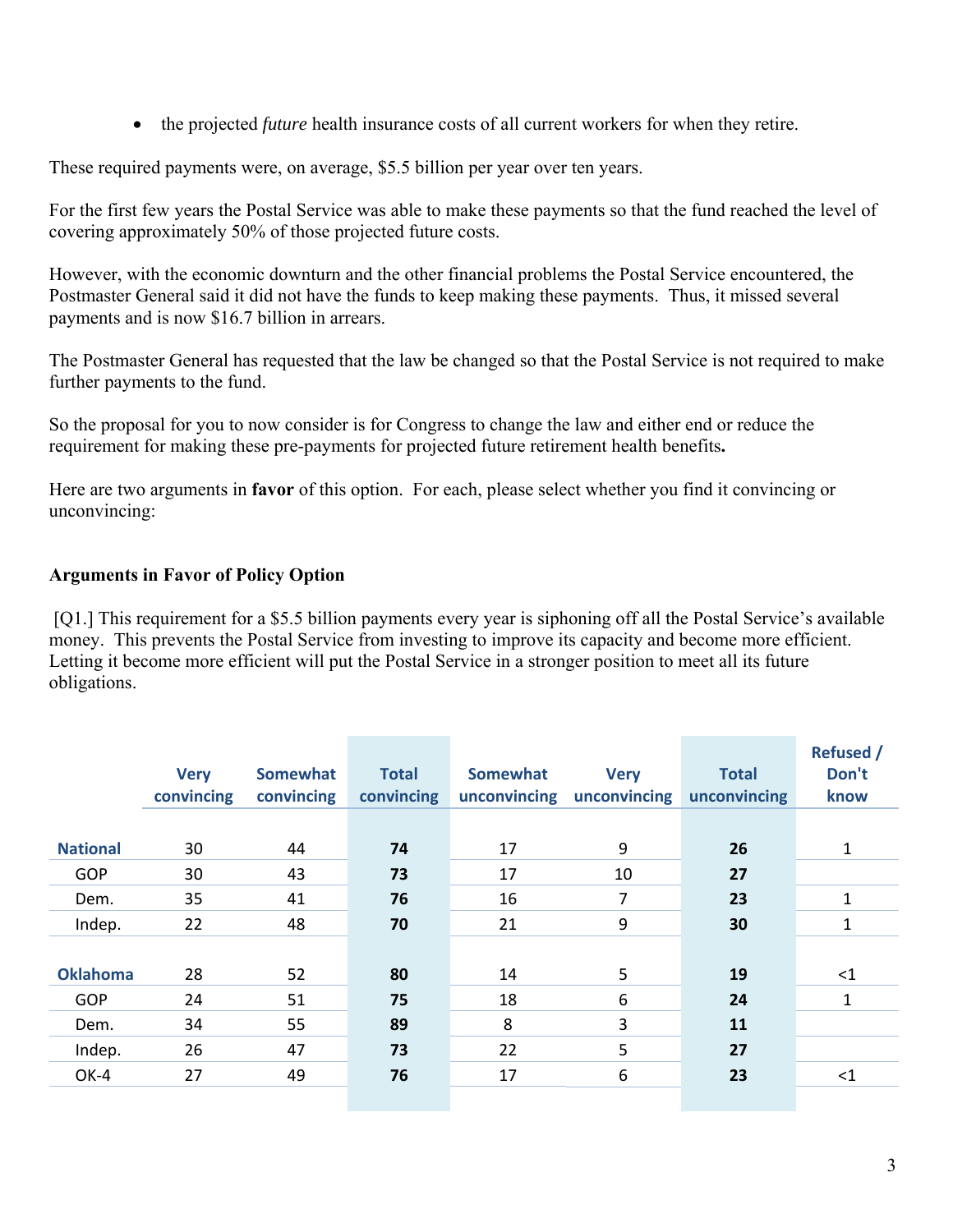| <b>Virginia</b> | 27 | 54 | 81 | 13 | 5 | 18 |   |
|-----------------|----|----|----|----|---|----|---|
| <b>GOP</b>      | 30 | 47 | 77 | 16 | 6 | 22 |   |
| Dem.            | 27 | 57 | 84 | 11 | 3 | 14 |   |
| Indep.          | 25 | 58 | 83 | 13 | 5 | 18 |   |
|                 |    |    |    |    |   |    |   |
|                 |    |    |    |    |   |    |   |
| <b>Maryland</b> | 28 | 46 | 74 | 18 | 6 | 24 |   |
| GOP             | 26 | 48 | 74 | 19 | 6 | 25 |   |
| Dem.            | 31 | 42 | 73 | 18 | 8 | 26 |   |
| Indep.          | 23 | 52 | 75 | 18 | 4 | 22 | 4 |

[Q2.] The requirement to prefund all future obligations at the 100% level is completely out of the ordinary. With only one exception, no other government agency is required to do this. About a third of corporations who offer retiree health benefits do any prefunding. The level of prefunding the Postal Service has already reached (about 50%) is far more than what corporations do and is fully adequate.

|                 | <b>Very</b><br>convincing | <b>Somewhat</b><br>convincing | <b>Total</b><br>convincing | Somewhat | <b>Very</b><br>unconvincing unconvincing | <b>Total</b><br>unconvincing | <b>Refused /</b><br>Don't<br>know |
|-----------------|---------------------------|-------------------------------|----------------------------|----------|------------------------------------------|------------------------------|-----------------------------------|
|                 |                           |                               |                            |          |                                          |                              |                                   |
| <b>National</b> | 49                        | 34                            | 83                         | 11       | 6                                        | 17                           | $\mathbf{1}$                      |
| <b>GOP</b>      | 53                        | 29                            | 82                         | 12       | 6                                        | 18                           |                                   |
| Dem.            | 52                        | 36                            | 88                         | 8        | 3                                        | 11                           | $\mathbf{1}$                      |
| Indep.          | 39                        | 38                            | 77                         | 14       | 8                                        | 22                           | $\overline{2}$                    |
|                 |                           |                               |                            |          |                                          |                              |                                   |
| <b>Oklahoma</b> | 49                        | 38                            | 87                         | 10       | 3                                        | 13                           | $\leq$ 1                          |
| <b>GOP</b>      | 45                        | 40                            | 85                         | 10       | 5                                        | 15                           |                                   |
| Dem.            | 54                        | 35                            | 89                         | 8        | $\overline{2}$                           | 10                           | $\mathbf{1}$                      |
| Indep.          | 40                        | 37                            | 77                         | 19       | $\overline{4}$                           | 23                           |                                   |
| OK-4            | 50                        | 38                            | 88                         | 9        | 3                                        | 12                           | $\mathbf{1}$                      |
|                 |                           |                               |                            |          |                                          |                              |                                   |
| <b>Virginia</b> | 45                        | 38                            | 83                         | 13       | 3                                        | 16                           | $\mathbf{1}$                      |
| <b>GOP</b>      | 46                        | 35                            | 81                         | 16       | 4                                        | 20                           |                                   |
| Dem.            | 48                        | 40                            | 88                         | 10       | $\mathbf{1}$                             | 11                           | $\overline{2}$                    |
| Indep.          | 46                        | 39                            | 85                         | 13       | 3                                        | 16                           |                                   |
|                 |                           |                               |                            |          |                                          |                              |                                   |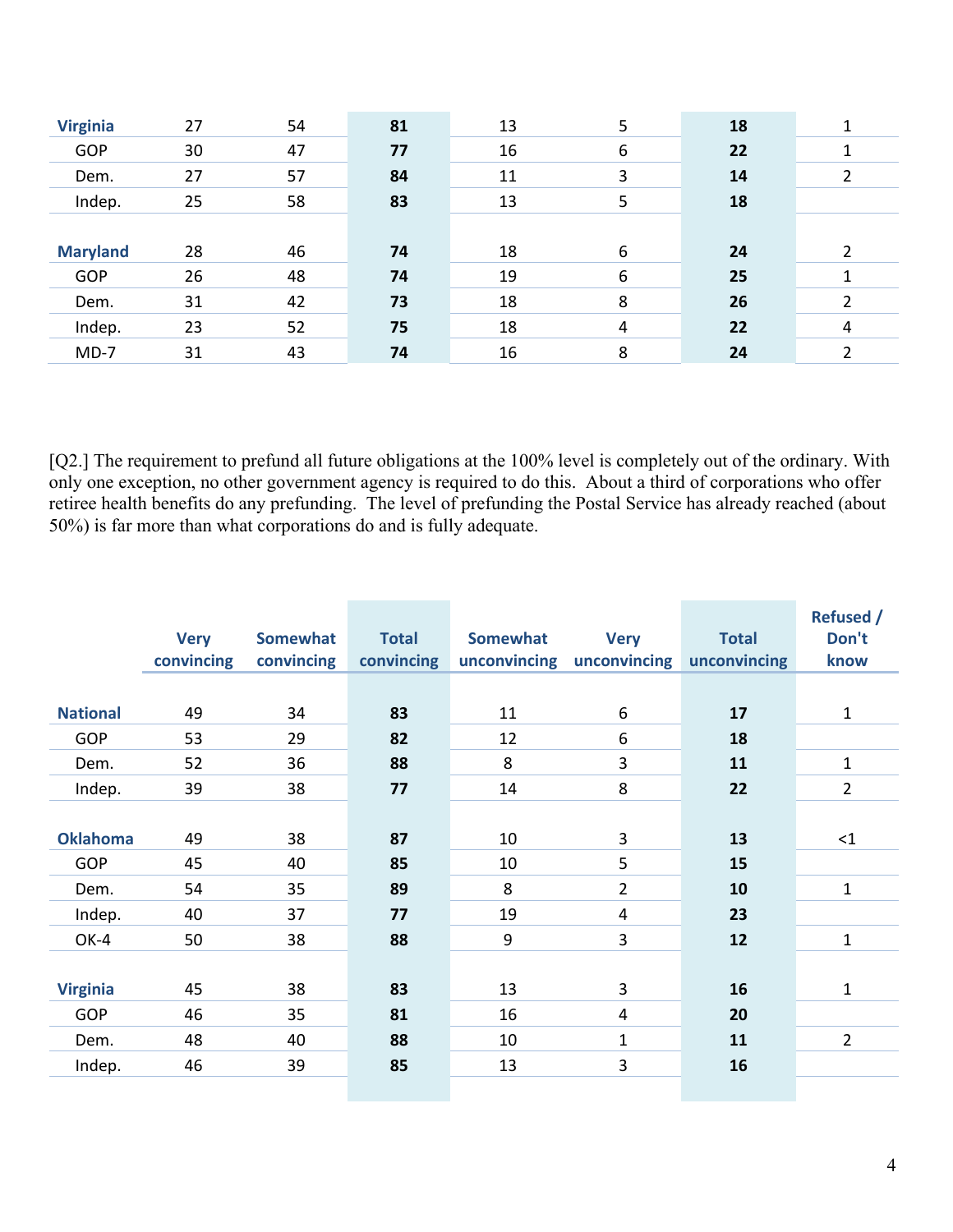| <b>Maryland</b> | 45 | 38 | 83 | 10 |   | 15 |   |
|-----------------|----|----|----|----|---|----|---|
| <b>GOP</b>      | 47 | 39 | 86 | 12 |   | 14 |   |
| Dem.            | 44 | 37 | 81 | 10 |   | 17 |   |
| Indep.          | 42 | 38 | 80 | 11 | O | 17 | 4 |
| $MD-7$          | 38 | 43 | 81 | 14 |   | 18 |   |

Here are two arguments **against** changing the prefunding requirement. For each, please select whether you find it convincing or unconvincing:

# **Arguments Against Policy Option**

[Q3.] The responsible thing for the Postal Service to do is to make payments for these future obligations now. These benefits have already been earned by workers and it is only right to make completely sure that this obligation can be met. The Postal Service's financial condition may get worse in the long run.

|                 |             |                 |              |          |                           |              | <b>Refused /</b> |
|-----------------|-------------|-----------------|--------------|----------|---------------------------|--------------|------------------|
|                 | <b>Very</b> | <b>Somewhat</b> | <b>Total</b> | Somewhat | <b>Very</b>               | <b>Total</b> | Don't            |
|                 | convincing  | convincing      | convincing   |          | unconvincing unconvincing | unconvincing | know             |
|                 |             |                 |              |          |                           |              |                  |
| <b>National</b> | 19          | 35              | 54           | 27       | 18                        | 45           | $\mathbf{1}$     |
| GOP             | 24          | 28              | 52           | 28       | 20                        | 48           | <1               |
| Dem.            | 16          | 38              | 54           | 26       | 20                        | 46           |                  |
| Indep.          | 17          | 43              | 60           | 27       | 11                        | 38           | $\overline{2}$   |
|                 |             |                 |              |          |                           |              |                  |
| <b>Oklahoma</b> | 16          | 39              | 55           | 32       | 12                        | 44           | $\mathbf{1}$     |
| <b>GOP</b>      | 18          | 39              | 57           | 33       | 9                         | 42           | $\mathbf{1}$     |
| Dem.            | 15          | 37              | 52           | 32       | 15                        | 47           | $\mathbf{1}$     |
| Indep.          | 16          | 45              | 61           | 26       | 12                        | 38           | $\overline{2}$   |
| OK-4            | 15          | 36              | 51           | 36       | 13                        | 49           | ${<}1$           |
|                 |             |                 |              |          |                           |              |                  |
| <b>Virginia</b> | 17          | 36              | 53           | 30       | 16                        | 46           | $\mathbf{1}$     |
| <b>GOP</b>      | 14          | 42              | 56           | 28       | 15                        | 43           | $\mathbf{1}$     |
| Dem.            | 21          | 33              | 54           | 32       | 13                        | 45           | $\mathbf{1}$     |
| Indep.          | 15          | 34              | 49           | 31       | 20                        | 51           |                  |
|                 |             |                 |              |          |                           |              |                  |
| <b>Maryland</b> | 22          | 33              | 55           | 28       | 15                        | 43           | $\mathbf{1}$     |
| GOP             | 20          | 35              | 55           | 32       | 13                        | 45           | $\mathbf{1}$     |
| Dem.            | 26          | 30              | 56           | 24       | 18                        | 42           | $\overline{2}$   |
| Indep.          | 13          | 39              | 52           | 37       | 12                        | 49           |                  |
| $MD-7$          | 18          | 36              | 54           | 27       | 16                        | 43           | $\overline{2}$   |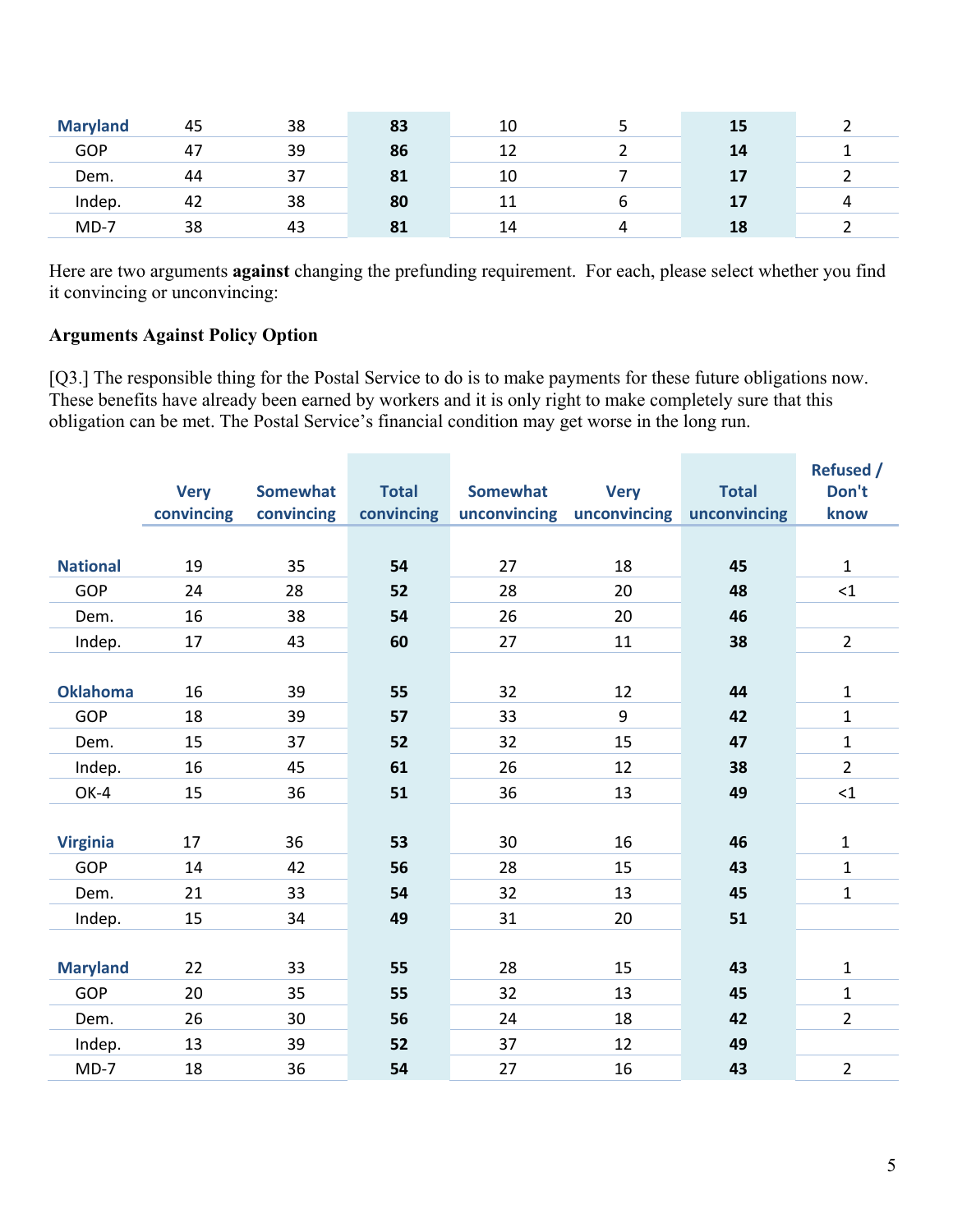[Q4.] If the Postal Service's financial condition gets worse and it can't cover the costs of its retiree health benefits, the government would probably have to step in and bail it out. The Postal Service needs to make sure now that it can take care of its future obligations without throwing the problem into the American taxpayers' lap.

|                 |             |                 |              |                 |                           |              | <b>Refused /</b> |
|-----------------|-------------|-----------------|--------------|-----------------|---------------------------|--------------|------------------|
|                 | <b>Very</b> | <b>Somewhat</b> | <b>Total</b> | <b>Somewhat</b> | <b>Very</b>               | <b>Total</b> | Don't            |
|                 | convincing  | convincing      | convincing   |                 | unconvincing unconvincing | unconvincing | know             |
|                 |             |                 |              |                 |                           |              |                  |
| <b>National</b> | 31          | 33              | 64           | 20              | 16                        | 36           | $\mathbf{1}$     |
| GOP             | 33          | 31              | 64           | 16              | 19                        | 35           |                  |
| Dem.            | 28          | 32              | 60           | 22              | 18                        | 40           |                  |
| Indep.          | 31          | 38              | 69           | 21              | 10                        | 31           | $\overline{2}$   |
|                 |             |                 |              |                 |                           |              |                  |
| <b>Oklahoma</b> | 27          | 41              | 68           | 17              | 14                        | 31           | <1               |
| <b>GOP</b>      | 32          | 42              | 74           | 17              | 9                         | 26           | $\mathbf{1}$     |
| Dem.            | 23          | 42              | 65           | 17              | 18                        | 35           |                  |
| Indep.          | 26          | 37              | 63           | 21              | 16                        | 37           |                  |
| OK-4            | 31          | 33              | 64           | 23              | 13                        | 36           | <1               |
|                 |             |                 |              |                 |                           |              |                  |
| <b>Virginia</b> | 32          | 36              | 68           | 21              | 11                        | 32           | $\mathbf{1}$     |
| <b>GOP</b>      | 35          | 32              | 67           | 22              | 11                        | 33           | $\mathbf 1$      |
| Dem.            | 28          | 34              | 62           | 25              | 13                        | 38           | $\mathbf 1$      |
| Indep.          | 34          | 38              | 72           | 17              | 10                        | 27           |                  |
|                 |             |                 |              |                 |                           |              |                  |
| <b>Maryland</b> | 30          | 33              | 63           | 22              | 14                        | 36           | $\mathbf{1}$     |
| <b>GOP</b>      | 30          | 35              | 65           | 23              | 11                        | 34           | $\mathbf 1$      |
| Dem.            | 33          | 30              | 63           | 20              | 16                        | 36           | $\overline{2}$   |
| Indep.          | 22          | 40              | 62           | 27              | 11                        | 38           |                  |
| $MD-7$          | 33          | 38              | 71           | 18              | 8                         | 26           | $\overline{3}$   |

Now that you have evaluated the arguments for changing the prefunding requirement, please select how acceptable you would find two specific proposals.

#### **Assessing the Proposals**

[Q5a.] The first proposal is to end the requirement for further prefunding payments toward projected future health benefits. The money that has already been put in the fund (covering about 50% of projected costs) would remain and could not be used for other purposes.

Please select how acceptable you find this proposal on the scale below.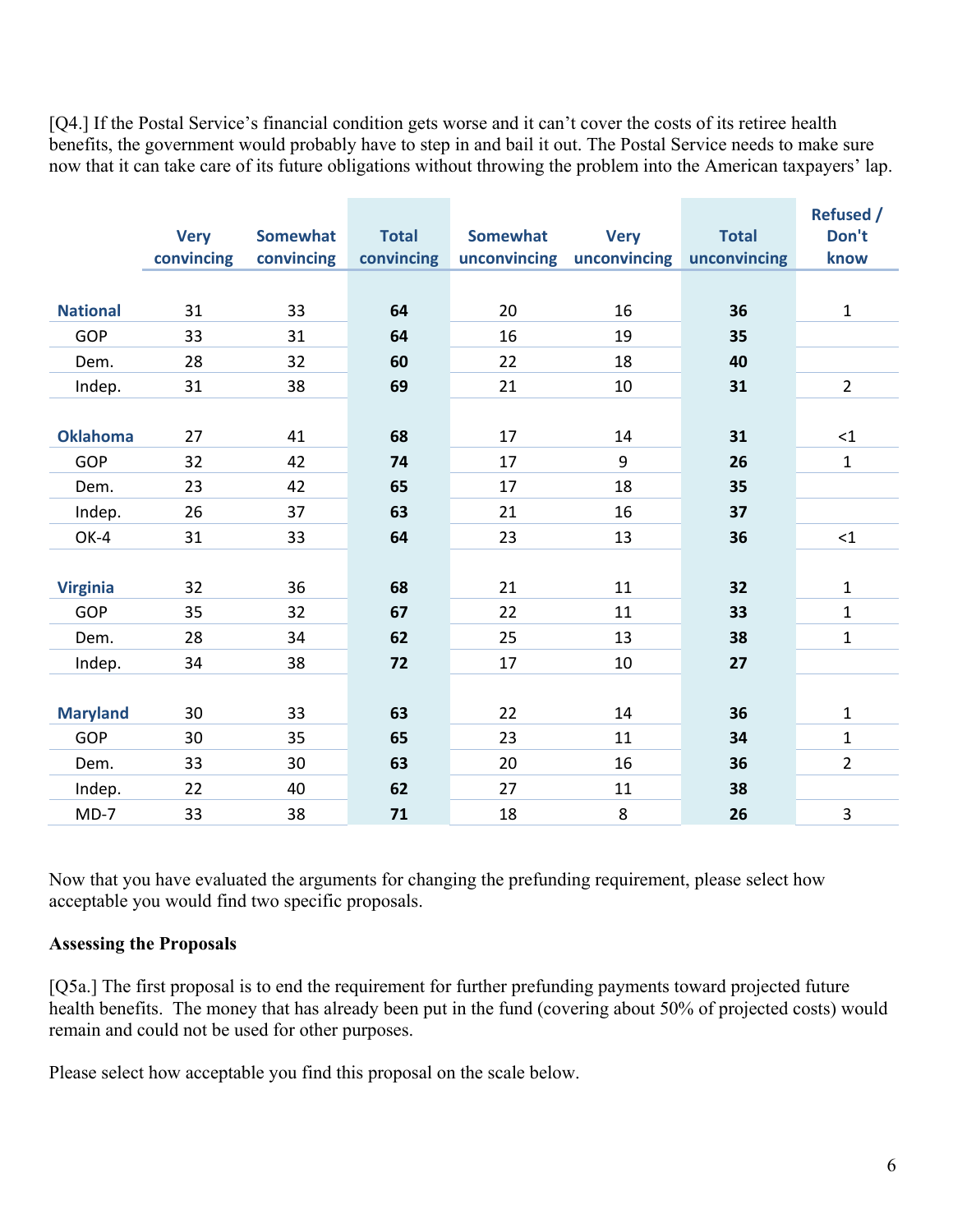|                 | <b>Not</b><br><b>Acceptable</b> | Just<br><b>Tolerable</b> | <b>Acceptable</b> | <b>Refused /</b><br>Don't |             |
|-----------------|---------------------------------|--------------------------|-------------------|---------------------------|-------------|
|                 | $(0-4)$                         | (5)                      | $(6-10)$          | know                      | <b>Mean</b> |
|                 |                                 |                          |                   |                           |             |
| <b>National</b> | 18                              | 18                       | 64                | $\mathbf{1}$              | 6.7         |
| <b>GOP</b>      | 16                              | 19                       | 65                | $\leq$ 1                  | 6.9         |
| Dem.            | 16                              | 17                       | 67                |                           | 6.8         |
| Indep.          | 23                              | 17                       | 59                | $\mathbf{1}$              | 6.1         |
|                 |                                 |                          |                   |                           |             |
| <b>Oklahoma</b> | 14                              | 16                       | 70                | $<$ 1                     | 6.9         |
| <b>GOP</b>      | 14                              | 15                       | 71                |                           |             |
| Dem.            | 14                              | 14                       | 72                | $\mathbf{1}$              |             |
| Indep.          | 14                              | 25                       | 61                |                           |             |
| OK-4            | 15                              | 11                       | 73                | $\mathbf{1}$              | 7.0         |
|                 |                                 |                          |                   |                           |             |
| <b>Virginia</b> | 18                              | 15                       | 67                | $<$ 1                     | 6.7         |
| <b>GOP</b>      | 18                              | 11                       | 70                | $\mathbf{1}$              |             |
| Dem.            | 19                              | 13                       | 68                |                           |             |
| Indep.          | 17                              | 18                       | 64                | $\mathbf{1}$              |             |
|                 |                                 |                          |                   |                           |             |
| <b>Maryland</b> | 15                              | 17                       | 68                | $\mathbf{1}$              | 6.8         |
| GOP             | 14                              | 17                       | 69                | $\mathbf{1}$              |             |
| Dem.            | 14                              | 13                       | 72                | $\mathbf{1}$              |             |
| Indep.          | 18                              | 25                       | 57                |                           |             |
| $MD-7$          | 10                              | 15                       | 75                | $\mathbf{1}$              | 7.2         |

[Q5b.] A second proposal is to reduce the prefunding level from its current requirement of covering 100% of future costs down to 80%, and to significantly stretch out the period for reaching that level.

Please select how acceptable you find this proposal on the scale below.

|                 | <b>Not</b><br><b>Acceptable</b><br>$(0-4)$ | <b>Just</b><br><b>Tolerable</b><br>(5) | <b>Acceptable</b><br>$(6-10)$ | <b>Refused /</b><br>Don't<br>know | <b>Mean</b> |
|-----------------|--------------------------------------------|----------------------------------------|-------------------------------|-----------------------------------|-------------|
| <b>National</b> | 20                                         | 17                                     | 63                            | $<$ 1                             | 6.4         |
| GOP             | 22                                         | 14                                     | 63                            |                                   | 6.3         |
| Dem.            | 19                                         | 17                                     | 64                            |                                   | 6.4         |
| Indep.          | 19                                         | 22                                     | 59                            | 1                                 | 6.3         |
|                 |                                            |                                        |                               |                                   |             |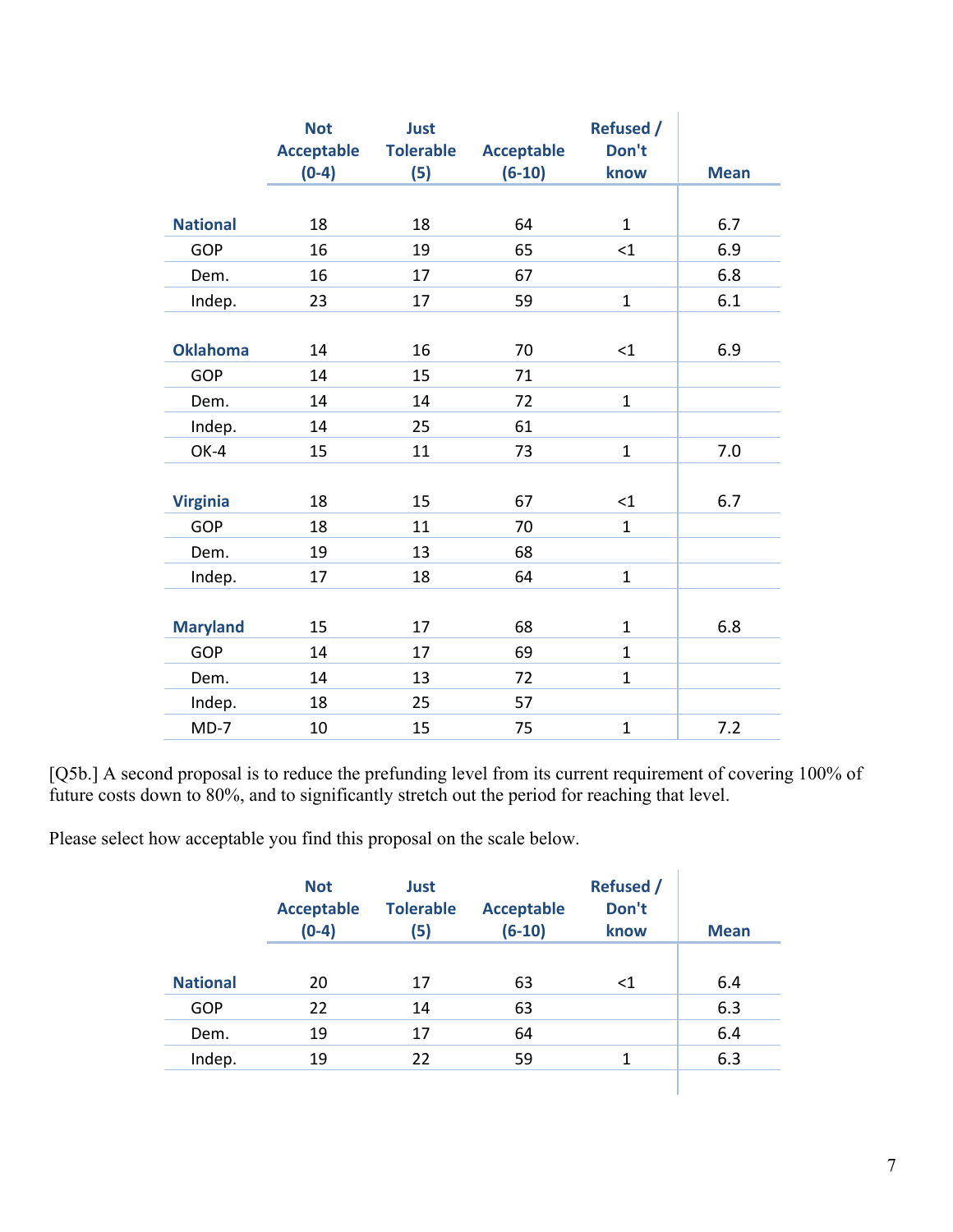| <b>Oklahoma</b> | 11 | 17 | 72 | $\mathbf{1}$ | 6.9 |
|-----------------|----|----|----|--------------|-----|
| <b>GOP</b>      | 12 | 15 | 73 |              |     |
| Dem.            | 11 | 15 | 74 | $\mathbf{1}$ |     |
| Indep.          | 10 | 28 | 62 |              |     |
| OK-4            | 12 | 21 | 67 | <1           | 6.6 |
|                 |    |    |    |              |     |
| <b>Virginia</b> | 17 | 15 | 68 | <1           | 6.6 |
| <b>GOP</b>      | 17 | 16 | 67 |              |     |
| Dem.            | 16 | 12 | 72 |              |     |
| Indep.          | 17 | 15 | 68 |              |     |
|                 |    |    |    |              |     |
| <b>Maryland</b> | 19 | 13 | 68 | $\leq$ 1     | 6.5 |
| <b>GOP</b>      | 18 | 12 | 70 |              |     |
| Dem.            | 18 | 14 | 68 |              |     |
| Indep.          | 19 | 14 | 67 |              |     |
| $MD-7$          | 15 | 22 | 63 | $\mathbf{1}$ | 6.5 |

#### **REVENUES**

We are now going consider a number of options for giving the Postal Service permission to modify the way it operates.

As discussed above, the Postal Service is not able to meet its current requirements. While it is possible that the Congress may lessen the requirement for prefunding, right now the Postal Service must still deal with it.

Furthermore, the Postmaster General says that, even if the prefunding requirement were lifted, the Postal Service would still be under pressure from various changes, primarily due to the Internet reducing certain kinds of mail.

The Postal Service is also in a challenging position financially. Recently it has had to borrow money from the US Treasury and this credit line is now exhausted. As you may know, the Postal Service is not funded by the federal government but by its business activities.

Thus, the Postmaster General and some members of Congress have called for giving the Postal Service permission to make certain changes in the way it does business in order to make it more viable in the long term.

You will now be presented a series of options that are being considered. These options have been proposed by the Postmaster General, by the Inspector General of the Postal Service, or in bills being considered in Congress.

These include options for **increasing revenues** and for **reducing costs**. Some of these options involve changes in the nature of the role of the Postal Service. Thus, they are quite controversial. You will be asked to evaluate the arguments for and against each option.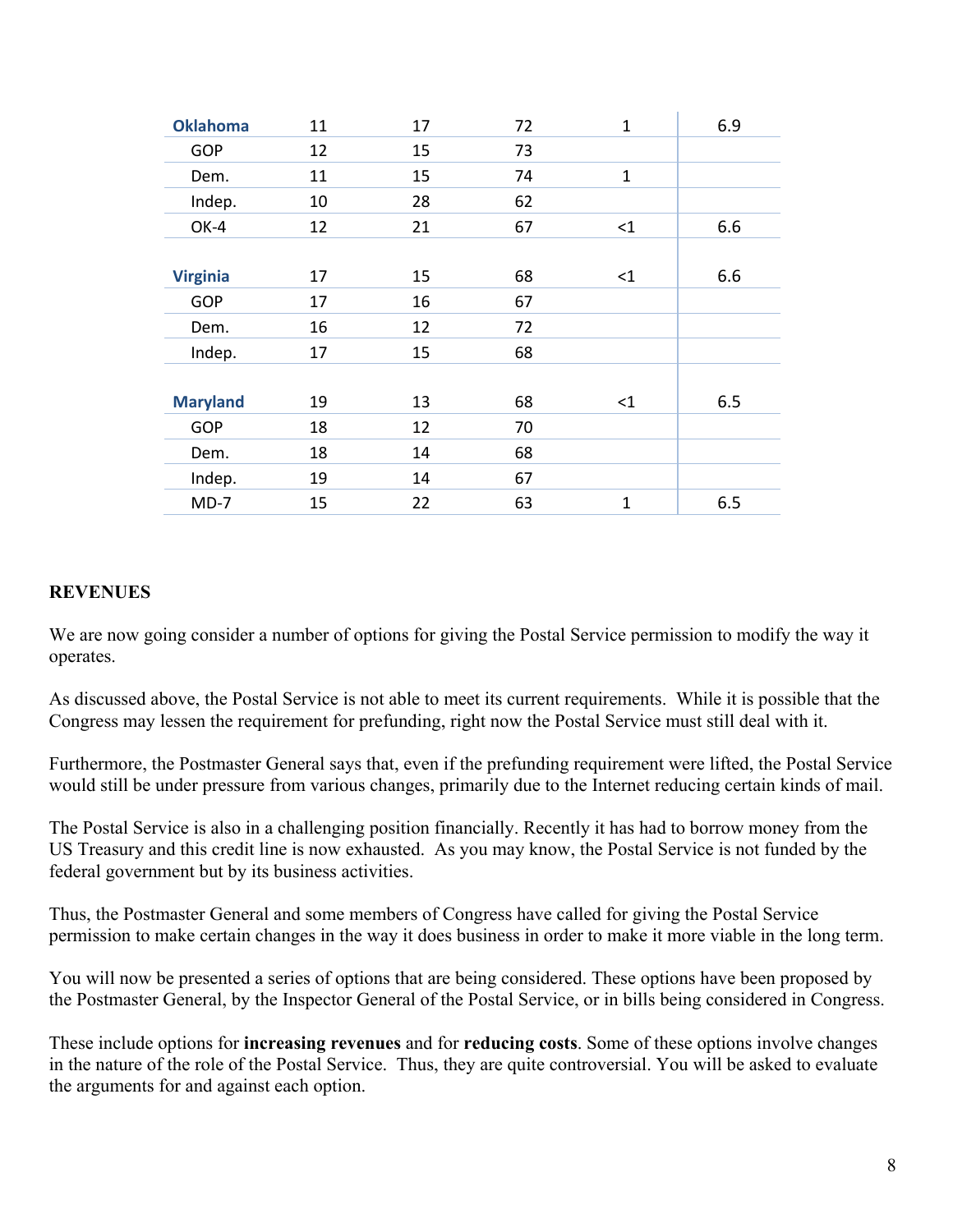After evaluating all the options, you will select a package of options that you think includes the best ideas.

We will explore options for increasing revenues first.

#### **Increasing Postal Rates**

One possibility for increasing revenues is to raise postal rates.

In general, the Postal Service can raise rates only at the rate of inflation for most of its mail. You may have seen the price of a stamp for a first class letter go up now and then—most recently it went up to 49 cents for an ounce. But after adjusting for inflation, the price of first class mail has actually stayed quite constant for some decades. Rates for commercial bulk mail have also remained stable after adjusting for inflation.

The problem for the Postal Service is that its costs have been going up faster than inflation. Thus, the Postal Service has requested that it be allowed to raise some of its rates faster than inflation when its costs are growing faster than inflation.

It has been proposed that Congress enable the Postal Service to raise its prices on the delivery of some classes of mail by more than the rate of inflation.

There is a Postal Regulatory Commission (PRC) that would still have to approve each rate increase. The PRC's members are appointed by the president and approved by the Senate to oversee the Postal Service and ensure that it acts consistent with the public interest.

Here are two arguments in **favor** of the option to allow the Postal Service to raise some of its rates faster than inflation when its costs are growing faster than inflation. For each, please select whether you find it convincing or unconvincing:

# **Arguments in Favor of Policy Option**

[Q6.] If the Postal Service is losing money, it makes no sense to prevent it from raising its rates to reflect its real costs. The prices of many things go up faster than inflation. For a number of reasons, especially the rise of email and electronic billing, the volume of first-class mail has gone down. At the same time, the number of addresses served continues to grow. Postal rates have to reflect this new reality.

|                 | <b>Very</b><br>convincing | <b>Somewhat</b><br>convincing | <b>Total</b><br>convincing | <b>Somewhat</b><br>unconvincing | <b>Verv</b><br>unconvincing | <b>Total</b><br>unconvincing | <b>Refused</b> /<br>Don't<br>know |
|-----------------|---------------------------|-------------------------------|----------------------------|---------------------------------|-----------------------------|------------------------------|-----------------------------------|
| <b>National</b> | 36                        | 45                            | 81                         | 12                              |                             | 19                           |                                   |
| <b>GOP</b>      | 34                        | 43                            | 77                         | 14                              | 8                           | 22                           |                                   |
| Dem.            | 39                        | 46                            | 85                         | 9                               | 6                           | 15                           | $<$ 1                             |
| Indep.          | 33                        | 45                            | 78                         | 14                              |                             | 21                           |                                   |
|                 |                           |                               |                            |                                 |                             |                              |                                   |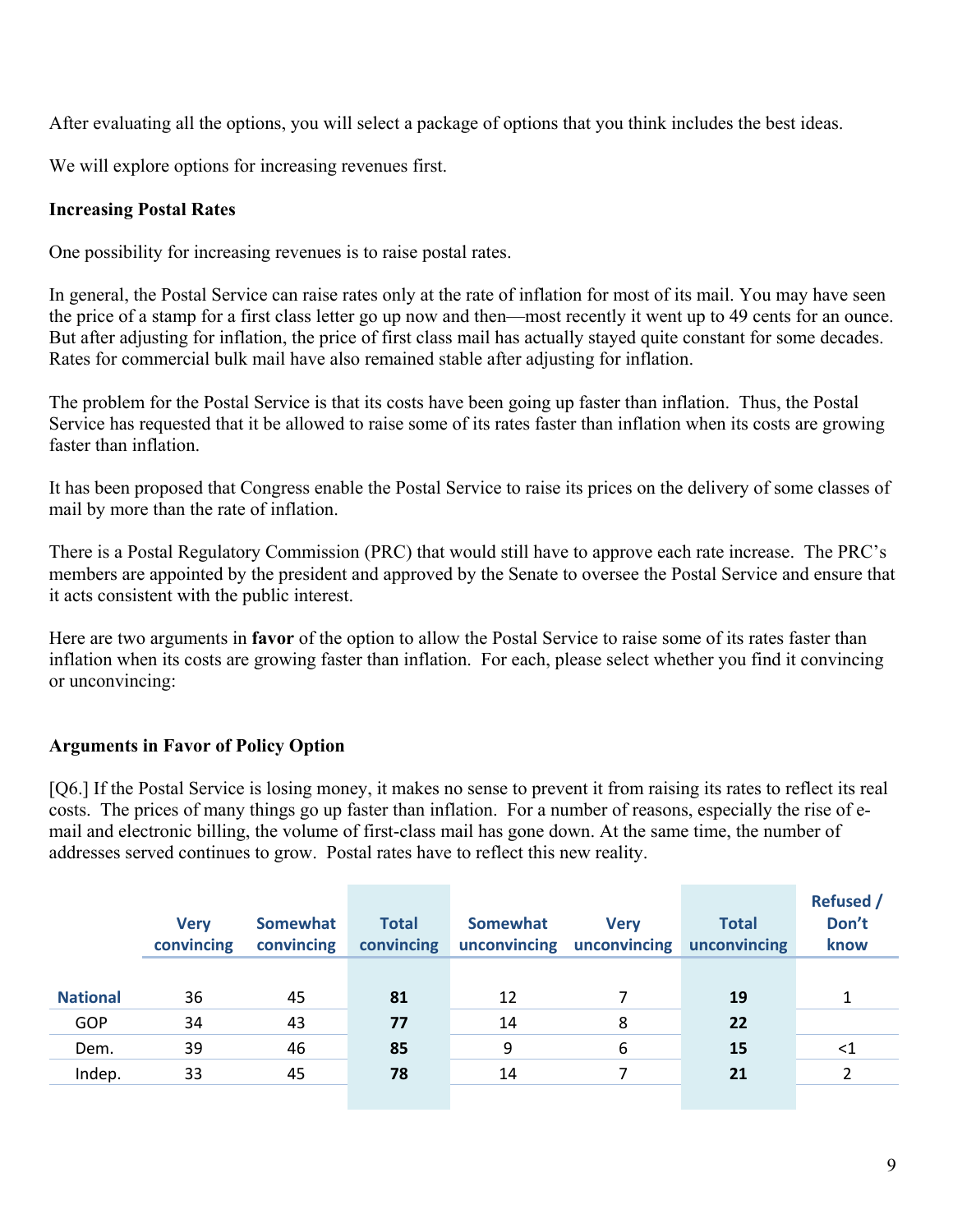| <b>Oklahoma</b> | 34 | 45 | 79 | 15               | 5              | 20               | 1              |
|-----------------|----|----|----|------------------|----------------|------------------|----------------|
| <b>GOP</b>      | 33 | 39 | 72 | 21               | 7              | 28               |                |
| Dem.            | 38 | 51 | 89 | $\overline{7}$   | $\overline{2}$ | $\boldsymbol{9}$ | 3              |
| Indep.          | 29 | 43 | 72 | 21               | $\overline{7}$ | 28               |                |
| OK-4            | 34 | 45 | 79 | 11               | 9              | 20               | 1              |
|                 |    |    |    |                  |                |                  |                |
| <b>Virginia</b> | 37 | 45 | 82 | 13               | 5              | 18               | $\leq$ 1       |
| <b>GOP</b>      | 37 | 45 | 82 | 14               | 4              | 18               |                |
| Dem.            | 39 | 48 | 87 | $\boldsymbol{9}$ | 3              | 12               | 1              |
| Indep.          | 36 | 40 | 76 | 16               | 8              | 24               |                |
|                 |    |    |    |                  |                |                  |                |
| <b>Maryland</b> | 32 | 48 | 80 | 15               | 5              | 20               | $\leq$ 1       |
| <b>GOP</b>      | 28 | 49 | 77 | 20               | 3              | 23               | $\mathbf{1}$   |
| Dem.            | 35 | 46 | 81 | 13               | 6              | 19               | $\leq$ 1       |
| Indep.          | 28 | 52 | 80 | 13               | $\overline{7}$ | 20               |                |
| $MD-7$          | 30 | 48 | 78 | 15               | 6              | 21               | $\overline{2}$ |
|                 |    |    |    |                  |                |                  |                |

[Q7.] The only way to keep the Postal Service going, while not allowing it to raise its rates in step with its costs, is for the US government to subsidize (i.e. give taxpayer money to) the Postal Service. At present the US government does not subsidize the Postal Service and it should stay that way. The businesses and individuals who use the mail should pay its real costs, not US taxpayers. **Refused /** 

|                 |             |            |              |              |                |              | <b>Refused</b> / |
|-----------------|-------------|------------|--------------|--------------|----------------|--------------|------------------|
|                 | <b>Very</b> | Somewhat   | <b>Total</b> | Somewhat     | <b>Very</b>    | <b>Total</b> | Don't            |
|                 | convincing  | convincing | convincing   | unconvincing | unconvincing   | unconvincing | know             |
|                 |             |            |              |              |                |              |                  |
|                 |             |            |              |              |                |              |                  |
| <b>National</b> | 33          | 36         | 69           | 16           | 15             | 31           | $\leq$ 1         |
| GOP             | 38          | 32         | 70           | 13           | 17             | 30           |                  |
| Dem.            | 31          | 37         | 68           | 20           | 12             | 32           |                  |
| Indep.          | 30          | 39         | 69           | 15           | 15             | 30           | 1                |
|                 |             |            |              |              |                |              |                  |
| <b>Oklahoma</b> | 36          | 36         | 72           | 18           | 10             | 28           | 1                |
| GOP             | 41          | 30         | 71           | 17           | 12             | 29           | $\mathbf{1}$     |
| Dem.            | 31          | 42         | 73           | 19           | 8              | 27           | $\mathbf{1}$     |
| Indep.          | 35          | 35         | 70           | 21           | 10             | 31           |                  |
| OK-4            | 43          | 33         | 76           | 20           | $\overline{4}$ | 24           | $\leq$ 1         |
|                 |             |            |              |              |                |              |                  |
| <b>Virginia</b> | 33          | 32         | 65           | 24           | 10             | 34           | $\leq$ 1         |
| GOP             | 37          | 32         | 69           | 19           | 12             | 31           |                  |
|                 |             |            |              |              |                |              |                  |
| Dem.            | 29          | 32         | 61           | 31           | $\overline{7}$ | 38           | 1                |
| Indep.          | 36          | 34         | 70           | 19           | 11             | 30           |                  |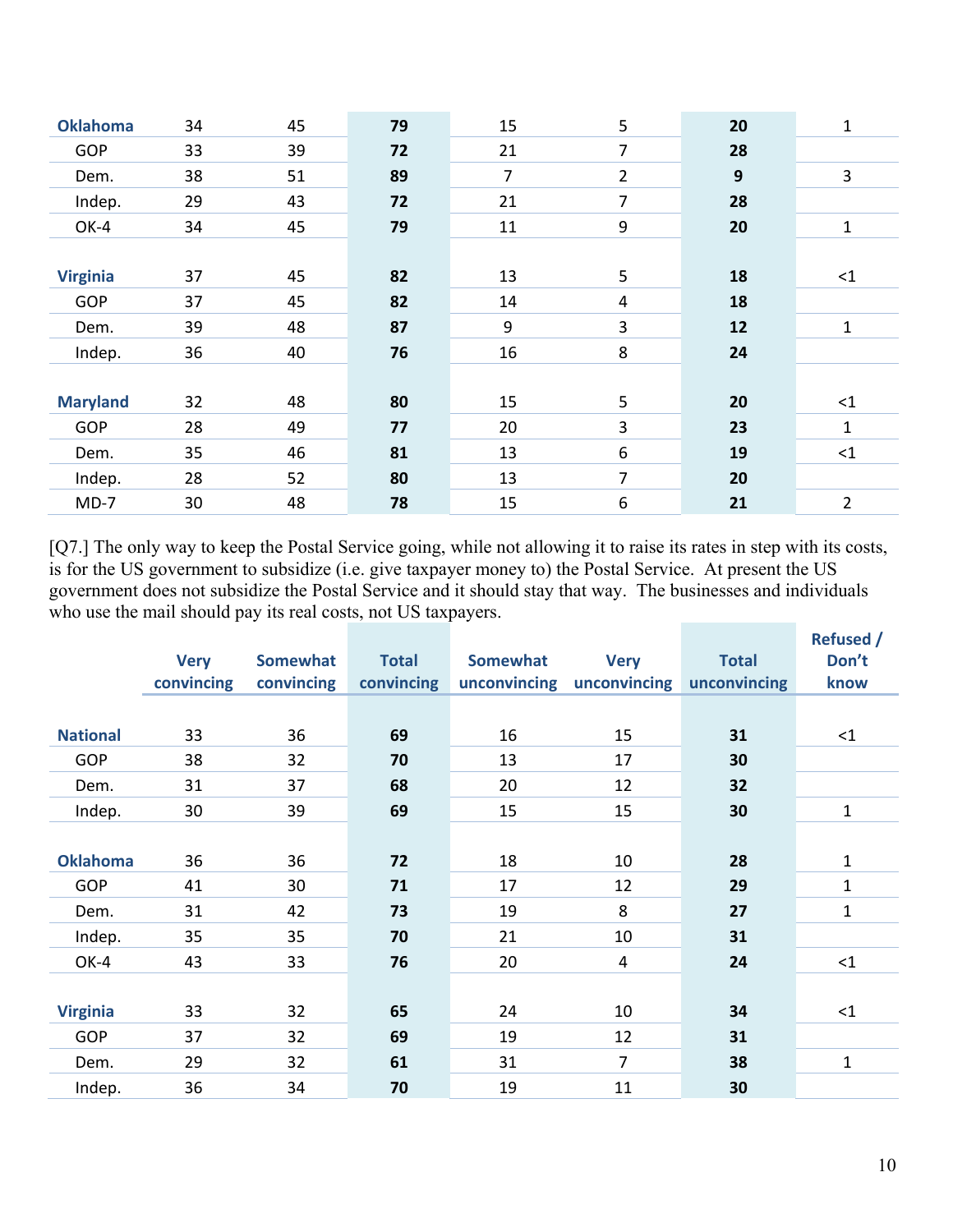| <b>Maryland</b> | 29 | 38 | 67 | 21 | 12 | 33 | -41 |
|-----------------|----|----|----|----|----|----|-----|
| <b>GOP</b>      | 34 | 32 | 66 | 18 | 14 | 32 |     |
| Dem.            | 27 | 41 | 68 | 23 | 9  | 32 | <⊥  |
| Indep.          | 27 | 39 | 66 | 20 | 14 | 34 |     |
| $MD-7$          | 25 | 40 | 65 | 18 | 15 | 33 |     |

Here are some arguments **against** allowing the Postal Service to raise some of its rates faster than inflation. For each, please select whether you find it convincing or unconvincing:

#### **Arguments Against Policy Option**

 [Q8.] The Postmaster General has made numerous proposals to help the Postal Service be more cost-effective, but current law does not allow some of these changes to be made. Congress should first permit those changes and see how much they get the costs down. If we raise the rates now, business customers will only switch to online communication faster, undermining the purpose of the rate increase.

|                 | <b>Very</b><br>convincing | Somewhat<br>convincing | <b>Total</b><br>convincing | <b>Somewhat</b><br>unconvincing | <b>Very</b><br>unconvincing | <b>Total</b><br>unconvincing | <b>Refused /</b><br>Don't<br>know |
|-----------------|---------------------------|------------------------|----------------------------|---------------------------------|-----------------------------|------------------------------|-----------------------------------|
|                 |                           |                        |                            |                                 |                             |                              |                                   |
| <b>National</b> | 34                        | 39                     | 73                         | 18                              | $\overline{7}$              | 25                           | $\mathbf{1}$                      |
| <b>GOP</b>      | 36                        | 35                     | 71                         | 22                              | $\overline{7}$              | 29                           | <1                                |
| Dem.            | 32                        | 41                     | 73                         | 18                              | 9                           | 27                           | <1                                |
| Indep.          | 37                        | 41                     | 78                         | 14                              | 6                           | 20                           | $\overline{2}$                    |
|                 |                           |                        |                            |                                 |                             |                              |                                   |
| <b>Oklahoma</b> | 32                        | 47                     | 79                         | 16                              | $\overline{2}$              | 18                           | 3                                 |
| <b>GOP</b>      | 37                        | 41                     | 78                         | 19                              | 3                           | 22                           | 1                                 |
| Dem.            | 30                        | 52                     | 82                         | 12                              | $\overline{2}$              | 14                           | 4                                 |
| Indep.          | 26                        | 53                     | 79                         | 17                              | $\mathbf{3}$                | 20                           |                                   |
| OK-4            | 35                        | 41                     | 76                         | 20                              | 3                           | 23                           | $\mathbf{1}$                      |
|                 |                           |                        |                            |                                 |                             |                              |                                   |
| <b>Virginia</b> | 32                        | 42                     | 74                         | 19                              | 6                           | 25                           | $\mathbf{1}$                      |
| <b>GOP</b>      | 34                        | 39                     | 73                         | 21                              | 5                           | 26                           | $\mathbf{1}$                      |
| Dem.            | 28                        | 48                     | 76                         | 18                              | 5                           | 23                           | $\mathbf{1}$                      |
| Indep.          | 36                        | 35                     | 71                         | 23                              | $\overline{7}$              | 30                           |                                   |
|                 |                           |                        |                            |                                 |                             |                              |                                   |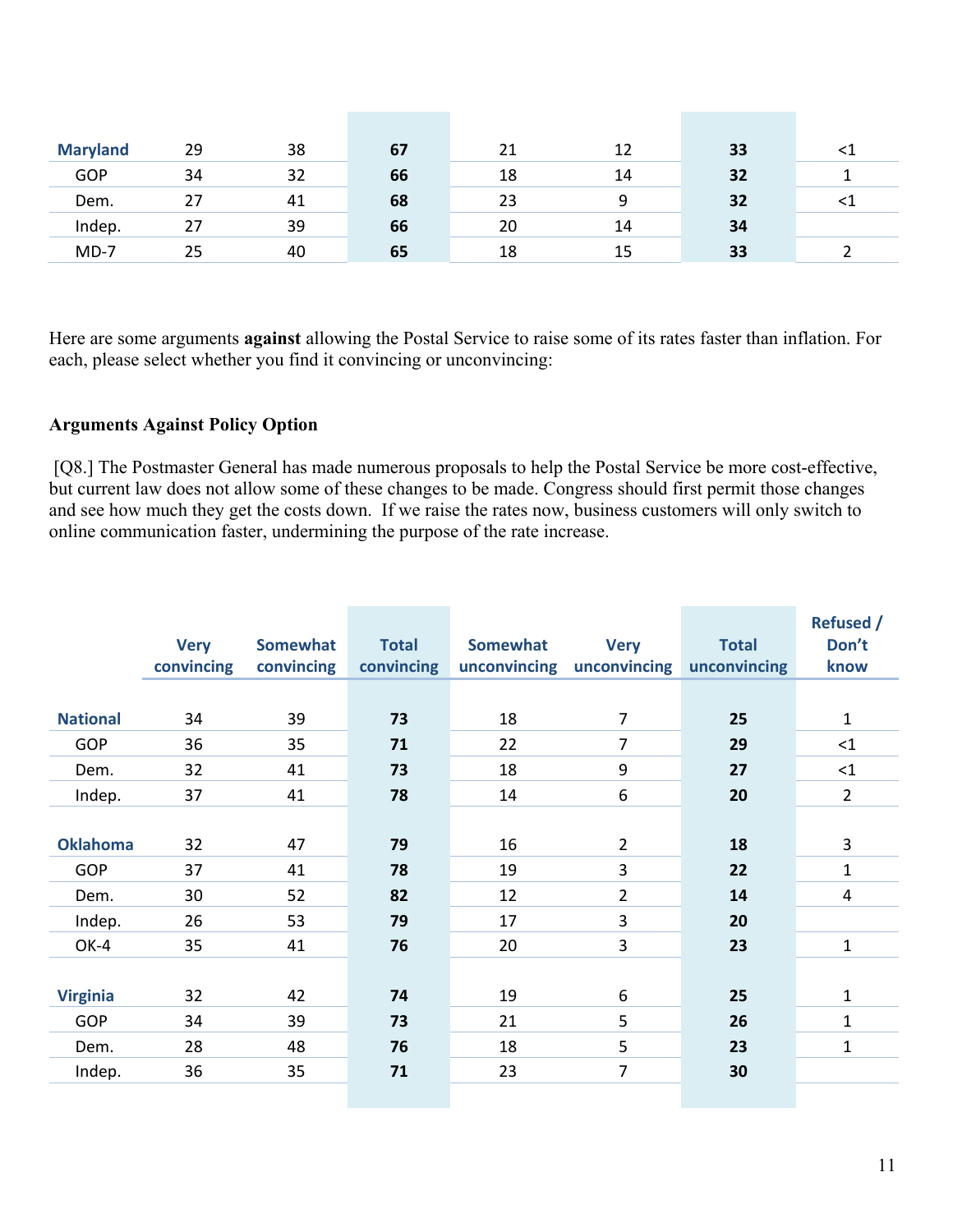| <b>Maryland</b> | 32 | 43 | 75 |    | 24 |  |
|-----------------|----|----|----|----|----|--|
| <b>GOP</b>      | 36 | 45 | 81 | 15 | 19 |  |
| Dem.            | 20 | 40 | 72 | 19 | 27 |  |
| Indep.          | 28 | 47 | 75 | 15 | 23 |  |
| $MD-7$          | 39 | 32 |    | 20 | 27 |  |

[Q9.] Mail is a critical part of the American economy. American businesses have to be able to plan based on stable postal rates that will not go up faster than inflation. If the Postal Service can raise rates faster than inflation it could disrupt the economy.

|                 | <b>Very</b><br>convincing | <b>Somewhat</b><br>convincing | <b>Total</b><br>convincing | <b>Somewhat</b><br>unconvincing | <b>Very</b><br>unconvincing | <b>Total</b><br>unconvincing | <b>Refused /</b><br>Don't<br>know |
|-----------------|---------------------------|-------------------------------|----------------------------|---------------------------------|-----------------------------|------------------------------|-----------------------------------|
|                 |                           |                               |                            |                                 |                             |                              |                                   |
| <b>National</b> | 19                        | 31                            | 50                         | 31                              | 19                          | 50                           | $\mathbf{1}$                      |
| <b>GOP</b>      | 21                        | 29                            | 50                         | 32                              | 18                          | 50                           | $\leq$ 1                          |
| Dem.            | 19                        | 30                            | 49                         | 31                              | 21                          | 52                           |                                   |
| Indep.          | 17                        | 34                            | 51                         | 28                              | 19                          | 47                           | $\overline{2}$                    |
|                 |                           |                               |                            |                                 |                             |                              |                                   |
| <b>Oklahoma</b> | 17                        | 39                            | 56                         | 29                              | 13                          | 42                           | $\overline{2}$                    |
| <b>GOP</b>      | 14                        | 41                            | 55                         | 30                              | 14                          | 44                           | $\overline{2}$                    |
| Dem.            | 18                        | 38                            | 56                         | 27                              | 14                          | 41                           | 4                                 |
| Indep.          | 19                        | 37                            | 56                         | 33                              | 11                          | 44                           |                                   |
| OK-4            | 18                        | 35                            | 53                         | 30                              | 15                          | 45                           | $\overline{2}$                    |
|                 |                           |                               |                            |                                 |                             |                              |                                   |
| <b>Virginia</b> | 18                        | 31                            | 49                         | 36                              | 14                          | 50                           | $\mathbf{1}$                      |
| <b>GOP</b>      | 20                        | 30                            | 50                         | 35                              | 14                          | 49                           | $\mathbf{1}$                      |
| Dem.            | 16                        | 29                            | 45                         | 40                              | 15                          | 55                           | $\mathbf{1}$                      |
| Indep.          | 17                        | 30                            | 47                         | 36                              | 17                          | 53                           |                                   |
|                 |                           |                               |                            |                                 |                             |                              |                                   |
| <b>Maryland</b> | 17                        | 32                            | 49                         | 35                              | 16                          | 51                           | $\mathbf{1}$                      |
| <b>GOP</b>      | 16                        | 37                            | 53                         | 37                              | 10                          | 47                           |                                   |
| Dem.            | 18                        | 29                            | 47                         | 35                              | 17                          | 52                           | $\mathbf{1}$                      |
| Indep.          | 17                        | 35                            | 52                         | 29                              | 18                          | 47                           | $\mathbf{1}$                      |
| $MD-7$          | 19                        | 35                            | 54                         | 22                              | 20                          | 42                           | $\overline{\mathbf{3}}$           |

Now that you have evaluated the arguments, here is a specific proposal for allowing the US Postal Service to increase postal rates.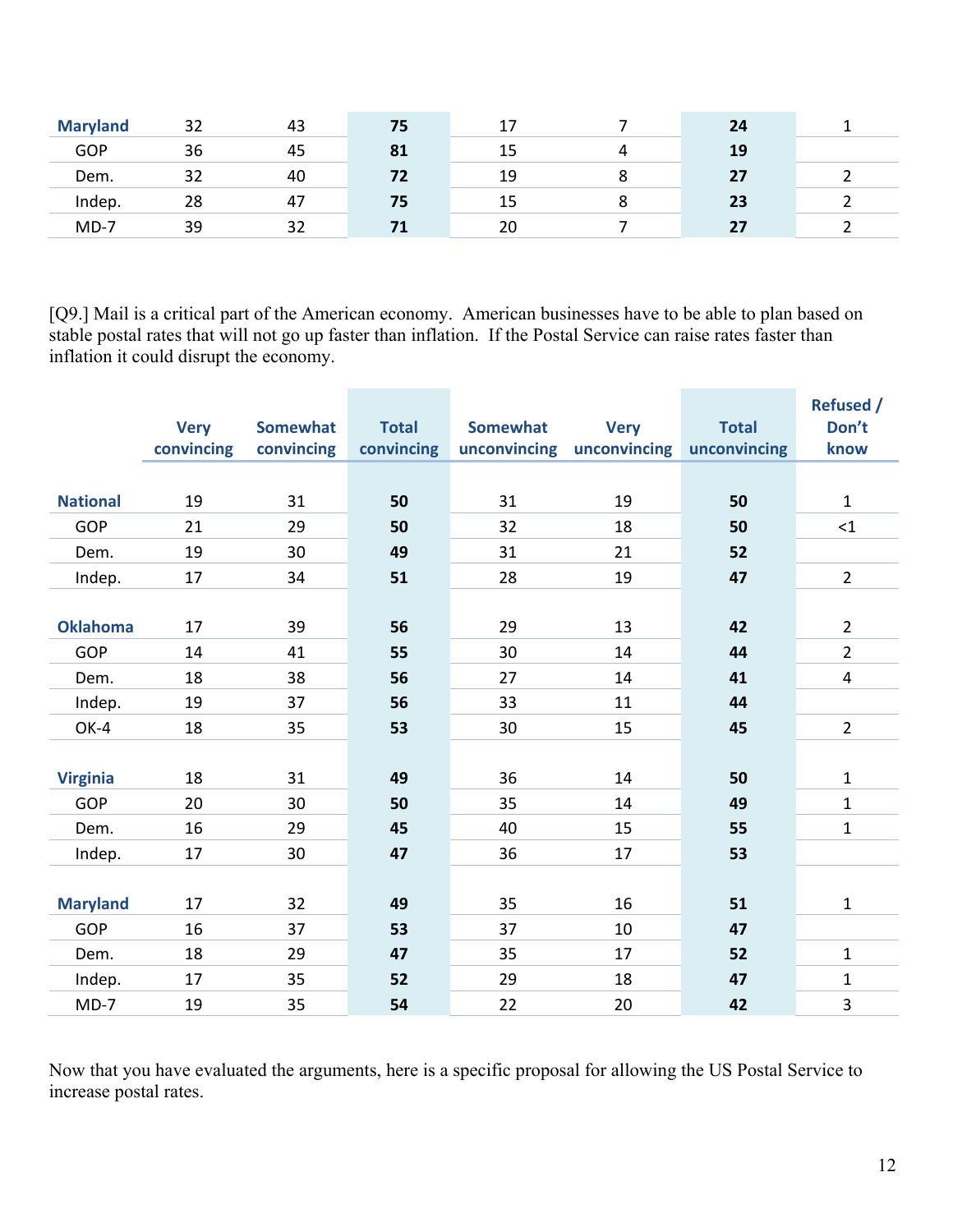#### **Assessing the Proposal**

[Q10.] The general requirement that rates cannot rise faster than inflation would be phased out over three years. The Postal Service would be allowed to raise a postal rate in step with its costs for that type of mail, even if that would mean rates would rise faster than inflation. The Postal Regulatory Commission would still have to review and approve each rate increase.

Please select how acceptable you find this proposal on the scale below.

|                 | <b>Not</b>        | Just             |                   | <b>Refused /</b> |             |
|-----------------|-------------------|------------------|-------------------|------------------|-------------|
|                 | <b>Acceptable</b> | <b>Tolerable</b> | <b>Acceptable</b> | Don't            |             |
|                 | $(0-4)$           | (5)              | $(6-10)$          | know             | <b>Mean</b> |
|                 |                   |                  |                   |                  |             |
| <b>National</b> | 19                | 19               | 61                | $\mathbf{1}$     | 6.3         |
| <b>GOP</b>      | 23                | 18               | 58                | $\overline{2}$   | 6.1         |
| Dem.            | 17                | 19               | 65                |                  | 6.5         |
| Indep.          | 18                | 22               | 59                | $\mathbf{1}$     | 6.4         |
|                 |                   |                  |                   |                  |             |
| <b>Oklahoma</b> | 19                | 18               | 62                | $\mathbf{1}$     | 6.3         |
| <b>GOP</b>      | 22                | 17               | 61                |                  |             |
| Dem.            | 18                | 18               | 63                | $\overline{2}$   |             |
| Indep.          | 16                | 25               | 60                |                  |             |
| OK-4            | 23                | 14               | 63                | $<$ 1            | 6.2         |
|                 |                   |                  |                   |                  |             |
| <b>Virginia</b> | 17                | 19               | 64                | $<$ 1            | 6.4         |
| <b>GOP</b>      | 16                | 18               | 66                | $\mathbf{1}$     |             |
| Dem.            | 14                | 18               | 68                |                  |             |
| Indep.          | 20                | 18               | 62                |                  |             |
|                 |                   |                  |                   |                  |             |
| <b>Maryland</b> | 21                | 18               | 61                | $<$ 1            | 6.3         |
| <b>GOP</b>      | 24                | 18               | 58                |                  |             |
| Dem.            | 16                | 19               | 65                |                  |             |
| Indep.          | 28                | 18               | 54                |                  |             |
| $MD-7$          | 18                | 24               | 59                |                  | 6.5         |

Another idea for the Postal Service to grow revenues is to allow it to branch out into other areas and offer a wider range of products and services than it does now.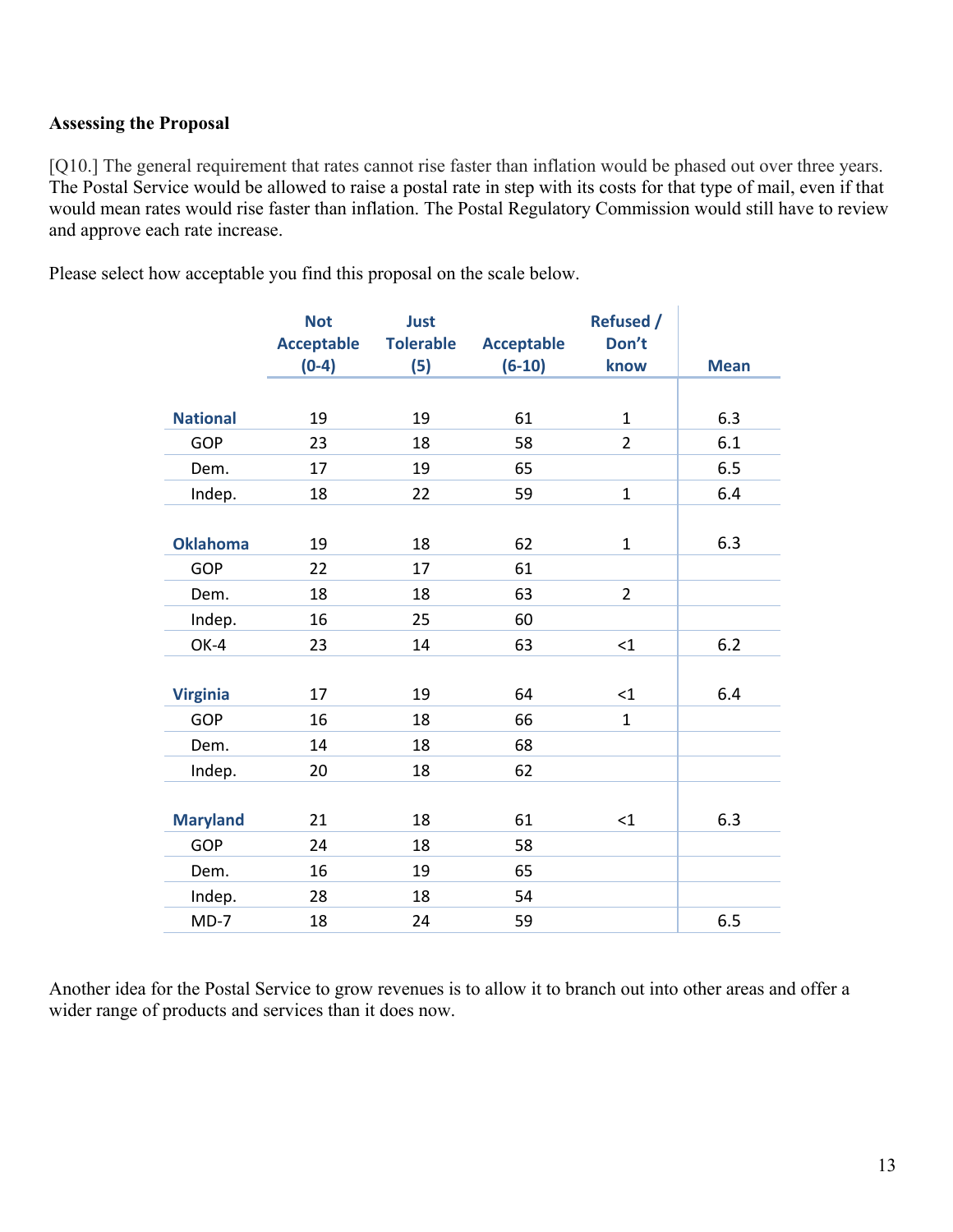#### *NEW LINES OF BUSINESS*

Currently, the Postal Service is prohibited by law from diversifying beyond standard postal services. Before 2006, the Postal Service had authority to offer products such as photocopier access, pre-paid phone cards and others, but this authority was removed by an act of Congress.

The Postal Service has proposed to offer a number of new, non-postal products and services to increase its revenue. However, Congress must first change the law to accommodate this request.

Here are arguments in **favor** of and **against** permitting the Postal Service to offer a wider range of products and services. Please select whether you find each one convincing or unconvincing:

#### **Argument in Favor of Policy Option**

[Q11.] Congress does not provide the Postal Service any subsidy, but does expect it to operate successfully as a business. But at the same time it ties the Postal Service's hands by not allowing it to diversify or innovate. Meanwhile, the Postal Service has had serious financial difficulties. Allowing the Postal Service to experiment with offering new products and services could help its bottom line as well as provide things its customers need and want.

|                 | <b>Very</b><br>convincing | Somewhat<br>convincing | <b>Total</b><br>convincing | Somewhat       | <b>Very</b><br>unconvincing unconvincing | <b>Total</b><br>unconvincing | <b>Refused /</b><br>Don't<br>know |
|-----------------|---------------------------|------------------------|----------------------------|----------------|------------------------------------------|------------------------------|-----------------------------------|
|                 |                           |                        |                            |                |                                          |                              |                                   |
| <b>National</b> | 64                        | 27                     | 91                         | 6              | 3                                        | 9                            | 1                                 |
| <b>GOP</b>      | 57                        | 30                     | 87                         | 10             | $\overline{2}$                           | 12                           | $\leq$ 1                          |
| Dem.            | 72                        | 24                     | 96                         | $\overline{2}$ | 3                                        | 5                            |                                   |
| Indep.          | 61                        | 28                     | 89                         | 6              | 5                                        | 11                           | 1                                 |
|                 |                           |                        |                            |                |                                          |                              |                                   |
| <b>Oklahoma</b> | 64                        | 28                     | 92                         | 5              | 3                                        | 8                            | $\leq$ 1                          |
| <b>GOP</b>      | 62                        | 26                     | 88                         | 8              | $\overline{4}$                           | 12                           | $\mathbf{1}$                      |
| Dem.            | 70                        | 28                     | 98                         | $\overline{2}$ | $\mathbf{1}$                             | $\overline{\mathbf{3}}$      |                                   |
| Indep.          | 52                        | 38                     | 90                         | 5              | 5                                        | 10                           |                                   |
| OK-4            | 67                        | 25                     | 92                         | 5              | 3                                        | 8                            | $\leq$ 1                          |
|                 |                           |                        |                            |                |                                          |                              |                                   |
| <b>Virginia</b> | 66                        | 26                     | 92                         | 6              | $\overline{2}$                           | $\overline{7}$               |                                   |
| <b>GOP</b>      | 62                        | 33                     | 95                         | 5              | $\mathbf{1}$                             | $6\phantom{1}6$              |                                   |
| Dem.            | 72                        | 19                     | 91                         | $\overline{7}$ | $\overline{2}$                           | 9                            |                                   |
| Indep.          | 65                        | 25                     | 90                         | 6              | $\overline{\mathbf{4}}$                  | 10                           |                                   |
|                 |                           |                        |                            |                |                                          |                              |                                   |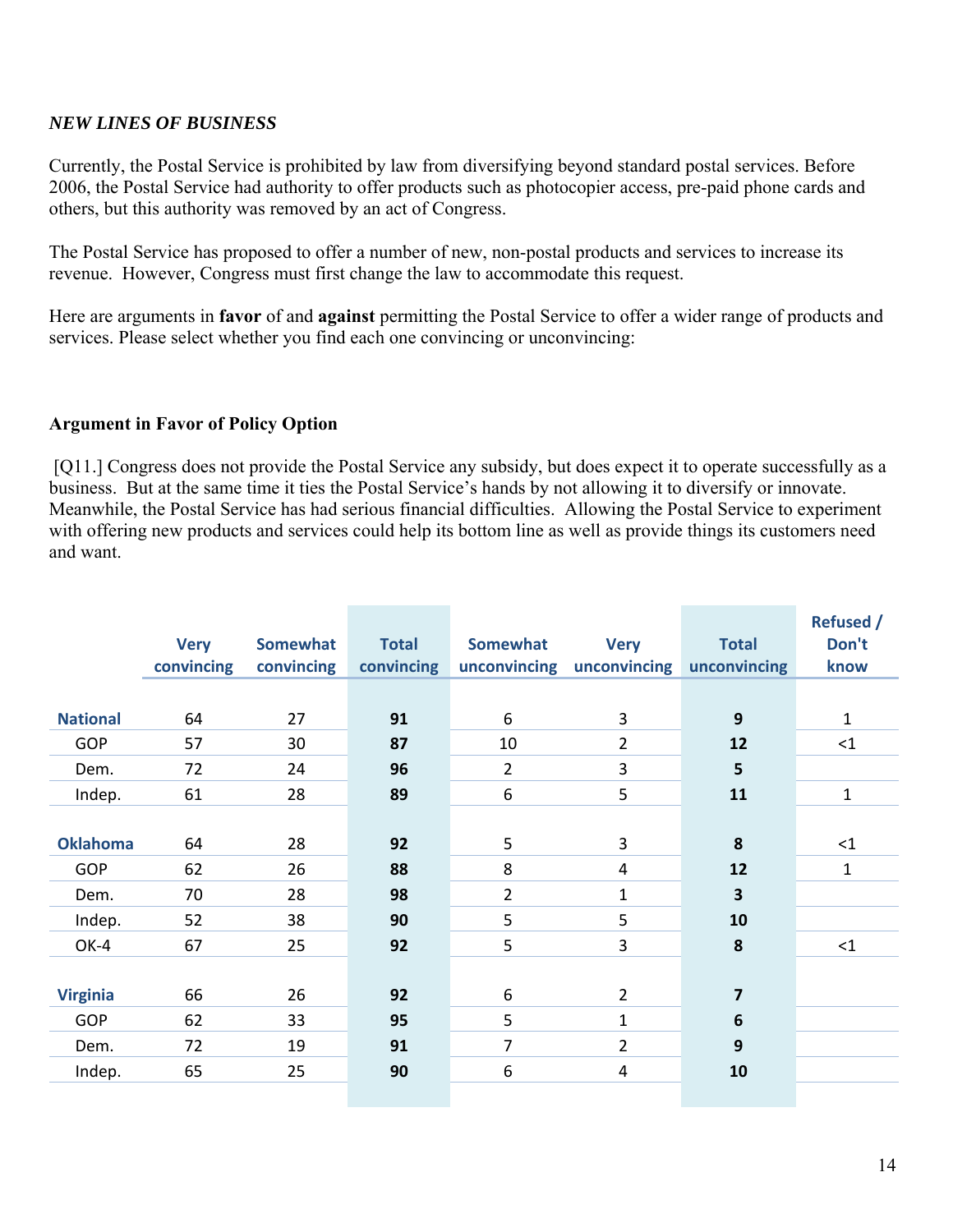| <b>Maryland</b> | 64 | 26 | 90 |         | <b>10</b> |  |
|-----------------|----|----|----|---------|-----------|--|
| <b>GOP</b>      | 58 | 32 | 90 |         |           |  |
| Dem.            | 70 | 19 | 89 | $\circ$ | 11        |  |
| Indep.          | ےر | 38 | 90 |         | 11        |  |
| $MD-7$          | 59 |    | 80 |         | 20        |  |

#### **Argument Against Policy Option**

[Q12.] The US is a free market economy. The Postal Service, while independent, is still a government agency with a huge retail network--32,000 post offices and 70,000 other stores where people can buy stamps, mail packages, etc. If the Postal Service uses this leverage to compete, this would be unfair to other businesses in those lines of work. The Postal Service doesn't pay local taxes and gets some breaks from zoning laws. Some small businesses could be driven out of the market.

|                 |             |                 |              |                 |              |              | <b>Refused /</b> |
|-----------------|-------------|-----------------|--------------|-----------------|--------------|--------------|------------------|
|                 | <b>Very</b> | <b>Somewhat</b> | <b>Total</b> | <b>Somewhat</b> | <b>Very</b>  | <b>Total</b> | Don't            |
|                 | convincing  | convincing      | convincing   | unconvincing    | unconvincing | unconvincing | know             |
|                 |             |                 |              |                 |              |              |                  |
| <b>National</b> | 14          | 34              | 48           | 29              | 23           | 52           | <1               |
| GOP             | 17          | 37              | 54           | 26              | 20           | 46           | ${<}1$           |
| Dem.            | 14          | 30              | 44           | 30              | 27           | 57           |                  |
| Indep.          | 12          | 36              | 48           | 30              | 20           | 50           | $\mathbf{1}$     |
|                 |             |                 |              |                 |              |              |                  |
| <b>Oklahoma</b> | 14          | 34              | 48           | 34              | 18           | 52           | $\mathbf{1}$     |
| <b>GOP</b>      | 16          | 37              | 53           | 31              | 16           | 47           | $\mathbf{1}$     |
| Dem.            | 10          | 31              | 41           | 35              | 23           | 58           | $\mathbf{1}$     |
| Indep.          | 16          | 33              | 49           | 39              | 11           | 50           | $\overline{2}$   |
| OK-4            | 14          | 34              | 48           | 36              | 15           | 51           | $\mathbf{1}$     |
|                 |             |                 |              |                 |              |              |                  |
| <b>Virginia</b> | 13          | 30              | 43           | 41              | 17           | 58           |                  |
| <b>GOP</b>      | 18          | 26              | 44           | 42              | 15           | 57           |                  |
| Dem.            | 9           | 31              | 40           | 41              | 18           | 59           |                  |
| Indep.          | 12          | 30              | 42           | 39              | 19           | 58           |                  |
|                 |             |                 |              |                 |              |              |                  |
| <b>Maryland</b> | 11          | 35              | 46           | 35              | 19           | 54           | $\mathbf{1}$     |
| <b>GOP</b>      | 13          | 39              | 52           | 34              | 13           | 47           | $\overline{2}$   |
| Dem.            | 11          | 31              | 42           | 34              | 24           | 58           | $\leq 1$         |
| Indep.          | 8           | 38              | 46           | 40              | 13           | 53           | $\mathbf{1}$     |
| $MD-7$          | 14          | 36              | 50           | 30              | 20           | 50           | $\mathbf{1}$     |
|                 |             |                 |              |                 |              |              |                  |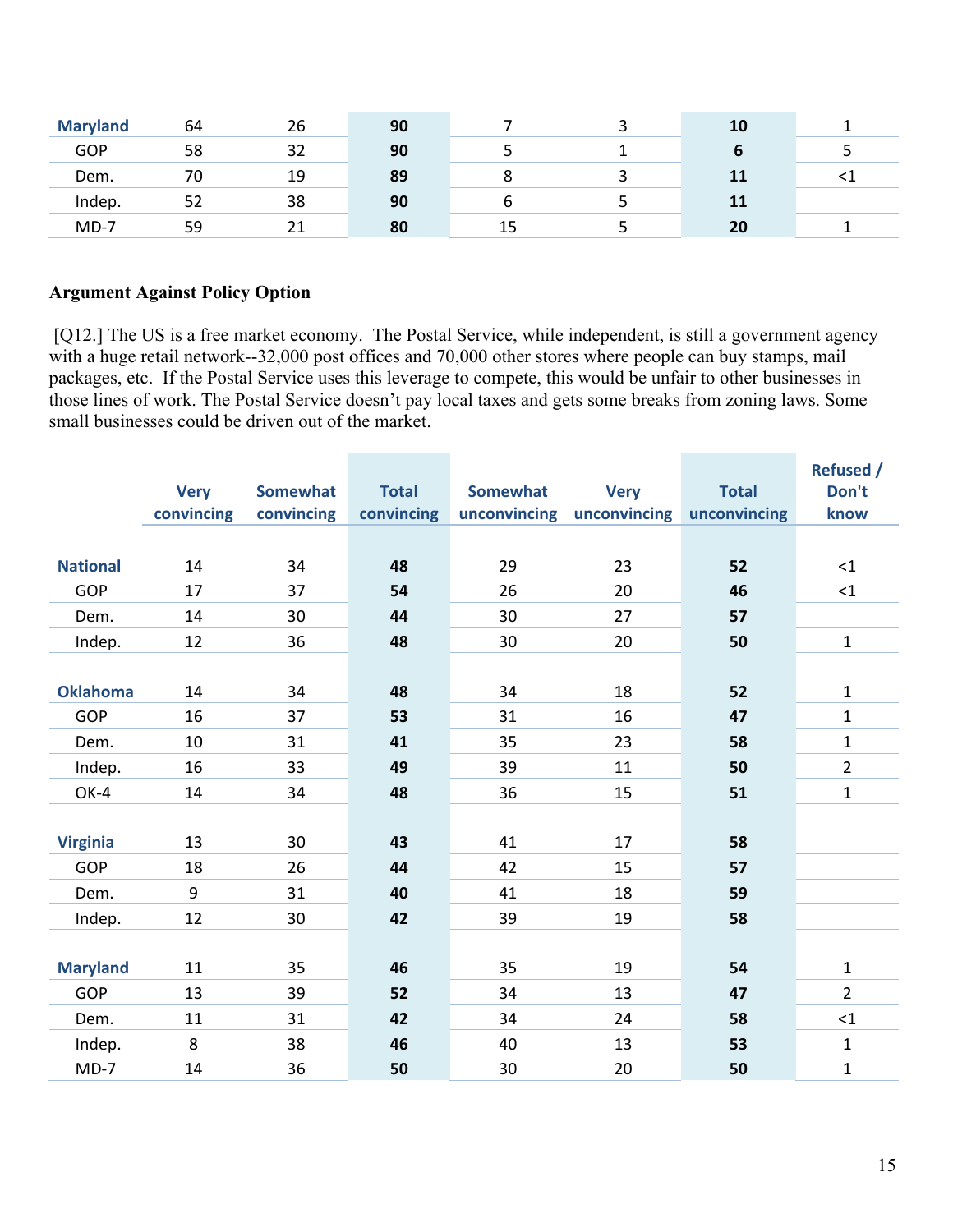Now that you have evaluated the arguments, here are some proposals that have been made for **new products or services** that the Postal Service might offer. For each one, please indicate how acceptable it is to you.

# **Assessing the Proposals**

[Q13.] Sell to private companies advertising space on the sides of postal trucks and in post offices.

|                 | <b>Not</b><br><b>Acceptable</b><br>$(0-4)$ | <b>Just</b><br><b>Tolerable</b><br>(5) | <b>Acceptable</b><br>$(6-10)$ | <b>Refused /</b><br>Don't<br>know | <b>Mean</b> |
|-----------------|--------------------------------------------|----------------------------------------|-------------------------------|-----------------------------------|-------------|
|                 |                                            |                                        |                               |                                   |             |
| <b>National</b> | 20                                         | 17                                     | 62                            | $\mathbf{1}$                      | 6.6         |
| GOP             | 22                                         | 16                                     | 61                            | $\mathbf{1}$                      | 6.5         |
| Dem.            | 18                                         | 16                                     | 66                            |                                   | 6.7         |
| Indep.          | 21                                         | 19                                     | 57                            | $\overline{2}$                    | 6.6         |
|                 |                                            |                                        |                               |                                   |             |
| <b>Oklahoma</b> | 21                                         | 15                                     | 64                            | <1                                | 6.6         |
| <b>GOP</b>      | 23                                         | 13                                     | 64                            |                                   |             |
| Dem.            | 17                                         | 18                                     | 65                            |                                   |             |
| Indep.          | 28                                         | 11                                     | 60                            | $\overline{2}$                    |             |
| OK-4            | 25                                         | 8                                      | 67                            | $\leq 1$                          | 6.5         |
|                 |                                            |                                        |                               |                                   |             |
| <b>Virginia</b> | 21                                         | 13                                     | 65                            | $\mathbf 1$                       | 6.6         |
| GOP             | 16                                         | 15                                     | 69                            | $\mathbf 1$                       |             |
| Dem.            | 24                                         | 12                                     | 63                            | $\mathbf{1}$                      |             |
| Indep.          | 24                                         | 11                                     | 65                            |                                   |             |
|                 |                                            |                                        |                               |                                   |             |
| <b>Maryland</b> | 23                                         | 12                                     | 65                            | $\mathbf{1}$                      | 6.5         |
| GOP             | 23                                         | 11                                     | 65                            | $\overline{2}$                    |             |
| Dem.            | 20                                         | 13                                     | 67                            |                                   |             |
| Indep.          | 31                                         | 11                                     | 58                            |                                   |             |
| $MD-7$          | 25                                         | 16                                     | 59                            |                                   | 6.5         |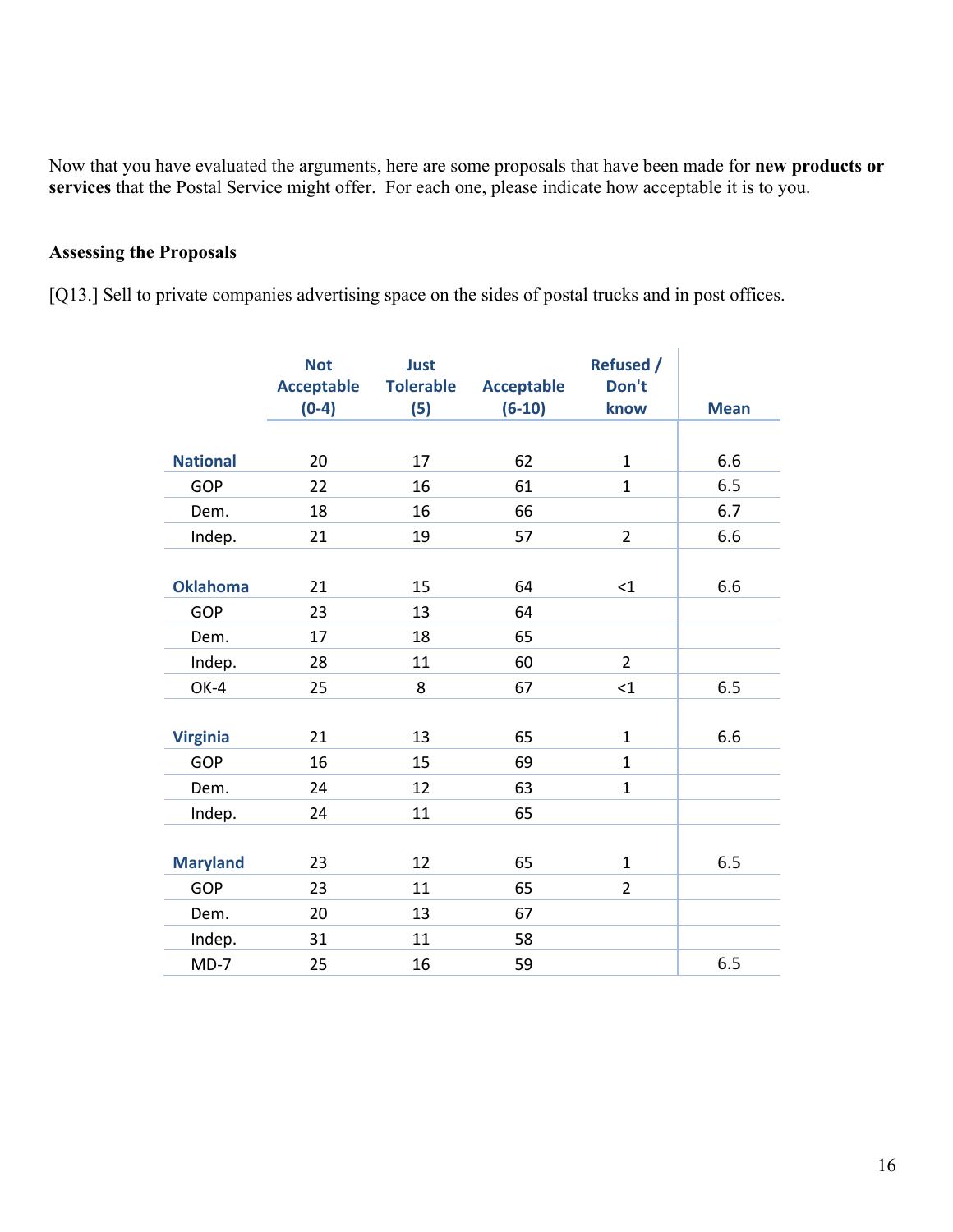[Q14.] Provide self-service photocopying for a fee.

|                 | <b>Not</b><br><b>Acceptable</b><br>$(0-4)$ | Just<br><b>Tolerable</b><br>(5) | <b>Acceptable</b><br>$(6-10)$ | <b>Refused /</b><br>Don't<br>know | <b>Mean</b> |
|-----------------|--------------------------------------------|---------------------------------|-------------------------------|-----------------------------------|-------------|
|                 |                                            |                                 |                               |                                   |             |
| <b>National</b> | 9                                          | 6                               | 85                            | $\mathbf{1}$                      | 8.0         |
| <b>GOP</b>      | 15                                         | $\overline{7}$                  | 79                            |                                   | 7.6         |
| Dem.            | 5                                          | 4                               | 92                            |                                   | 8.5         |
| Indep.          | 7                                          | 8                               | 83                            | $\overline{2}$                    | 8.0         |
|                 |                                            |                                 |                               |                                   |             |
| <b>Oklahoma</b> | 8                                          | 6                               | 86                            | $\leq$ 1                          | 8.1         |
| GOP             | 9                                          | 6                               | 85                            |                                   |             |
| Dem.            | 5                                          | 5                               | 90                            | $\mathbf{1}$                      |             |
| Indep.          | 11                                         | 11                              | 79                            |                                   |             |
| OK-4            | 8                                          | 6                               | 86                            |                                   | 8.2         |
|                 |                                            |                                 |                               |                                   |             |
| <b>Virginia</b> | 10                                         | $\overline{7}$                  | 83                            | $\mathbf{1}$                      | 8.0         |
| <b>GOP</b>      | 5                                          | 8                               | 87                            | $\mathbf{1}$                      |             |
| Dem.            | 9                                          | 8                               | 82                            | $\mathbf{1}$                      |             |
| Indep.          | 12                                         | 5                               | 83                            |                                   |             |
|                 |                                            |                                 |                               |                                   |             |
| <b>Maryland</b> | 7                                          | 8                               | 85                            | $\mathbf{1}$                      | 8.1         |
| <b>GOP</b>      | 6                                          | $\overline{7}$                  | 86                            | $\mathbf{1}$                      |             |
| Dem.            | $\overline{7}$                             | 8                               | 85                            |                                   |             |
| Indep.          | 10                                         | 6                               | 83                            | $\mathbf{1}$                      |             |
| $MD-7$          | 9                                          | 8                               | 83                            |                                   | 8.1         |

[Q15.] Provide Internet access in post offices for a fee

|                 | <b>Not</b><br><b>Acceptable</b><br>$(0-4)$ | <b>Just</b><br><b>Tolerable</b><br>(5) | <b>Acceptable</b><br>$(6-10)$ | <b>Refused</b> /<br>Don't<br>know | <b>Mean</b> |
|-----------------|--------------------------------------------|----------------------------------------|-------------------------------|-----------------------------------|-------------|
| <b>National</b> | 19                                         | 15                                     | 64                            | 2                                 | 6.8         |
| GOP             | 26                                         | 16                                     | 58                            |                                   | 6.2         |
| Dem.            | 12                                         | 12                                     | 72                            | 4                                 | 7.4         |
| Indep.          | 20                                         | 19                                     | 59                            | $\overline{2}$                    | 6.6         |
|                 |                                            |                                        |                               |                                   |             |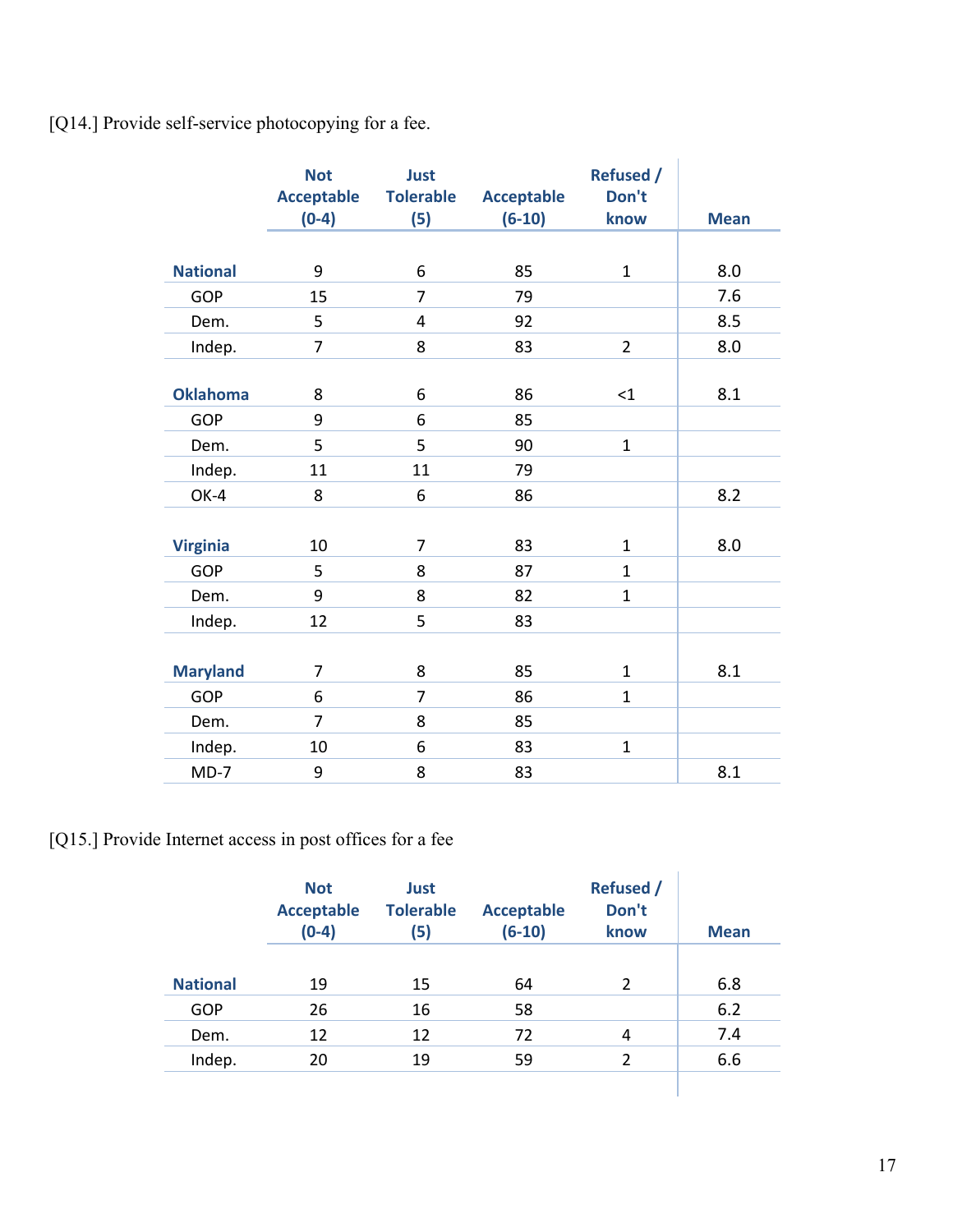| 17 | 14 | 69 | <1           | 7.0 |
|----|----|----|--------------|-----|
| 18 | 14 | 68 |              |     |
| 14 | 15 | 71 | $\mathbf{1}$ |     |
| 21 | 16 | 63 |              |     |
| 17 | 11 | 71 | <1           | 7.1 |
|    |    |    |              |     |
| 20 | 13 | 67 | <1           | 6.8 |
| 14 | 15 | 71 |              |     |
| 20 | 10 | 70 |              |     |
| 23 | 16 | 60 | $\mathbf{1}$ |     |
|    |    |    |              |     |
| 16 | 18 | 66 | <1           | 6.8 |
| 22 | 14 | 65 |              |     |
| 11 | 20 | 69 |              |     |
| 21 | 16 | 62 | $\mathbf{1}$ |     |
| 20 | 18 | 61 | $\mathbf{1}$ | 6.7 |
|    |    |    |              |     |

[Q16.] Provide a highly secure e-mail system that, like certified mail, would verify the identities of senders and recipients. To hack this system would be a federal crime, no different from tampering with the mails.

|                 | <b>Not</b><br><b>Acceptable</b><br>$(0-4)$ | Just<br><b>Tolerable</b><br>(5) | <b>Acceptable</b><br>$(6-10)$ | <b>Refused /</b><br>Don't<br>know | <b>Mean</b> |
|-----------------|--------------------------------------------|---------------------------------|-------------------------------|-----------------------------------|-------------|
|                 |                                            |                                 |                               |                                   |             |
| <b>National</b> | 14                                         | 11                              | 73                            | $\mathbf{1}$                      | 7.4         |
| <b>GOP</b>      | 20                                         | 16                              | 64                            | <1                                | 6.9         |
| Dem.            | 8                                          | 8                               | 83                            | $\mathbf{1}$                      | 8.0         |
| Indep.          | 17                                         | 8                               | 72                            | 3                                 | 7.3         |
| <b>Oklahoma</b> | 16                                         | 11                              | 72                            | $\mathbf{1}$                      | 7.2         |
| <b>GOP</b>      | 19                                         | 10                              | 71                            | $\mathbf{1}$                      |             |
| Dem.            | 15                                         | 11                              | 73                            | $\mathbf{1}$                      |             |
| Indep.          | 14                                         | 10                              | 74                            | $\overline{2}$                    |             |
| OK-4            | 14                                         | 4                               | 82                            | <1                                | 7.7         |
|                 |                                            |                                 |                               |                                   |             |
| <b>Virginia</b> | 14                                         | 8                               | 77                            | $\mathbf{1}$                      | 7.4         |
| <b>GOP</b>      | 12                                         | 9                               | 77                            | $\overline{2}$                    |             |
| Dem.            | 11                                         | 9                               | 80                            |                                   |             |
| Indep.          | 17                                         | 7                               | 75                            | $\mathbf{1}$                      |             |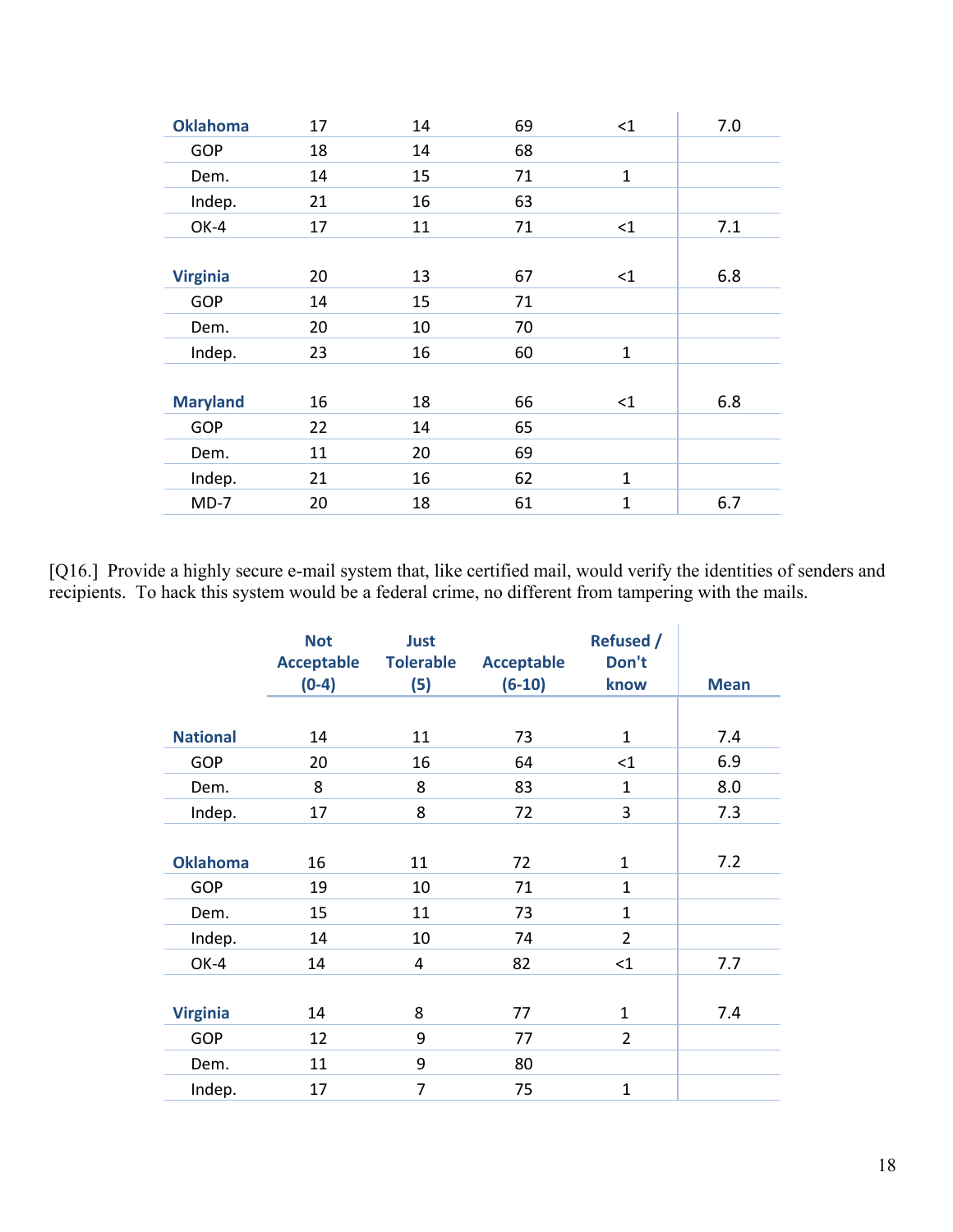| <b>Maryland</b> | 11 | 11 | 77 |   | 7.5 |
|-----------------|----|----|----|---|-----|
| <b>GOP</b>      | 16 | 11 | 71 | 3 |     |
| Dem.            |    | 12 | 81 |   |     |
| Indep.          | 18 |    | 75 |   |     |
| $MD-7$          | 14 | 12 | 74 |   | 7.6 |

[Q17.] Expand limited money transfer services for individuals, so they can send money to individuals in a greater number of other countries.

|                 | <b>Not</b><br><b>Acceptable</b><br>$(0-4)$ | Just<br><b>Tolerable</b><br>(5) | <b>Acceptable</b><br>$(6-10)$ | <b>Refused /</b><br>Don't<br>know | <b>Mean</b> |
|-----------------|--------------------------------------------|---------------------------------|-------------------------------|-----------------------------------|-------------|
|                 |                                            |                                 |                               |                                   |             |
| <b>National</b> | 16                                         | 12                              | 72                            | $\mathbf{1}$                      | 7.2         |
| <b>GOP</b>      | 23                                         | 13                              | 64                            |                                   | 6.6         |
| Dem.            | $\overline{7}$                             | 8                               | 84                            | $\leq 1$                          | 7.8         |
| Indep.          | 18                                         | 15                              | 65                            | $\overline{2}$                    | 7.1         |
|                 |                                            |                                 |                               |                                   |             |
| <b>Oklahoma</b> | 15                                         | 12                              | 73                            | <1                                | 7.1         |
| <b>GOP</b>      | 19                                         | 12                              | 69                            |                                   |             |
| Dem.            | 11                                         | 10                              | 79                            |                                   |             |
| Indep.          | 16                                         | 16                              | 69                            |                                   |             |
| OK-4            | 13                                         | 9                               | 78                            | $\leq$ 1                          | 7.4         |
|                 |                                            |                                 |                               |                                   |             |
| <b>Virginia</b> | 15                                         | 11                              | 74                            | $\mathbf{1}$                      | 7.3         |
| GOP             | 12                                         | 10                              | 78                            | $\mathbf{1}$                      |             |
| Dem.            | 11                                         | 10                              | 78                            | $\mathbf{1}$                      |             |
| Indep.          | 17                                         | 13                              | 69                            | $\mathbf{1}$                      |             |
|                 |                                            |                                 |                               |                                   |             |
| <b>Maryland</b> | 10                                         | 11                              | 79                            | $\mathbf{1}$                      | 7.6         |
| <b>GOP</b>      | 13                                         | 13                              | 74                            | $\mathbf{1}$                      |             |
| Dem.            | $\overline{7}$                             | 10                              | 82                            | $\overline{2}$                    |             |
| Indep.          | 13                                         | 11                              | 77                            |                                   |             |
| $MD-7$          | 19                                         | 10                              | 70                            | $\mathbf{1}$                      | 7.4         |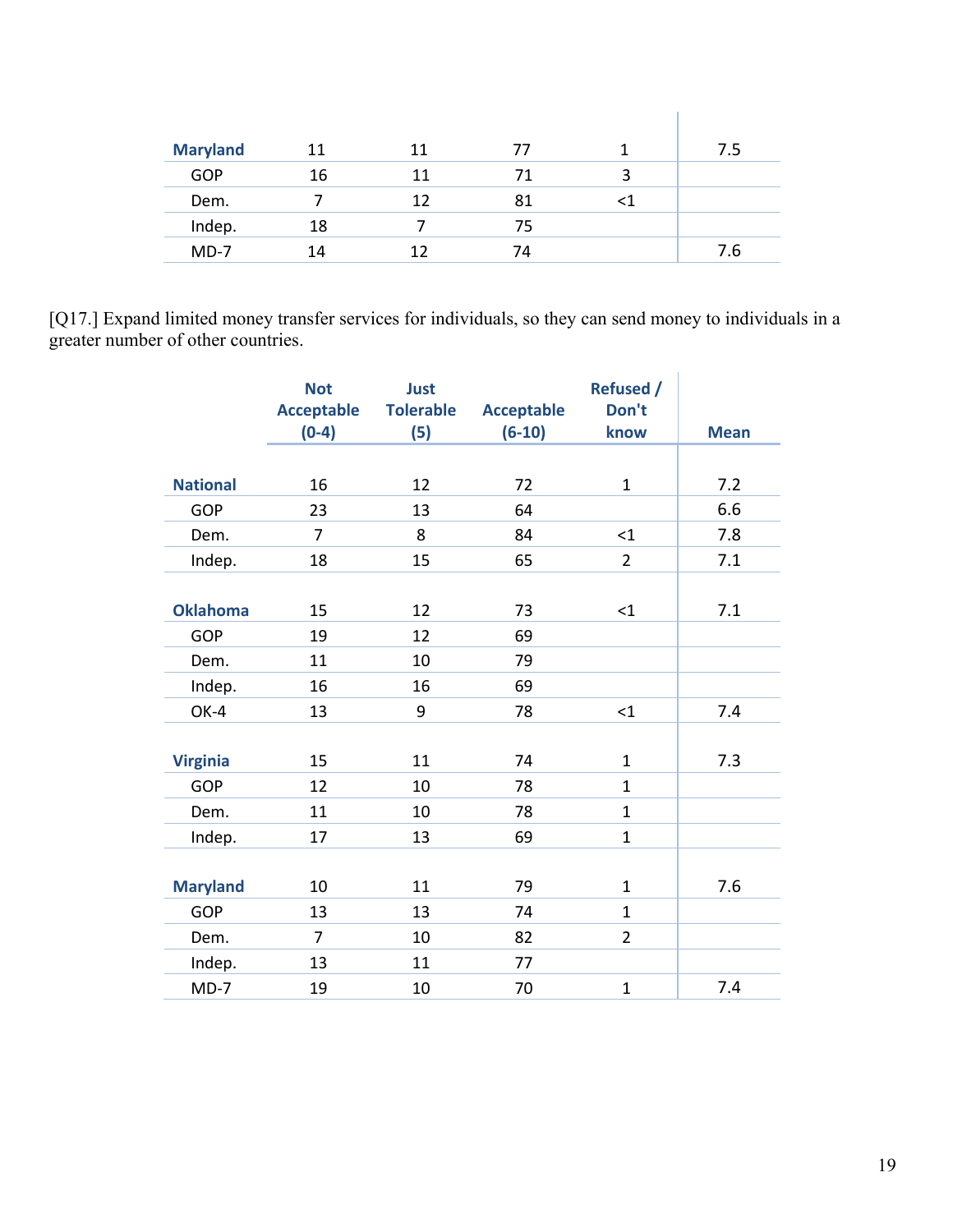[Q18.] Provide small-scale individual savings accounts at interest levels set by US Treasury bonds.

|                 | <b>Not</b><br><b>Acceptable</b> | <b>Just</b><br><b>Tolerable</b> |                               | <b>Refused /</b><br>Don't |             |
|-----------------|---------------------------------|---------------------------------|-------------------------------|---------------------------|-------------|
|                 | $(0-4)$                         | (5)                             | <b>Acceptable</b><br>$(6-10)$ | know                      | <b>Mean</b> |
|                 |                                 |                                 |                               |                           |             |
| <b>National</b> | 33                              | 16                              | 50                            | $\overline{2}$            | 5.6         |
| <b>GOP</b>      | 42                              | 13                              | 46                            |                           | 4.9         |
| Dem.            | 27                              | 15                              | 57                            | $\overline{2}$            | 6.2         |
| Indep.          | 28                              | 20                              | 48                            | 4                         | 5.5         |
|                 |                                 |                                 |                               |                           |             |
| <b>Oklahoma</b> | 29                              | 19                              | 52                            | $<$ 1                     | 5.7         |
| <b>GOP</b>      | 35                              | 18                              | 48                            |                           |             |
| Dem.            | 20                              | 23                              | 57                            |                           |             |
| Indep.          | 38                              | 12                              | 50                            |                           |             |
| OK-4            | 28                              | 14                              | 57                            | $\leq 1$                  | 5.8         |
|                 |                                 |                                 |                               |                           |             |
| <b>Virginia</b> | 30                              | 16                              | 54                            | $<$ 1                     | 5.8         |
| <b>GOP</b>      | 28                              | 18                              | 54                            | $\mathbf{1}$              |             |
| Dem.            | 28                              | 13                              | 60                            |                           |             |
| Indep.          | 35                              | 17                              | 48                            |                           |             |
|                 |                                 |                                 |                               |                           |             |
| <b>Maryland</b> | 28                              | 16                              | 55                            | $\mathbf{1}$              | 5.8         |
| <b>GOP</b>      | 38                              | 19                              | 42                            | $\mathbf{1}$              |             |
| Dem.            | 22                              | 15                              | 61                            | $\overline{2}$            |             |
| Indep.          | 31                              | 15                              | 54                            |                           |             |
| $MD-7$          | 30                              | 14                              | 56                            | $\leq$ 1                  | 6.0         |

[Q19.] Provide consulting services and technical help to developing countries that are extending and modernizing their postal services.

|                 | <b>Not</b><br><b>Acceptable</b><br>$(0-4)$ | Just<br><b>Tolerable</b><br>(5) | <b>Acceptable</b><br>$(6-10)$ | <b>Refused</b> /<br>Don't<br>know | <b>Mean</b> |
|-----------------|--------------------------------------------|---------------------------------|-------------------------------|-----------------------------------|-------------|
| <b>National</b> | 13                                         | 12                              | 74                            | 1                                 | 7.3         |
| <b>GOP</b>      | 19                                         | 9                               | 72                            | 1                                 | 7.0         |
| Dem.            | 7                                          | 14                              | 79                            | $<$ 1                             | 7.9         |
| Indep.          | 14                                         | 14                              | 70                            | $\overline{2}$                    | 7.1         |
|                 |                                            |                                 |                               |                                   |             |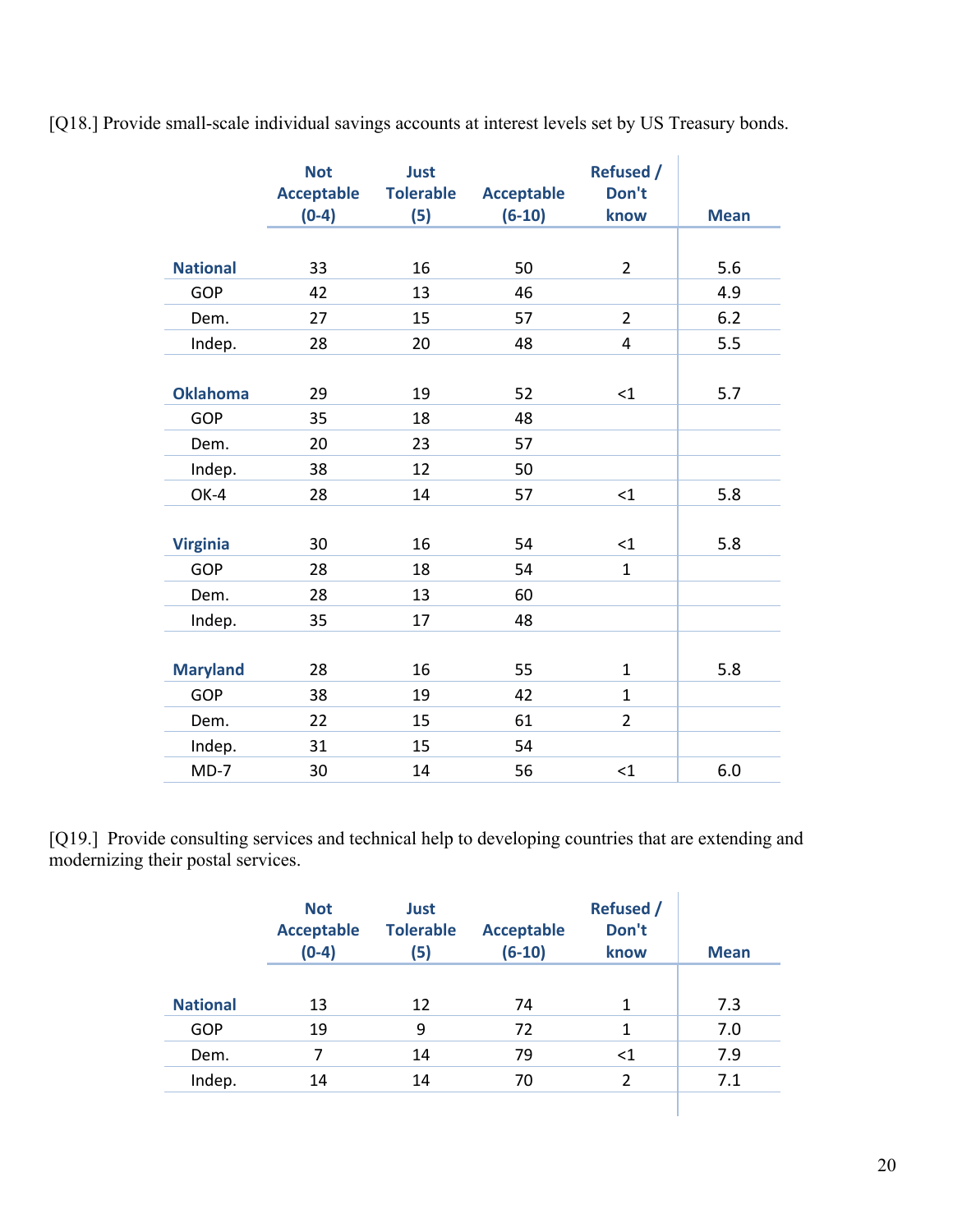| <b>Oklahoma</b> | 14             | 12 | 74 | $<$ 1        | 7.3 |
|-----------------|----------------|----|----|--------------|-----|
| <b>GOP</b>      | 16             | 11 | 73 | $\mathbf{1}$ |     |
| Dem.            | 11             | 14 | 76 |              |     |
| Indep.          | 19             | 9  | 72 |              |     |
| OK-4            | 11             | 10 | 79 | $<$ 1        | 7.6 |
|                 |                |    |    |              |     |
| <b>Virginia</b> | 12             | 14 | 74 | $<$ 1        | 7.4 |
| <b>GOP</b>      | 14             | 15 | 71 |              |     |
| Dem.            | $\overline{7}$ | 11 | 82 |              |     |
| Indep.          | 13             | 14 | 72 | $\mathbf{1}$ |     |
|                 |                |    |    |              |     |
| <b>Maryland</b> | 10             | 13 | 78 | $\leq$ 1     | 7.6 |
| <b>GOP</b>      | 13             | 14 | 72 |              |     |
| Dem.            | 7              | 12 | 81 |              |     |
| Indep.          | 12             | 13 | 74 | $\mathbf{1}$ |     |
| $MD-7$          | 14             | 13 | 73 | $<$ 1        | 7.5 |

Another possibility for the Postal Service to generate revenue is to allow it to **rent excess space in older post office buildings** to other organizations. Specifically, these organizations could be:

[Q20.] Local government agencies, to do things like receiving payments for paying parking and traffic tickets, getting dog licenses, or getting documents notarized.

|                 | <b>Not</b><br><b>Acceptable</b><br>$(0-4)$ | Just<br><b>Tolerable</b><br>(5) | <b>Acceptable</b><br>$(6-10)$ | <b>Refused</b> /<br>Don't<br>know | <b>Mean</b> |
|-----------------|--------------------------------------------|---------------------------------|-------------------------------|-----------------------------------|-------------|
|                 |                                            |                                 |                               |                                   |             |
| <b>National</b> | 10                                         | 9                               | 81                            | 1                                 | 7.9         |
| <b>GOP</b>      | 10                                         | $\overline{7}$                  | 83                            |                                   | 7.9         |
| Dem.            | 8                                          | 9                               | 83                            | $\mathbf{1}$                      | 8.0         |
| Indep.          | 11                                         | 11                              | 76                            | $\overline{2}$                    | 7.8         |
|                 |                                            |                                 |                               |                                   |             |
| <b>Oklahoma</b> | 7                                          | 11                              | 82                            | $\mathbf{1}$                      | 8.2         |
| <b>GOP</b>      | 5                                          | 11                              | 83                            | $\mathbf{1}$                      |             |
| Dem.            | 7                                          | 8                               | 84                            |                                   |             |
| Indep.          | 9                                          | 16                              | 74                            | $\overline{2}$                    |             |
| OK-4            | 6                                          | 5                               | 89                            | $<$ 1                             | 8.5         |
|                 |                                            |                                 |                               |                                   |             |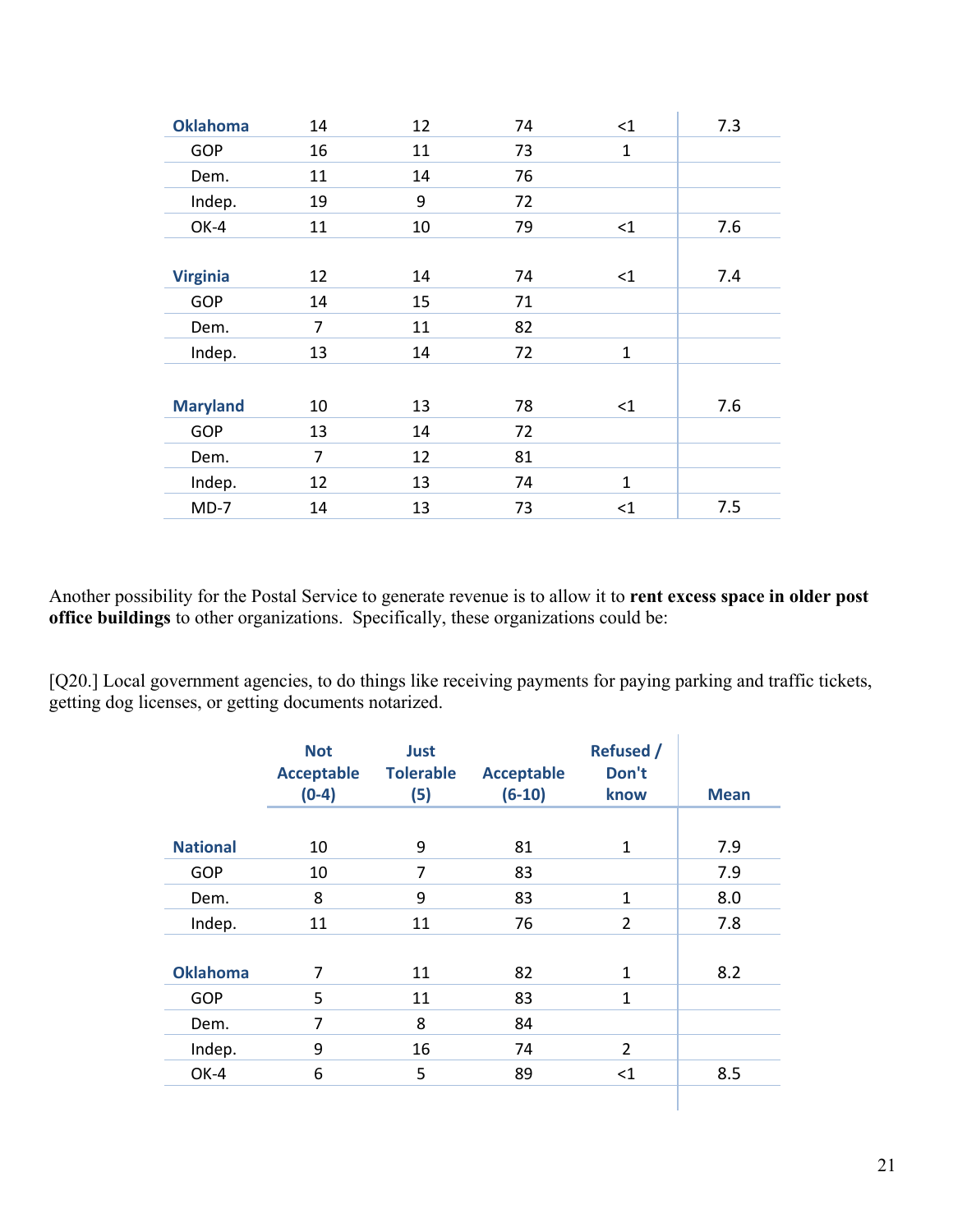| <b>Virginia</b> |    |    | 85 | 1        | 8.1 |
|-----------------|----|----|----|----------|-----|
| <b>GOP</b>      | 6  | 6  | 87 | 1        |     |
| Dem.            | 4  | 9  | 85 | 1        |     |
| Indep.          | 11 | 6  | 83 |          |     |
|                 |    |    |    |          |     |
|                 |    |    |    |          |     |
| <b>Maryland</b> | 5  | 11 | 83 | $\leq$ 1 | 8.2 |
| <b>GOP</b>      | 5  | 10 | 85 |          |     |
| Dem.            | 4  | 12 | 83 | $<$ 1    |     |
| Indep.          | 8  | 10 | 82 |          |     |

[Q21.] Private companies, to do things like selling goods and services.

|                 | <b>Not</b><br><b>Acceptable</b><br>$(0-4)$ | <b>Just</b><br><b>Tolerable</b><br>(5) | <b>Acceptable</b><br>$(6-10)$ | <b>Refused /</b><br>Don't<br>know | <b>Mean</b> |
|-----------------|--------------------------------------------|----------------------------------------|-------------------------------|-----------------------------------|-------------|
|                 |                                            |                                        |                               |                                   |             |
| <b>National</b> | 15                                         | 13                                     | 72                            | $\mathbf{1}$                      | 7.2         |
| GOP             | 15                                         | 13                                     | 72                            |                                   | 7.3         |
| Dem.            | 15                                         | 12                                     | 72                            | $<$ 1                             | 7.2         |
| Indep.          | 14                                         | 15                                     | 69                            | $\overline{2}$                    | 7.2         |
|                 |                                            |                                        |                               |                                   |             |
| <b>Oklahoma</b> | 16                                         | 14                                     | 69                            | $<$ 1                             | 7.0         |
| GOP             | 12                                         | 10                                     | 77                            | $\mathbf{1}$                      |             |
| Dem.            | 19                                         | 16                                     | 65                            |                                   |             |
| Indep.          | 21                                         | 23                                     | 54                            | $\overline{2}$                    |             |
| OK-4            | 20                                         | 9                                      | 71                            | $\leq$ 1                          | 6.8         |
|                 |                                            |                                        |                               |                                   |             |
| <b>Virginia</b> | 11                                         | 12                                     | 77                            | $\mathbf{1}$                      | 7.4         |
| <b>GOP</b>      | 9                                          | 8                                      | 83                            | $\mathbf{1}$                      |             |
| Dem.            | 13                                         | 11                                     | 75                            | $\mathbf{1}$                      |             |
| Indep.          | 13                                         | 15                                     | 72                            |                                   |             |
|                 |                                            |                                        |                               |                                   |             |
| <b>Maryland</b> | 15                                         | 18                                     | 66                            | $\mathbf{1}$                      | 6.9         |
| GOP             | 14                                         | 8                                      | 78                            |                                   |             |
| Dem.            | 14                                         | 24                                     | 61                            | $\mathbf{1}$                      |             |
| Indep.          | 19                                         | 17                                     | 63                            | $\mathbf{1}$                      |             |
| $MD-7$          | 20                                         | 17                                     | 62                            | $\mathbf{1}$                      | 6.7         |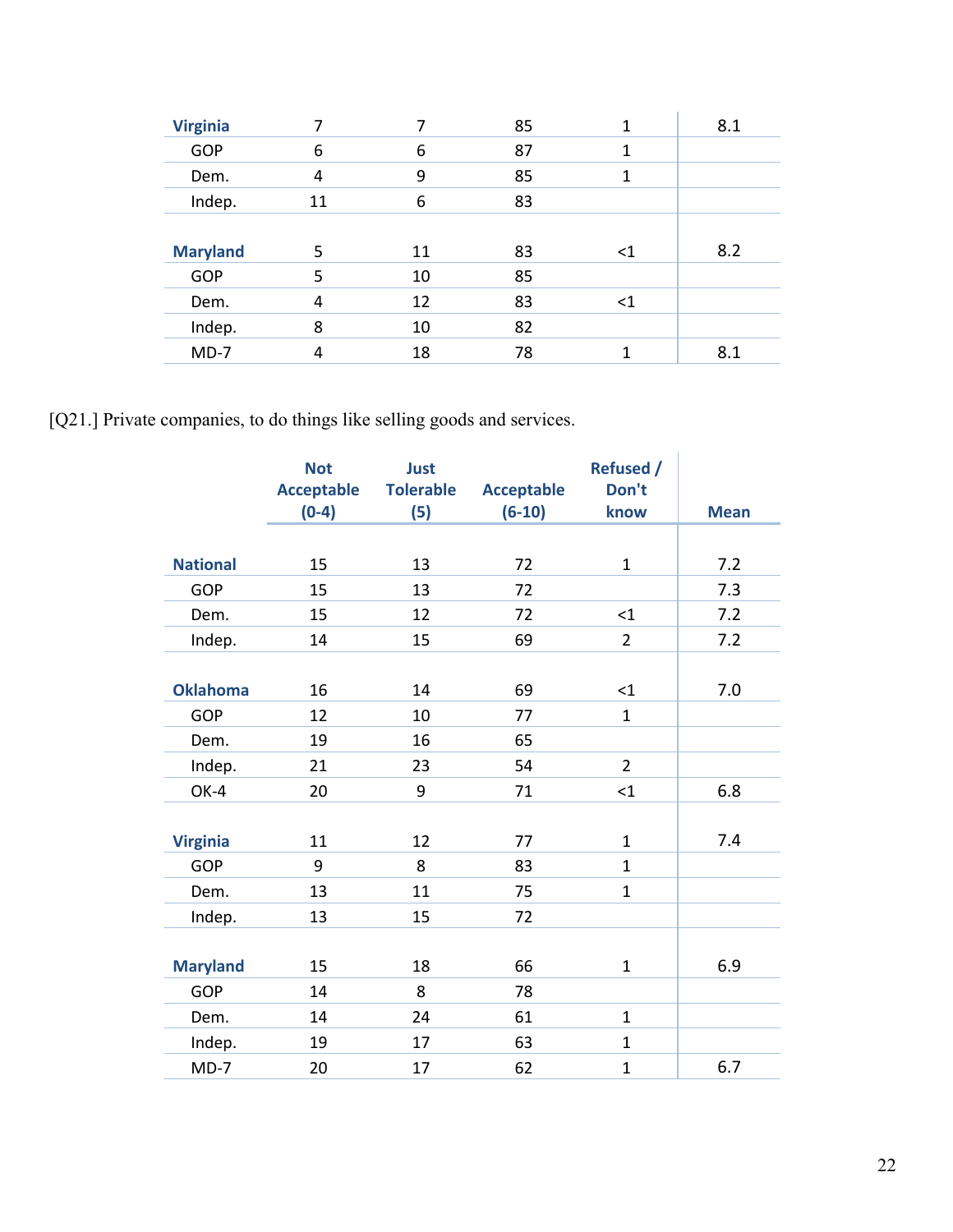Finally, the Postal Service owns and leases a great deal of warehouse space that is currently not fully utilized. It could:

[Q22.] Lease warehouse space to private companies, such as delivery or mail order companies.

|                 | <b>Not</b>        | Just             |                   | <b>Refused /</b> |             |
|-----------------|-------------------|------------------|-------------------|------------------|-------------|
|                 | <b>Acceptable</b> | <b>Tolerable</b> | <b>Acceptable</b> | Don't            |             |
|                 | $(0-4)$           | (5)              | $(6-10)$          | know             | <b>Mean</b> |
|                 |                   |                  |                   |                  |             |
| <b>National</b> | 6                 | $\overline{7}$   | 86                | $\mathbf{1}$     | 8.3         |
| <b>GOP</b>      | 6                 | 5                | 89                |                  | 8.3         |
| Dem.            | 5                 | 8                | 86                | $<$ 1            | 8.4         |
| Indep.          | 6                 | 10               | 83                | $\overline{2}$   | 8.2         |
|                 |                   |                  |                   |                  |             |
| <b>Oklahoma</b> | 5                 | 8                | 86                | $<$ 1            | 8.2         |
| <b>GOP</b>      | 5                 | 5                | 89                | $\mathbf{1}$     |             |
| Dem.            | 5                 | 8                | 87                | $\mathbf{1}$     |             |
| Indep.          | $\overline{7}$    | 16               | 77                |                  |             |
| OK-4            | $\mathbf{1}$      | 8                | 90                | $<$ 1            | 8.6         |
|                 |                   |                  |                   |                  |             |
| <b>Virginia</b> | 5                 | 5                | 90                | $\leq 1$         | 8.4         |
| GOP             | 3                 | 5                | 92                | $\mathbf{1}$     |             |
| Dem.            | 5                 | 4                | 90                |                  |             |
| Indep.          | $\overline{7}$    | 5                | 88                |                  |             |
|                 |                   |                  |                   |                  |             |
| <b>Maryland</b> | 4                 | 12               | 84                | $\mathbf{1}$     | 8.2         |
| <b>GOP</b>      | 3                 | 8                | 88                | $\mathbf{1}$     |             |
| Dem.            | $\overline{2}$    | 14               | 83                | $\mathbf{1}$     |             |
| Indep.          | 9                 | 11               | 79                | $\mathbf{1}$     |             |
| $MD-7$          | $\overline{7}$    | 14               | 78                | $\overline{2}$   | 8.0         |

#### **OPERATING COSTS**

We are now going to look at ways that the Postal Service can save money by reducing operating costs. These will have an effect on the level of service provided by the Postal Service.

#### *ENDING SATURDAY DELIVERY*

One option for the Postal Service to reduce its costs is to eliminate delivery of letters and commercial mail on Saturdays. Packages would still be delivered and Post Offices would still be open on Saturdays.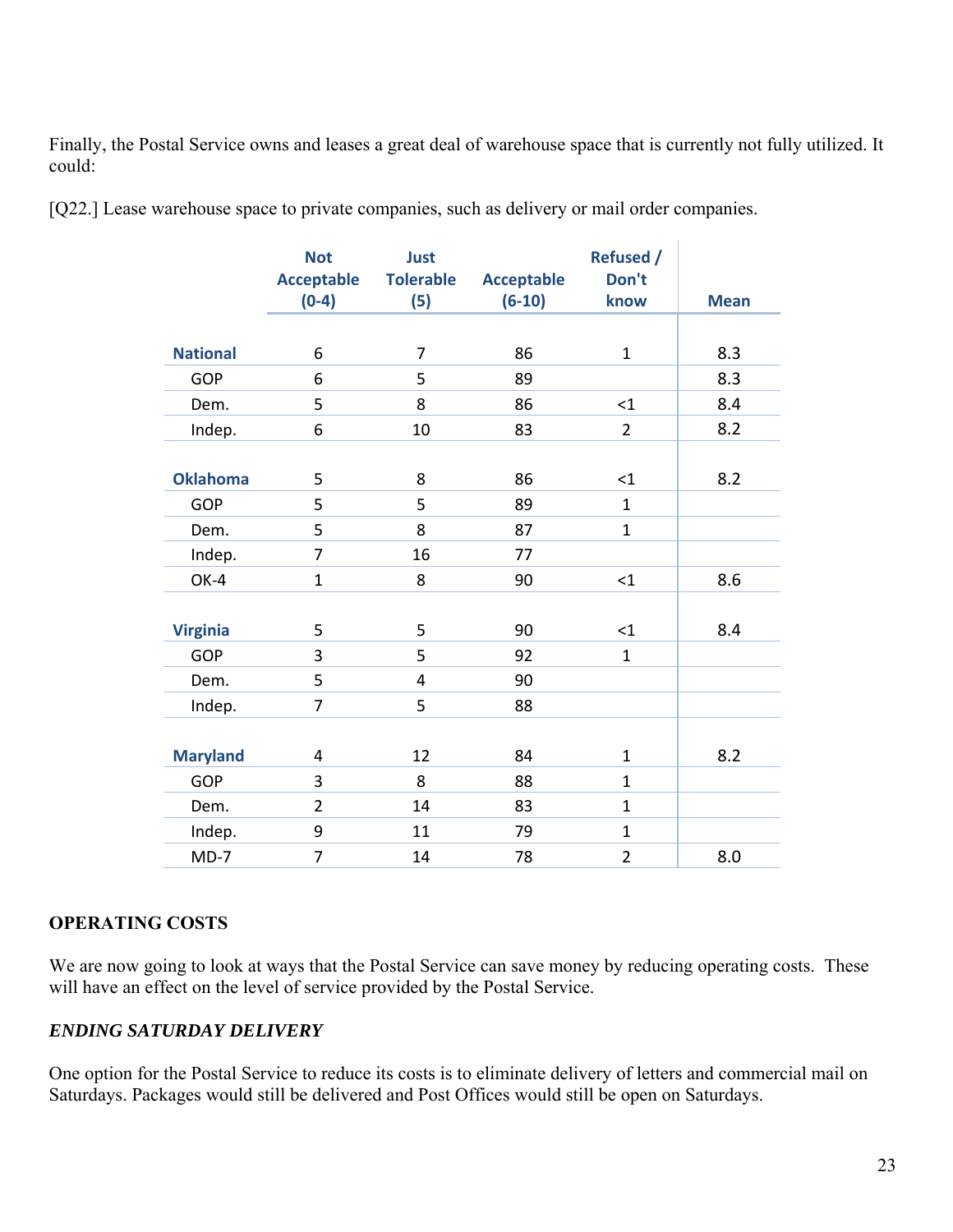Here are two arguments in **favor** of this proposal. For each, please select whether you find it convincing or unconvincing:

# **Argument in Favor of Policy Option**

 [Q23.] The Postal Service needs to be allowed to act like a business and adapt to Americans' decreasing demand for paper. The US Postmaster General wants to eliminate Saturday delivery of most types of mail, saying it would save money and make good business sense. The Postal Service should be able to adapt effectively and efficiently.

|                 |             |                 |              |                 |                           |              | <b>Refused /</b>        |
|-----------------|-------------|-----------------|--------------|-----------------|---------------------------|--------------|-------------------------|
|                 | <b>Very</b> | <b>Somewhat</b> | <b>Total</b> | <b>Somewhat</b> | <b>Very</b>               | <b>Total</b> | Don't                   |
|                 | convincing  | convincing      | convincing   |                 | unconvincing unconvincing | unconvincing | know                    |
|                 |             |                 |              |                 |                           |              |                         |
| <b>National</b> | 47          | 31              | 78           | 10              | 12                        | 22           | $\mathbf{1}$            |
| GOP             | 54          | 26              | 80           | 8               | 11                        | 19           |                         |
| Dem.            | 43          | 35              | 78           | 12              | 11                        | 23           |                         |
| Indep.          | 42          | 34              | 76           | 8               | 15                        | 23           | $\overline{2}$          |
|                 |             |                 |              |                 |                           |              |                         |
| <b>Oklahoma</b> | 48          | 34              | 82           | 12              | 6                         | 18           | $\mathbf{1}$            |
| <b>GOP</b>      | 51          | 33              | 84           | 10              | 6                         | 16           |                         |
| Dem.            | 47          | 33              | 80           | 15              | 5                         | 20           | $\overline{2}$          |
| Indep.          | 37          | 42              | 79           | 10              | 10                        | 20           |                         |
| OK-4            | 40          | 39              | 79           | 9               | 11                        | 20           | $\mathbf{1}$            |
|                 |             |                 |              |                 |                           |              |                         |
| <b>Virginia</b> | 45          | 33              | 78           | 12              | $\boldsymbol{9}$          | 21           | $\leq 1$                |
| <b>GOP</b>      | 46          | 33              | 79           | 14              | $\overline{7}$            | 21           |                         |
| Dem.            | 46          | 31              | 77           | 14              | 10                        | 24           |                         |
| Indep.          | 44          | 37              | 81           | 9               | 9                         | 18           | $\mathbf{1}$            |
|                 |             |                 |              |                 |                           |              |                         |
| <b>Maryland</b> | 37          | 33              | 70           | 16              | 13                        | 29           | $\mathbf{1}$            |
| <b>GOP</b>      | 47          | 30              | 77           | 17              | 5                         | 22           | $\mathbf{1}$            |
| Dem.            | 33          | 33              | 66           | 16              | 17                        | 33           | $\mathbf{1}$            |
| Indep.          | 35          | 37              | 72           | 17              | 11                        | 28           | $\mathbf{1}$            |
| $MD-7$          | 35          | 27              | 62           | 12              | 23                        | 35           | $\overline{\mathbf{4}}$ |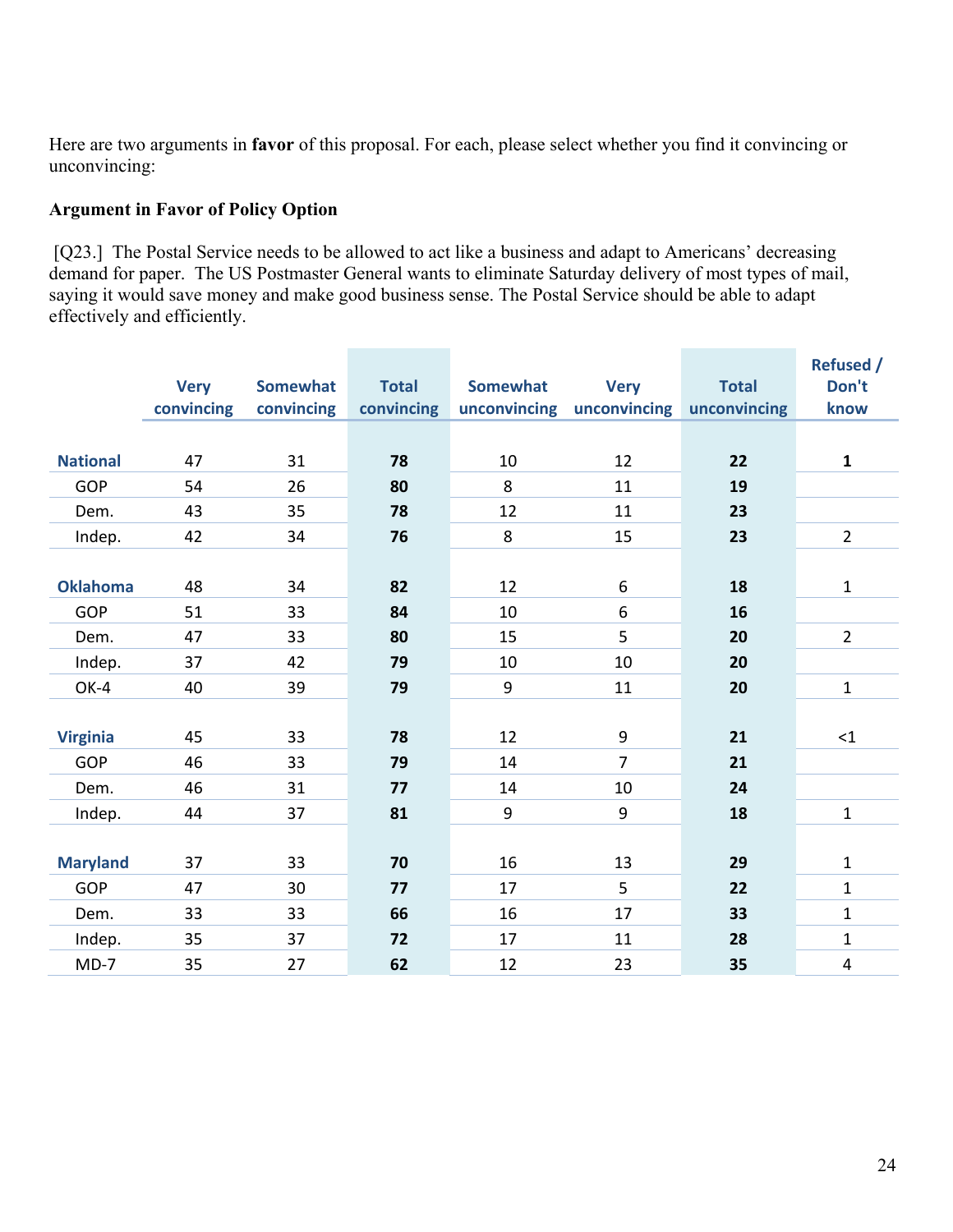[Q24.] Now that most people have email, they are not as dependent on letters to communicate and they are mailing less, but sending more packages.. Reducing the number of days that letters are delivered, while keeping package deliveries, is an appropriate adaptation to the changes of modern life.

|                 |             |                 |              |                 |                           |              | <b>Refused /</b> |
|-----------------|-------------|-----------------|--------------|-----------------|---------------------------|--------------|------------------|
|                 | <b>Very</b> | <b>Somewhat</b> | <b>Total</b> | <b>Somewhat</b> | <b>Very</b>               | <b>Total</b> | Don't            |
|                 | convincing  | convincing      | convincing   |                 | unconvincing unconvincing | unconvincing | know             |
|                 |             |                 |              |                 |                           |              |                  |
| <b>National</b> | 49          | 28              | 77           | 12              | 10                        | 22           | $\mathbf{1}$     |
| <b>GOP</b>      | 55          | 24              | 79           | 11              | 10                        | 21           |                  |
| Dem.            | 43          | 31              | 74           | 15              | 11                        | 26           |                  |
| Indep.          | 48          | 30              | 78           | 9               | 10                        | 19           | $\overline{2}$   |
|                 |             |                 |              |                 |                           |              |                  |
| <b>Oklahoma</b> | 52          | 30              | 82           | 12              | 6                         | 18           | $\mathbf{1}$     |
| <b>GOP</b>      | 54          | 29              | 83           | 9               | $\overline{7}$            | 16           | $\mathbf{1}$     |
| Dem.            | 53          | 31              | 84           | 10              | 5                         | 15           | $\mathbf 1$      |
| Indep.          | 39          | 28              | 67           | 26              | $\overline{7}$            | 33           |                  |
| OK-4            | 51          | 26              | 77           | 15              | $\overline{7}$            | 22           | $\mathbf 1$      |
|                 |             |                 |              |                 |                           |              |                  |
| <b>Virginia</b> | 44          | 32              | 76           | 14              | 10                        | 24           | <1               |
| <b>GOP</b>      | 47          | 35              | 82           | 12              | 6                         | 18           |                  |
| Dem.            | 44          | 32              | 76           | 12              | 11                        | 23           | $\mathbf{1}$     |
| Indep.          | 45          | 27              | 72           | 17              | 11                        | 28           | $\mathbf 1$      |
|                 |             |                 |              |                 |                           |              |                  |
| <b>Maryland</b> | 44          | 34              | 78           | 9               | 13                        | 22           | $\mathbf{1}$     |
| <b>GOP</b>      | 56          | 34              | 90           | $\overline{4}$  | 6                         | 10           | $\mathbf{1}$     |
| Dem.            | 40          | 33              | 73           | 11              | 15                        | 26           | <1               |
| Indep.          | 39          | 35              | 74           | 12              | 13                        | 25           | $\mathbf{1}$     |
| $MD-7$          | 37          | 28              | 65           | 16              | 18                        | 34           | $\mathbf 1$      |

Here are two arguments **against** eliminating delivery of letters and commercial mail on Saturdays. For each, please select whether you find it convincing or unconvincing:

#### **Argument Against Policy Option**

[Q25.] Not having Saturday letter delivery is an inconvenience for everyone, but it is especially unfair to people living in rural communities, as well as senior citizens and low-income Americans. They are more isolated, have less access to the Internet and have greater need for the connection mail provides.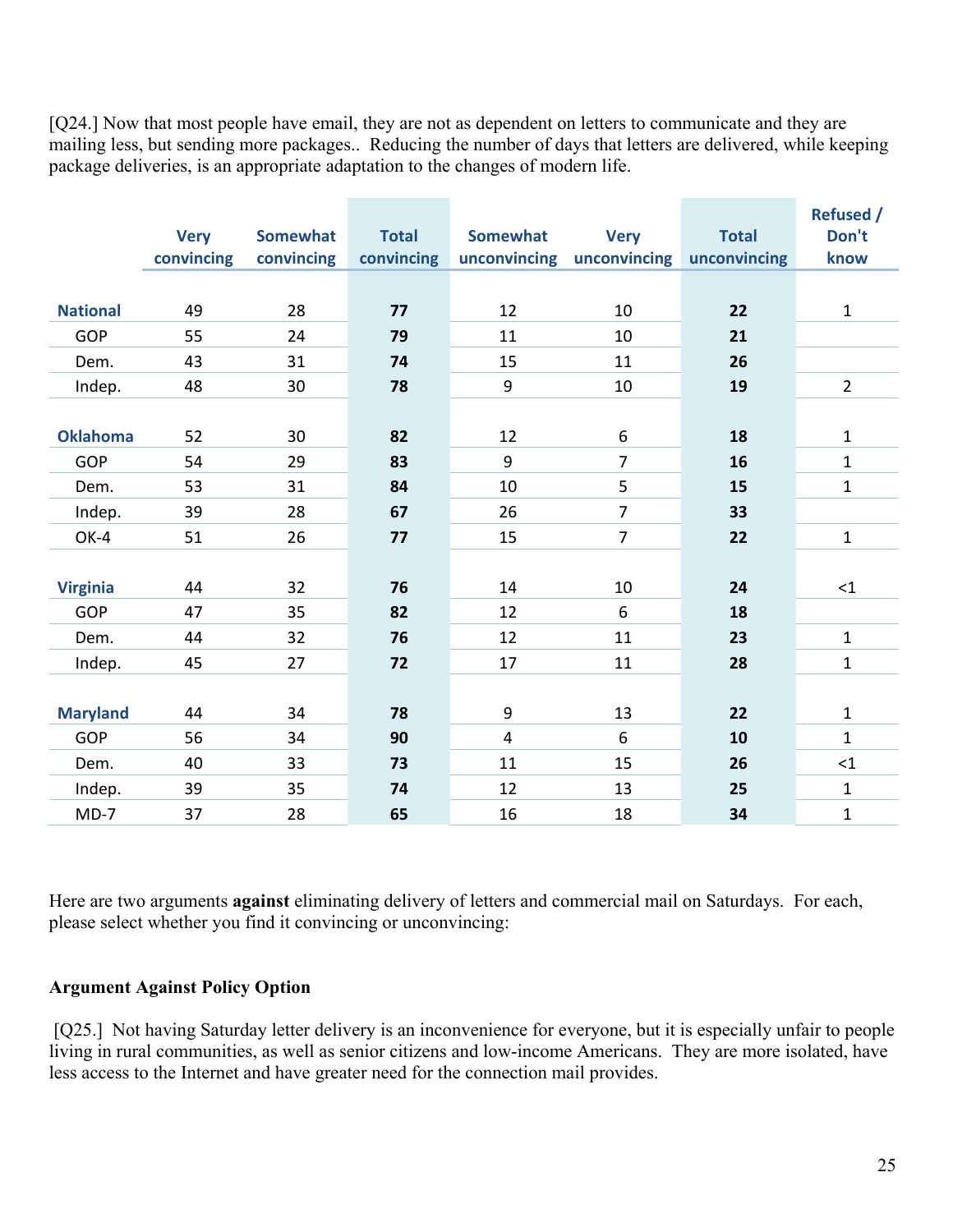|                 |             |                 |              |                 |                           |              | <b>Refused /</b> |
|-----------------|-------------|-----------------|--------------|-----------------|---------------------------|--------------|------------------|
|                 | <b>Very</b> | <b>Somewhat</b> | <b>Total</b> | <b>Somewhat</b> | <b>Very</b>               | <b>Total</b> | Don't            |
|                 | convincing  | convincing      | convincing   |                 | unconvincing unconvincing | unconvincing | know             |
|                 |             |                 |              |                 |                           |              |                  |
| <b>National</b> | 24          | 24              | 48           | 24              | 28                        | 52           | $\mathbf{1}$     |
| <b>GOP</b>      | 23          | 18              | 41           | 25              | 34                        | 59           | $\mathbf{1}$     |
| Dem.            | 26          | 29              | 55           | 22              | 23                        | 45           |                  |
| Indep.          | 24          | 23              | 47           | 27              | 24                        | 51           | $\overline{2}$   |
|                 |             |                 |              |                 |                           |              |                  |
| <b>Oklahoma</b> | 19          | 29              | 48           | 27              | 25                        | 52           | $\mathbf{1}$     |
| <b>GOP</b>      | 12          | 22              | 34           | 31              | 35                        | 66           | $\mathbf{1}$     |
| Dem.            | 24          | 33              | 57           | 26              | 16                        | 42           | $\mathbf{1}$     |
| Indep.          | 28          | 35              | 63           | 19              | 18                        | 37           |                  |
| OK-4            | 24          | 21              | 45           | 30              | 24                        | 54           | $\mathbf{1}$     |
|                 |             |                 |              |                 |                           |              |                  |
| <b>Virginia</b> | 27          | 25              | 52           | 28              | 20                        | 48           | $\mathbf{1}$     |
| <b>GOP</b>      | 21          | 24              | 45           | 31              | 24                        | 55           | $\mathbf{1}$     |
| Dem.            | 31          | 27              | 58           | 23              | 18                        | 41           | $\mathbf{1}$     |
| Indep.          | 25          | 24              | 49           | 33              | 18                        | 51           | $\mathbf 1$      |
|                 |             |                 |              |                 |                           |              |                  |
| <b>Maryland</b> | 27          | 25              | 52           | 25              | 22                        | 47           | 1                |
| <b>GOP</b>      | 16          | 22              | 38           | 32              | 29                        | 61           | $\mathbf{1}$     |
| Dem.            | 32          | 28              | 60           | 21              | 18                        | 39           | $\mathbf{1}$     |
| Indep.          | 27          | 24              | 51           | 25              | 24                        | 49           |                  |
| $MD-7$          | 28          | 35              | 63           | 24              | 11                        | 35           | $\overline{2}$   |

 [Q26.] Cutting Saturday delivery would hurt various businesses. Some businesses require a fast delivery of mail at a low cost, such as Amazon. Businesses who advertise by mail would not have the opportunity to target Saturdays when people have more time to look at ads in the mail and who might go shopping as a result.

|                 | <b>Very</b><br>convincing | <b>Somewhat</b><br>convincing | <b>Total</b><br>convincing | <b>Somewhat</b><br>unconvincing | <b>Very</b><br>unconvincing | <b>Total</b><br>unconvincing | <b>Refused</b> /<br>Don't<br>know |
|-----------------|---------------------------|-------------------------------|----------------------------|---------------------------------|-----------------------------|------------------------------|-----------------------------------|
| <b>National</b> | 25                        | 28                            | 53                         | 23                              | 23                          | 46                           | 1                                 |
|                 |                           |                               |                            |                                 |                             |                              |                                   |
| GOP             | 25                        | 25                            | 50                         | 23                              | 26                          | 49                           |                                   |
| Dem.            | 27                        | 31                            | 58                         | 22                              | 20                          | 42                           |                                   |
| Indep.          | 21                        | 28                            | 49                         | 25                              | 24                          | 49                           |                                   |
|                 |                           |                               |                            |                                 |                             |                              |                                   |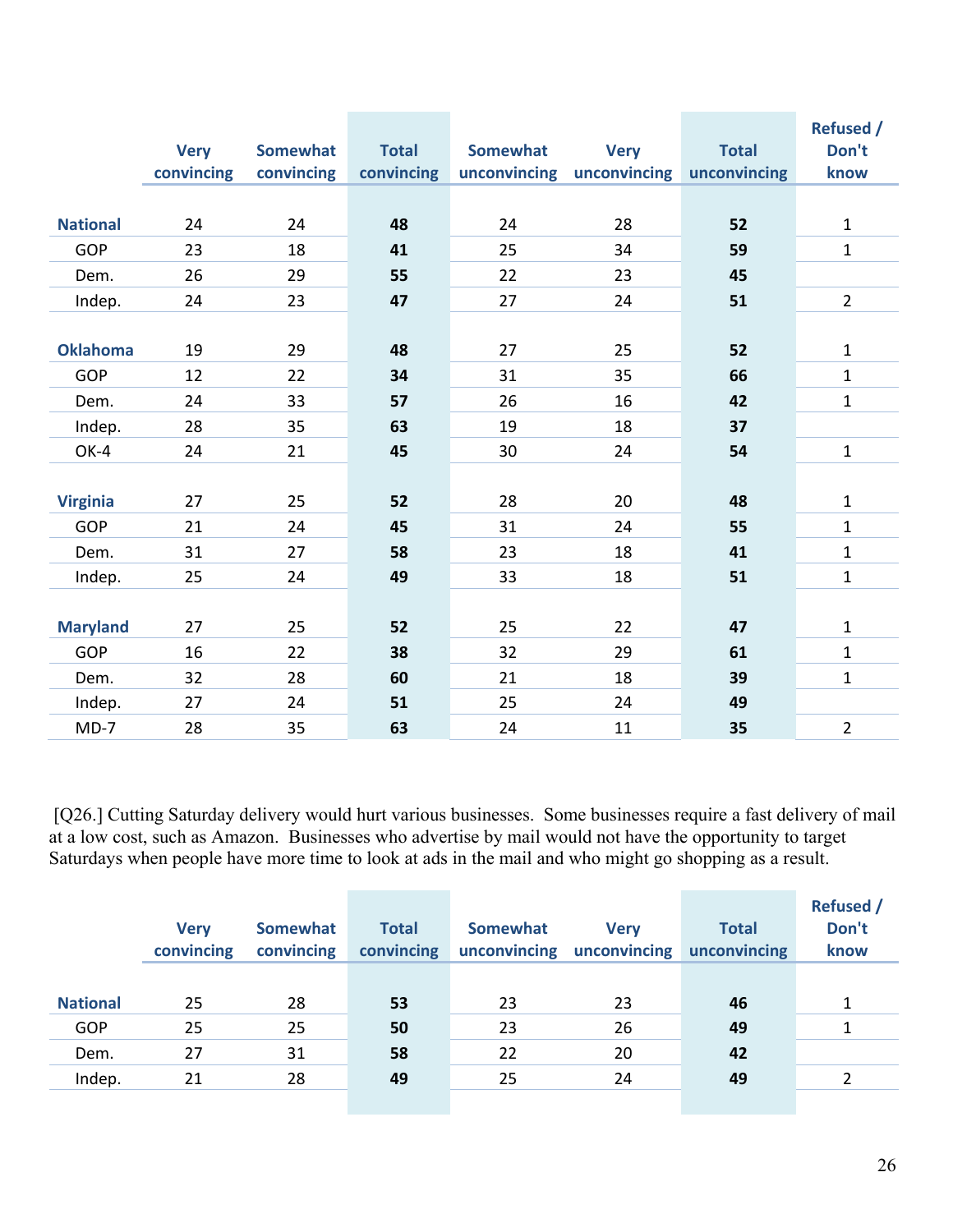| <b>Oklahoma</b> | 18 | 32 | 50 | 27 | 24 | 51 | $\leq$ 1       |
|-----------------|----|----|----|----|----|----|----------------|
| GOP             | 14 | 28 | 42 | 28 | 32 | 60 |                |
| Dem.            | 20 | 37 | 57 | 25 | 17 | 42 | $\mathbf{1}$   |
| Indep.          | 25 | 30 | 55 | 28 | 18 | 46 |                |
| OK-4            | 23 | 30 | 53 | 25 | 22 | 47 | $\leq$ 1       |
|                 |    |    |    |    |    |    |                |
| <b>Virginia</b> | 21 | 26 | 47 | 32 | 20 | 52 | $\mathbf{1}$   |
| GOP             | 18 | 23 | 41 | 39 | 21 | 60 |                |
| Dem.            | 22 | 25 | 47 | 31 | 21 | 52 | 1              |
| Indep.          | 22 | 29 | 51 | 28 | 21 | 49 | 1              |
|                 |    |    |    |    |    |    |                |
| <b>Maryland</b> | 23 | 29 | 52 | 29 | 19 | 48 | $\overline{2}$ |
| <b>GOP</b>      | 14 | 29 | 43 | 34 | 23 | 57 | $\mathbf{1}$   |
| Dem.            | 27 | 29 | 56 | 25 | 17 | 42 | $\overline{2}$ |
| Indep.          | 22 | 27 | 49 | 32 | 17 | 49 | $\overline{2}$ |
| $MD-7$          | 34 | 28 | 62 | 22 | 14 | 36 | $\overline{2}$ |
|                 |    |    |    |    |    |    |                |

Now that you have evaluated the arguments, here is a proposal on Saturday delivery for you to evaluate.

#### **Assessing the Proposal**

[Q27.] Eliminate Saturday letter delivery, while retaining Saturday delivery of packages, such as mail order medicines, and Priority Mail. Post office hours would not be affected. This change is estimated to eventually save about \$2 billion a year.

Please select how acceptable you find this proposal on the scale below.

|                 | <b>Not</b><br><b>Acceptable</b><br>$(0-4)$ | <b>Just</b><br><b>Tolerable</b><br>(5) | <b>Acceptable</b><br>$(6-10)$ | <b>Refused /</b><br>Don't<br>know | <b>Mean</b> |
|-----------------|--------------------------------------------|----------------------------------------|-------------------------------|-----------------------------------|-------------|
|                 |                                            |                                        |                               |                                   |             |
| <b>National</b> | 18                                         | 10                                     | 72                            | $<$ 1                             | 7.2         |
| <b>GOP</b>      | 17                                         | 11                                     | 73                            |                                   | 7.3         |
| Dem.            | 18                                         | 8                                      | 74                            |                                   | 7.1         |
| Indep.          | 19                                         | 11                                     | 69                            | 1                                 | 7.1         |
|                 |                                            |                                        |                               |                                   |             |
| <b>Oklahoma</b> | 12                                         | 8                                      | 79                            |                                   | 7.8         |
| <b>GOP</b>      | 7                                          | 6                                      | 87                            |                                   |             |
| Dem.            | 15                                         | 9                                      | 76                            |                                   |             |
| Indep.          | 22                                         | 14                                     | 64                            |                                   |             |
| OK-4            | 9                                          | 8                                      | 84                            |                                   | 8.0         |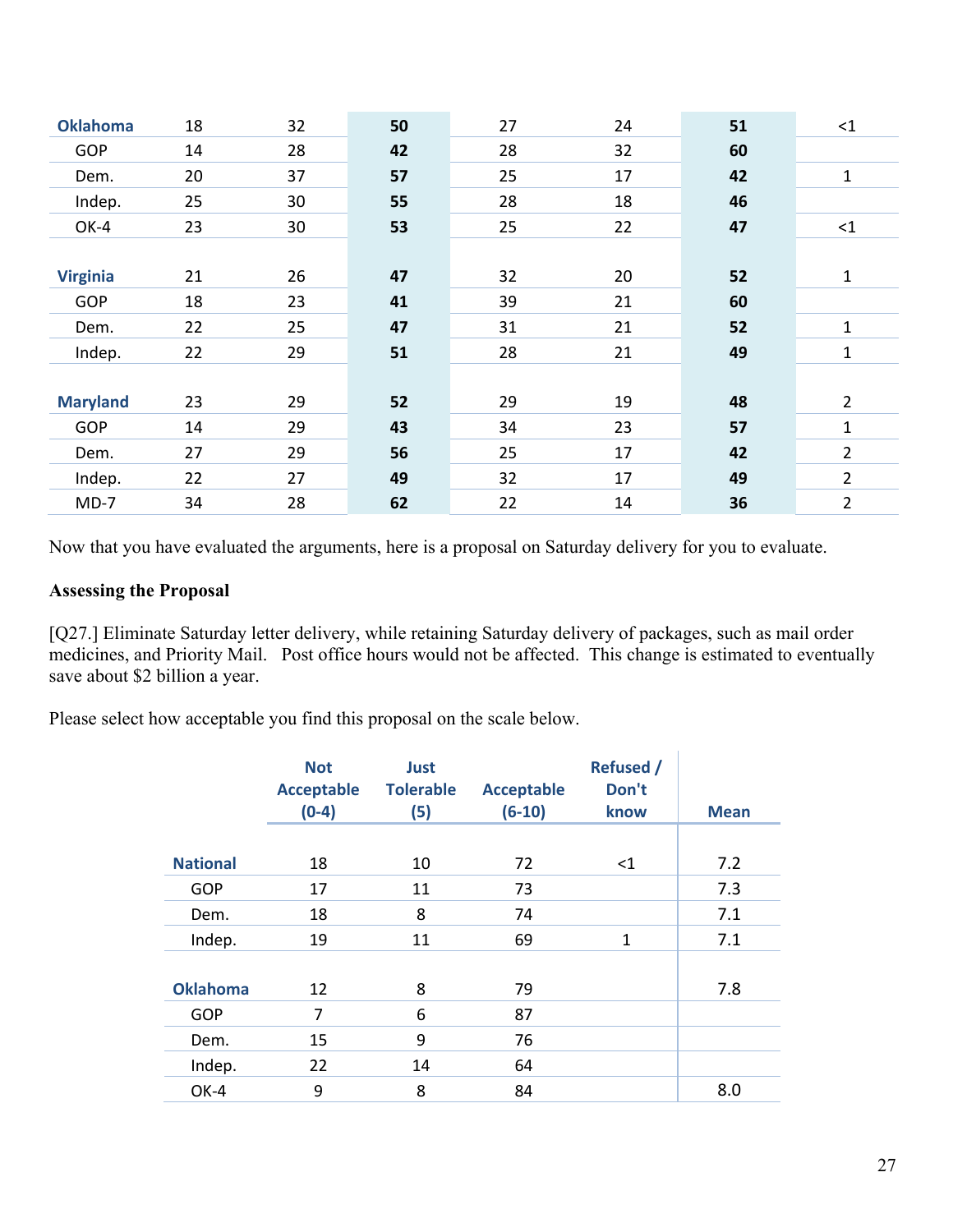| <b>Virginia</b> | 18 | 10 | 72 | $\leq$ 1 | 7.2 |
|-----------------|----|----|----|----------|-----|
| GOP             | 11 | 12 | 78 |          |     |
| Dem.            | 20 | 10 | 70 | 1        |     |
| Indep.          | 20 | 6  | 74 |          |     |
|                 |    |    |    |          |     |
| <b>Maryland</b> | 18 | 12 | 70 | $<$ 1    | 7.0 |
| GOP             | 11 | 8  | 81 |          |     |
| Dem.            | 18 | 13 | 69 |          |     |
| Indep.          | 25 | 12 | 62 | 1        |     |
| $MD-7$          | 27 | 14 | 59 | 1        | 6.2 |

 $\mathbf{L}$ 

We are now going to consider two more options for reducing operating costs—closing some mail processing centers and closing some post offices.

#### *UNIVERSAL SERVICE OBLIGATION*

This issue generates substantial debate about the responsibilities of the Postal Service.

To fully understand this debate it is necessary to understand what is called the Universal Service Obligation. Current law says that the postal service has an "obligation…to bind the nation together." It sets the requirement that "the Postal Service shall provide a maximum degree of effective and regular postal services to rural areas, communities, and small towns," even in areas "*where post offices are not self-sustaining*" (italics added).

As part of this obligation, the Postal Service maintains postal facilities and delivery services in very small and remote communities, though in some cases these are not full post offices but service counters in retail stores. Overall, there are about 102,000 locations in the postal service network.

There is a debate about whether the universal service obligation should be loosened so that the Postal Service does not have to provide a maximum level of service in places where it is costly to do so.

Here are arguments in **favor** of and **against** the idea that the obligation should be loosened. Please select whether you find each one convincing or unconvincing:

#### **Argument in Favor of Policy Option**

[Q28.] The universal service obligation was important earlier in our history, but the reality is that times have changed. People everywhere may eventually have access to E-mail and most already do. To provide people in the remotest corners of the country not only with postal service, but also with a "maximum" level of service is very costly. Given that they now have other means of communication this requirement should be relaxed somewhat.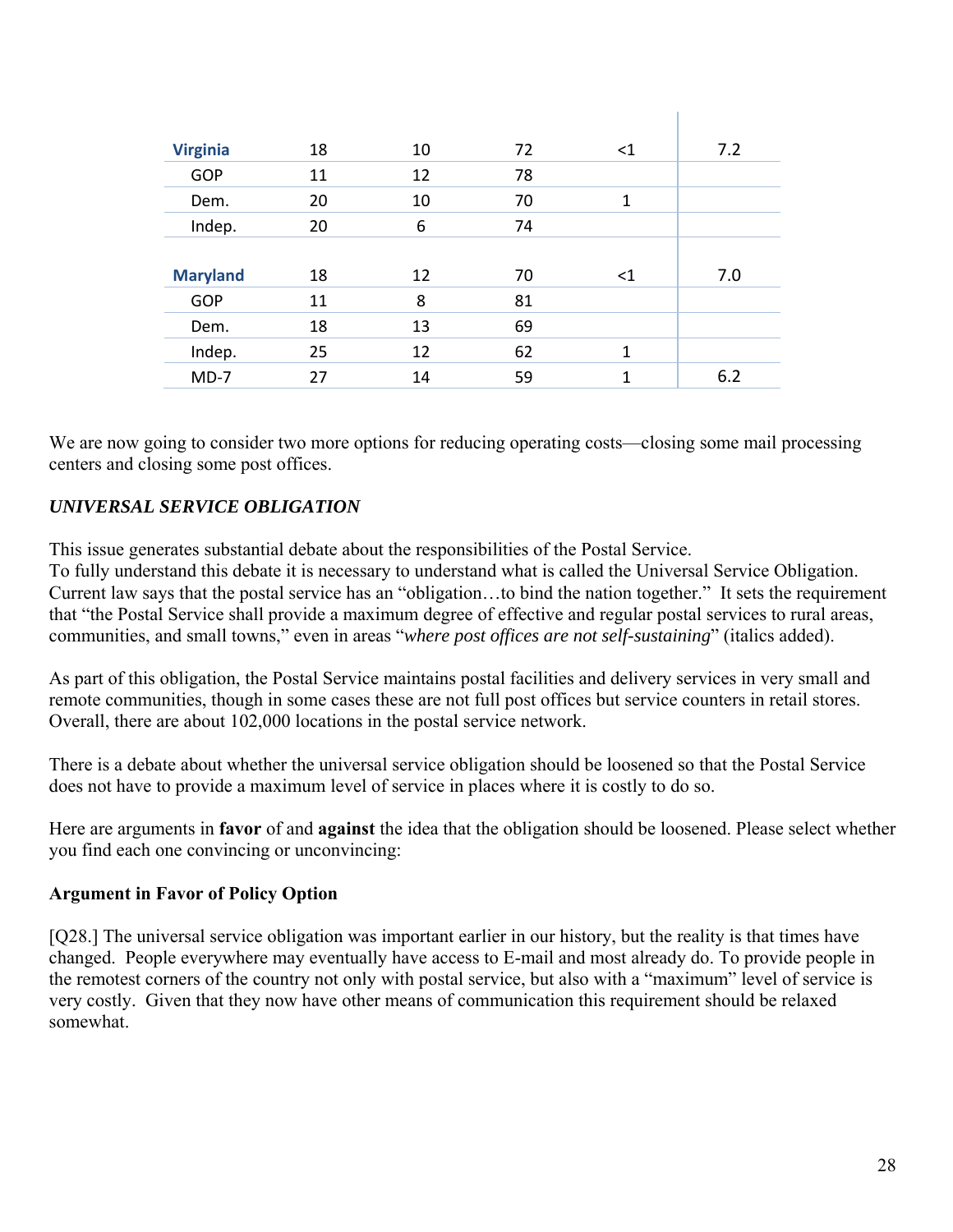|                 | <b>Very</b> | <b>Somewhat</b> | <b>Total</b> | <b>Somewhat</b> | <b>Very</b>               | <b>Total</b> | <b>Refused /</b><br>Don't |
|-----------------|-------------|-----------------|--------------|-----------------|---------------------------|--------------|---------------------------|
|                 | convincing  | convincing      | convincing   |                 | unconvincing unconvincing | unconvincing | know                      |
|                 |             |                 |              |                 |                           |              |                           |
| <b>National</b> | 24          | 39              | 63           | 23              | 13                        | 36           | $\mathbf{1}$              |
| <b>GOP</b>      | 27          | 38              | 65           | 25              | 10                        | 35           | $\mathbf 1$               |
| Dem.            | 22          | 37              | 59           | 27              | 15                        | 42           |                           |
| Indep.          | 22          | 44              | 66           | 16              | 16                        | 32           | $\overline{2}$            |
|                 |             |                 |              |                 |                           |              |                           |
| <b>Oklahoma</b> | 20          | 47              | 67           | 22              | 11                        | 33           | <1                        |
| <b>GOP</b>      | 22          | 46              | 68           | 21              | 11                        | 32           | $\mathbf 1$               |
| Dem.            | 19          | 51              | 70           | 22              | 8                         | 30           |                           |
| Indep.          | 16          | 40              | 56           | 24              | 21                        | 45           |                           |
| OK-4            | 22          | 43              | 65           | 21              | 15                        | 36           | <1                        |
|                 |             |                 |              |                 |                           |              |                           |
| <b>Virginia</b> | 20          | 45              | 65           | 21              | 14                        | 35           | $\mathbf 1$               |
| <b>GOP</b>      | 22          | 44              | 66           | 23              | 11                        | 34           |                           |
| Dem.            | 20          | 40              | 60           | 24              | 16                        | 40           | $\mathbf{1}$              |
| Indep.          | 18          | 50              | 68           | 17              | 14                        | 31           | $\mathbf{1}$              |
|                 |             |                 |              |                 |                           |              |                           |
| <b>Maryland</b> | 19          | 38              | 57           | 23              | 19                        | 42           | $\mathbf{1}$              |
| GOP             | 26          | 36              | 62           | 28              | 10                        | 38           |                           |
| Dem.            | 20          | 34              | 54           | 21              | 25                        | 46           | $\mathbf{1}$              |
| Indep.          | 8           | 50              | 58           | 23              | 17                        | 40           | $\mathbf 1$               |
| $MD-7$          | 16          | 35              | 51           | 22              | 24                        | 46           | 3                         |

### **Argument Against Policy Option**

 [Q29.] Universal service is central to the whole idea of having a postal service, rather than having private companies that would change uneven rates and deliver the mail only when it is profitable. Especially in a country of vast size and diversity like the United States, it is fundamental to have a means of communication and shipping that is committed to reaching every corner of the nation, both rural and urban. Keeping universal service adds value to our society and economy and binds the country together.

|                 |             |            |              |                 |                           |              | <b>Refused</b> / |
|-----------------|-------------|------------|--------------|-----------------|---------------------------|--------------|------------------|
|                 | <b>Verv</b> | Somewhat   | <b>Total</b> | <b>Somewhat</b> | <b>Verv</b>               | <b>Total</b> | Don't            |
|                 | convincing  | convincing | convincing   |                 | unconvincing unconvincing | unconvincing | know             |
|                 |             |            |              |                 |                           |              |                  |
| <b>National</b> | 35          | 33         | 68           | 21              | 10                        | 31           |                  |
| GOP             | 35          | 30         | 65           | 27              | 8                         | 35           |                  |
| Dem.            | 39          | 35         | 74           | 16              | 9                         | 25           |                  |
| Indep.          | 31          | 36         | 67           | 18              | 14                        | 32           |                  |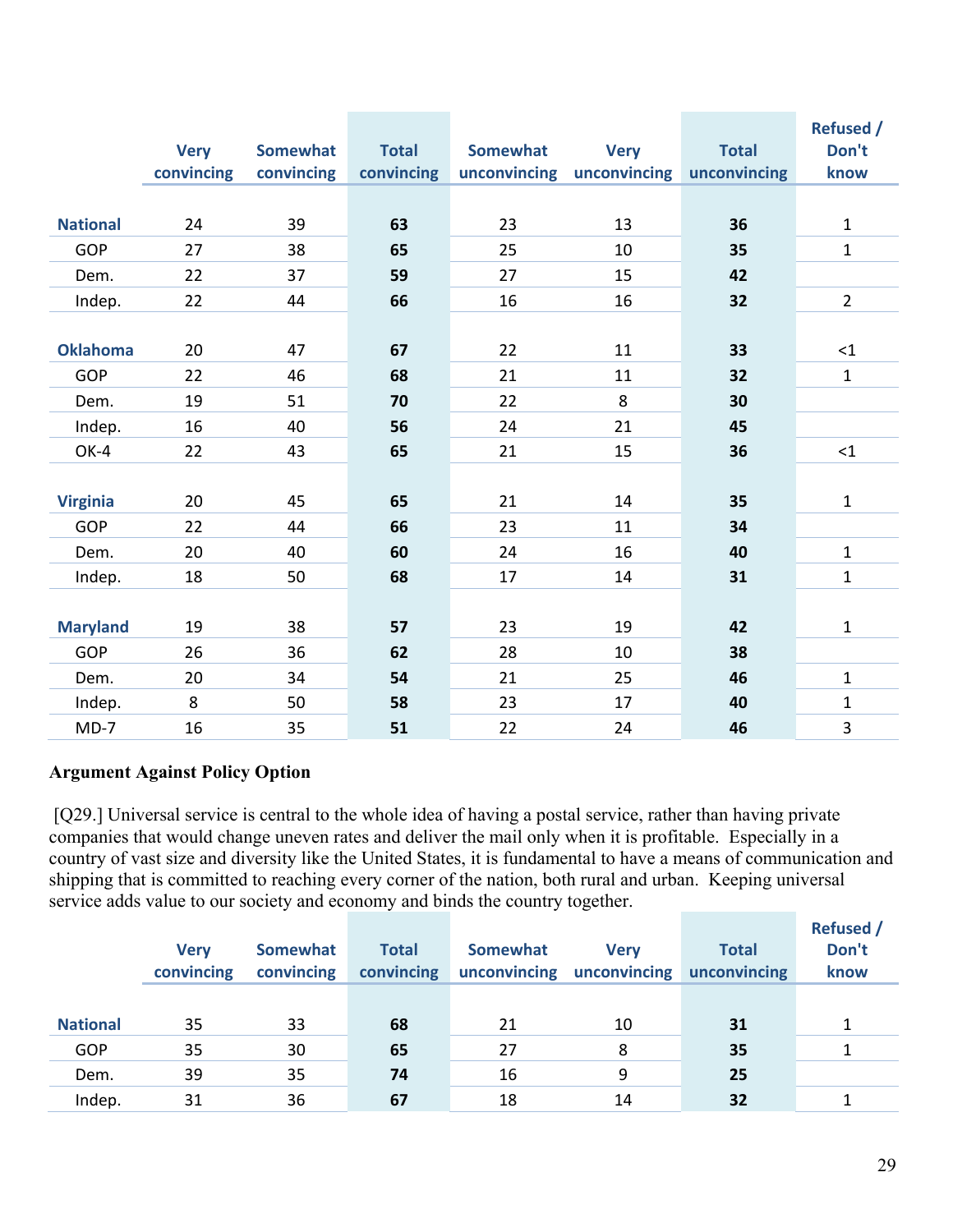| <b>Oklahoma</b> | 33 | 39 | 72 | 19 | 9              | 28 | 1              |
|-----------------|----|----|----|----|----------------|----|----------------|
| <b>GOP</b>      | 28 | 42 | 70 | 20 | 9              | 29 | 1              |
| Dem.            | 37 | 37 | 74 | 17 | 8              | 25 | $\overline{2}$ |
| Indep.          | 35 | 36 | 71 | 19 | 9              | 28 | $\overline{2}$ |
| OK-4            | 27 | 42 | 69 | 20 | 9              | 29 | 1              |
|                 |    |    |    |    |                |    |                |
| <b>Virginia</b> | 37 | 35 | 72 | 21 | $\overline{7}$ | 28 | 1              |
| <b>GOP</b>      | 28 | 38 | 66 | 26 | 8              | 34 | 1              |
| Dem.            | 43 | 36 | 79 | 14 | 7              | 21 | 1              |
| Indep.          | 38 | 32 | 70 | 24 | 7              | 31 | 1              |
|                 |    |    |    |    |                |    |                |
| <b>Maryland</b> | 37 | 37 | 74 | 18 | 7              | 25 | 1              |
| <b>GOP</b>      | 31 | 41 | 72 | 22 | 7              | 29 |                |
| Dem.            | 41 | 34 | 75 | 16 | 8              | 24 | 1              |
| Indep.          | 37 | 39 | 76 | 20 | 5              | 25 |                |
| $MD-7$          | 40 | 34 | 74 | 21 | $\overline{4}$ | 25 | $\overline{2}$ |
|                 |    |    |    |    |                |    |                |

Having evaluated the arguments, here is the proposal:

# **Assessing the Proposal**

[Q30.] The Postal Service would not always provide a maximum level of service in places where it is costly to do so.

 $\mathbf{r}$ 

Please select how acceptable you find this proposal on the scale below.

|                 | <b>Not</b>        | Just             |                   | <b>Refused /</b> |             |
|-----------------|-------------------|------------------|-------------------|------------------|-------------|
|                 | <b>Acceptable</b> | <b>Tolerable</b> | <b>Acceptable</b> | Don't            |             |
|                 | $(0-4)$           | (5)              | $(6-10)$          | know             | <b>Mean</b> |
|                 |                   |                  |                   |                  |             |
| <b>National</b> | 35                | 20               | 45                | $\mathbf{1}$     | 5.2         |
| <b>GOP</b>      | 31                | 20               | 49                |                  | 5.5         |
| Dem.            | 38                | 19               | 43                |                  | 4.9         |
| Indep.          | 35                | 22               | 41                | 2                | 5.1         |
|                 |                   |                  |                   |                  |             |
| <b>Oklahoma</b> | 33                | 17               | 51                | $<$ 1            | 5.4         |
| GOP             | 27                | 18               | 55                |                  |             |
| Dem.            | 35                | 15               | 50                | $\mathbf{1}$     |             |
| Indep.          | 43                | 17               | 40                |                  |             |
| OK-4            | 38                | 10               | 52                | 1                | 5.3         |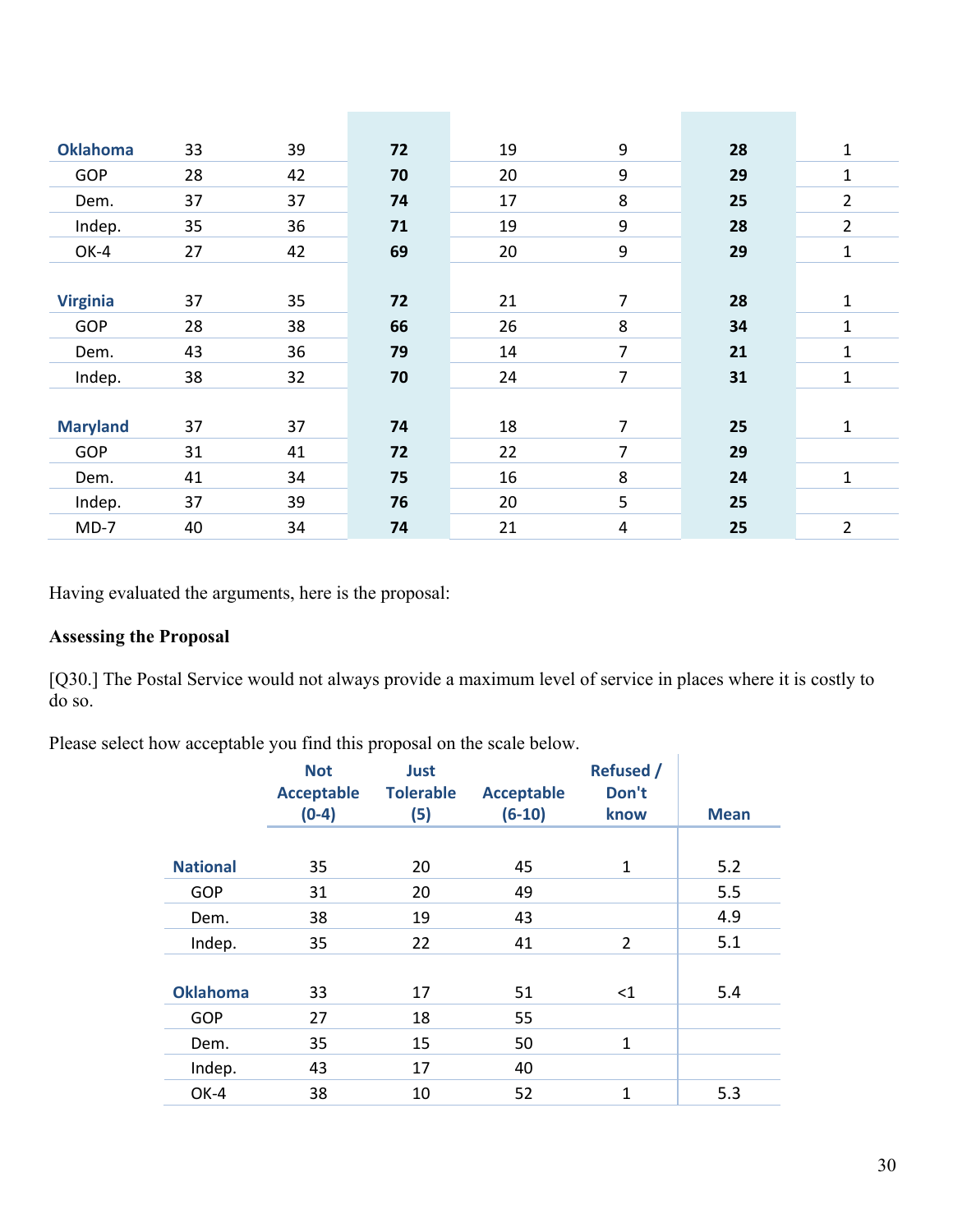| <b>Virginia</b> | 37 | 18 | 44 | $\mathbf{1}$ | 5.0 |
|-----------------|----|----|----|--------------|-----|
| <b>GOP</b>      | 25 | 19 | 56 | $\mathbf{1}$ |     |
| Dem.            | 45 | 15 | 40 | $\mathbf{1}$ |     |
| Indep.          | 36 | 22 | 41 | $\mathbf{1}$ |     |
|                 |    |    |    |              |     |
| <b>Maryland</b> | 41 | 17 | 42 |              | 4.9 |
| GOP             | 35 | 14 | 51 |              |     |
| Dem.            | 42 | 18 | 40 |              |     |
| Indep.          | 44 | 18 | 38 |              |     |
| $MD-7$          | 49 | 19 | 33 |              | 4.2 |

We will now look at some specific proposals for reducing the level of service in some places.

# *REDUCING DOOR DELIVERY*

Right now, in urban and suburban areas many people receive their mail directly at their door while others receive their mail in curbside mailboxes or neighborhood cluster mailboxes (called cluster boxes). One option that would save money would be to require most customers to put a mailbox on the curb instead, or to get their mail at neighborhood cluster boxes down the street. Exceptions would be made for people who have disabilities.

Here are arguments in **favor** of and **against** reducing door delivery by requiring most customers to receive curbside or clusterbox delivery of their mail. Please select whether you find each one convincing or unconvincing:

# **Argument in Favor of Policy Option**

 [Q31.] Moving away from delivering mail directly to people's doors is a common sense change: it will save the Postal Service a great many labor hours once they do not have to walk all the way to each door. Currently rural Americans all across the country do not get delivery to their door. It is only fair that people get equal levels of service. There is no reason why able-bodied people in many denser areas cannot do a little walking.

|                 | <b>Very</b><br>convincing | Somewhat<br>convincing | <b>Total</b><br>convincing | <b>Somewhat</b><br>unconvincing | <b>Very</b><br>unconvincing | <b>Total</b><br>unconvincing | <b>Refused</b> /<br>Don't<br>know |
|-----------------|---------------------------|------------------------|----------------------------|---------------------------------|-----------------------------|------------------------------|-----------------------------------|
| <b>National</b> | 44                        | 29                     | 73                         | 12                              | 14                          | 26                           |                                   |
| GOP             | 49                        | 30                     | 79                         | 8                               | 12                          | 20                           |                                   |
| Dem.            | 43                        | 24                     | 67                         | 15                              | 18                          | 33                           | $<$ 1                             |
| Indep.          | 41                        | 34                     | 75                         | 12                              | 11                          | 23                           |                                   |
|                 |                           |                        |                            |                                 |                             |                              |                                   |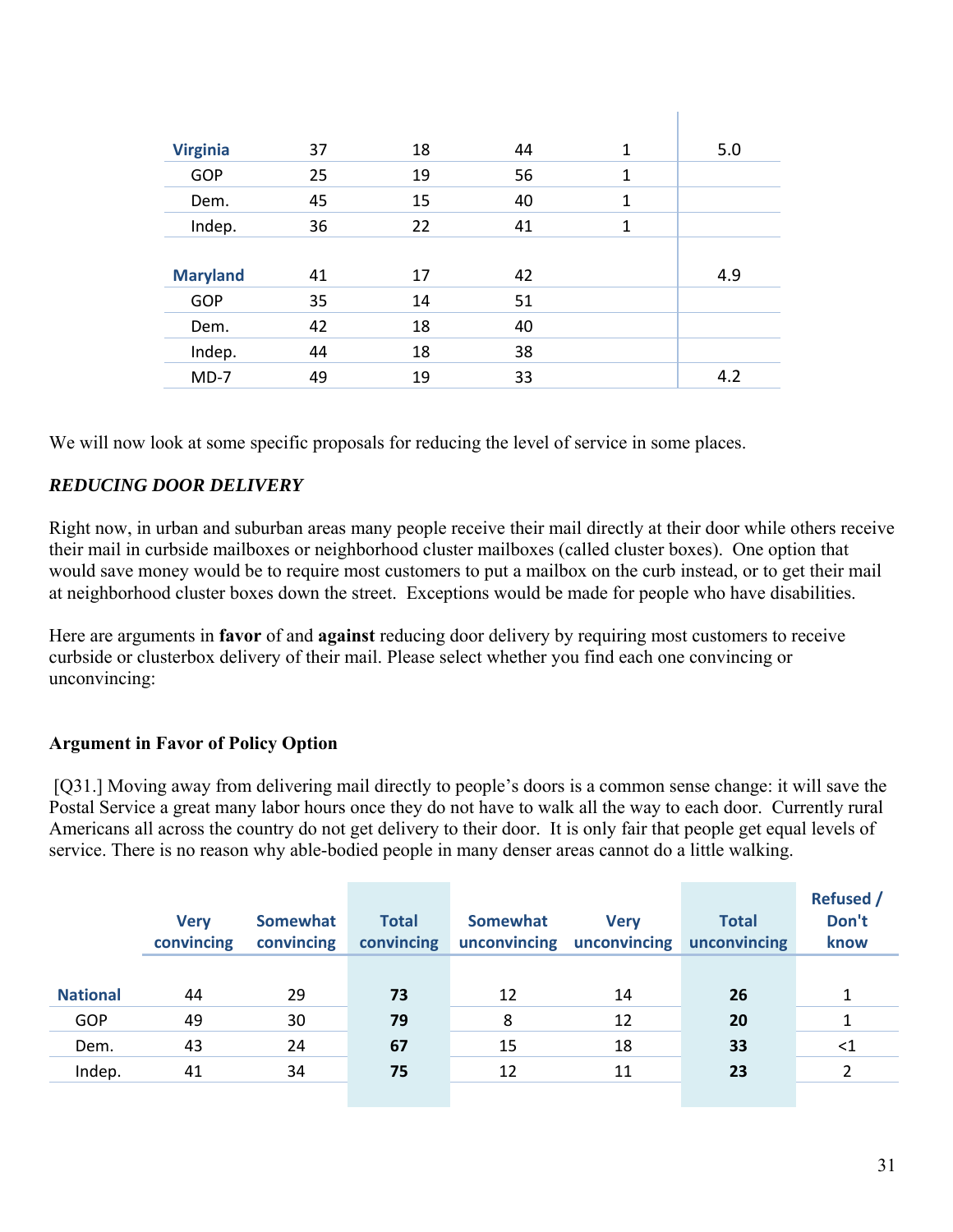| <b>Oklahoma</b> | 46 | 32 | 78 | 13 | 9              | 22 | $\leq$ 1       |
|-----------------|----|----|----|----|----------------|----|----------------|
| <b>GOP</b>      | 50 | 29 | 79 | 14 | $\overline{7}$ | 21 |                |
| Dem.            | 44 | 34 | 78 | 12 | 10             | 22 |                |
| Indep.          | 36 | 35 | 71 | 10 | 17             | 27 | $\overline{2}$ |
| OK-4            | 46 | 35 | 81 | 12 | $\overline{7}$ | 19 | $\leq$ 1       |
|                 |    |    |    |    |                |    |                |
| <b>Virginia</b> | 41 | 31 | 72 | 15 | 12             | 27 | 1              |
| <b>GOP</b>      | 44 | 36 | 80 | 9  | 11             | 20 |                |
| Dem.            | 40 | 26 | 66 | 21 | 12             | 33 | 1              |
| Indep.          | 42 | 33 | 75 | 13 | 11             | 24 | $\overline{2}$ |
|                 |    |    |    |    |                |    |                |
| <b>Maryland</b> | 38 | 30 | 68 | 17 | 15             | 32 | $\leq$ 1       |
| GOP             | 51 | 28 | 79 | 17 | 5              | 22 |                |
| Dem.            | 32 | 31 | 63 | 15 | 21             | 36 | $\leq$ 1       |
| Indep.          | 36 | 31 | 67 | 23 | 11             | 34 |                |
| $MD-7$          | 30 | 25 | 55 | 16 | 28             | 44 | 1              |
|                 |    |    |    |    |                |    |                |

#### **Argument Against Policy Option**

[Q32.] It is not clear that this plan would really save a lot of money, because there would be a substantial and unknown cost to build new, secure cluster boxes in urban areas where space is very expensive. Putting up curbside mailboxes would also be a substantial cost that would have to be borne by the customer, the Postal Service, or possibly by taxpayers.

|                 | <b>Very</b><br>convincing | <b>Somewhat</b><br>convincing | <b>Total</b><br>convincing | <b>Somewhat</b><br>unconvincing | <b>Very</b><br>unconvincing | <b>Total</b><br>unconvincing | <b>Refused /</b><br>Don't<br>know |
|-----------------|---------------------------|-------------------------------|----------------------------|---------------------------------|-----------------------------|------------------------------|-----------------------------------|
|                 |                           |                               |                            |                                 |                             |                              |                                   |
| <b>National</b> | 28                        | 32                            | 60                         | 23                              | 17                          | 40                           | $\mathbf{1}$                      |
| GOP             | 32                        | 27                            | 59                         | 27                              | 14                          | 41                           |                                   |
| Dem.            | 29                        | 34                            | 63                         | 20                              | 17                          | 37                           | $<$ 1                             |
| Indep.          | 22                        | 36                            | 58                         | 22                              | 20                          | 42                           | 2                                 |
|                 |                           |                               |                            |                                 |                             |                              |                                   |
| <b>Oklahoma</b> | 23                        | 36                            | 59                         | 28                              | 13                          | 41                           | $\leq$ 1                          |
| GOP             | 21                        | 37                            | 58                         | 28                              | 14                          | 41                           | $\mathbf{1}$                      |
| Dem.            | 27                        | 37                            | 64                         | 27                              | 10                          | 37                           |                                   |
| Indep.          | 19                        | 35                            | 54                         | 33                              | 14                          | 47                           |                                   |
| OK-4            | 21                        | 33                            | 54                         | 33                              | 13                          | 46                           | $\mathbf{1}$                      |
|                 |                           |                               |                            |                                 |                             |                              |                                   |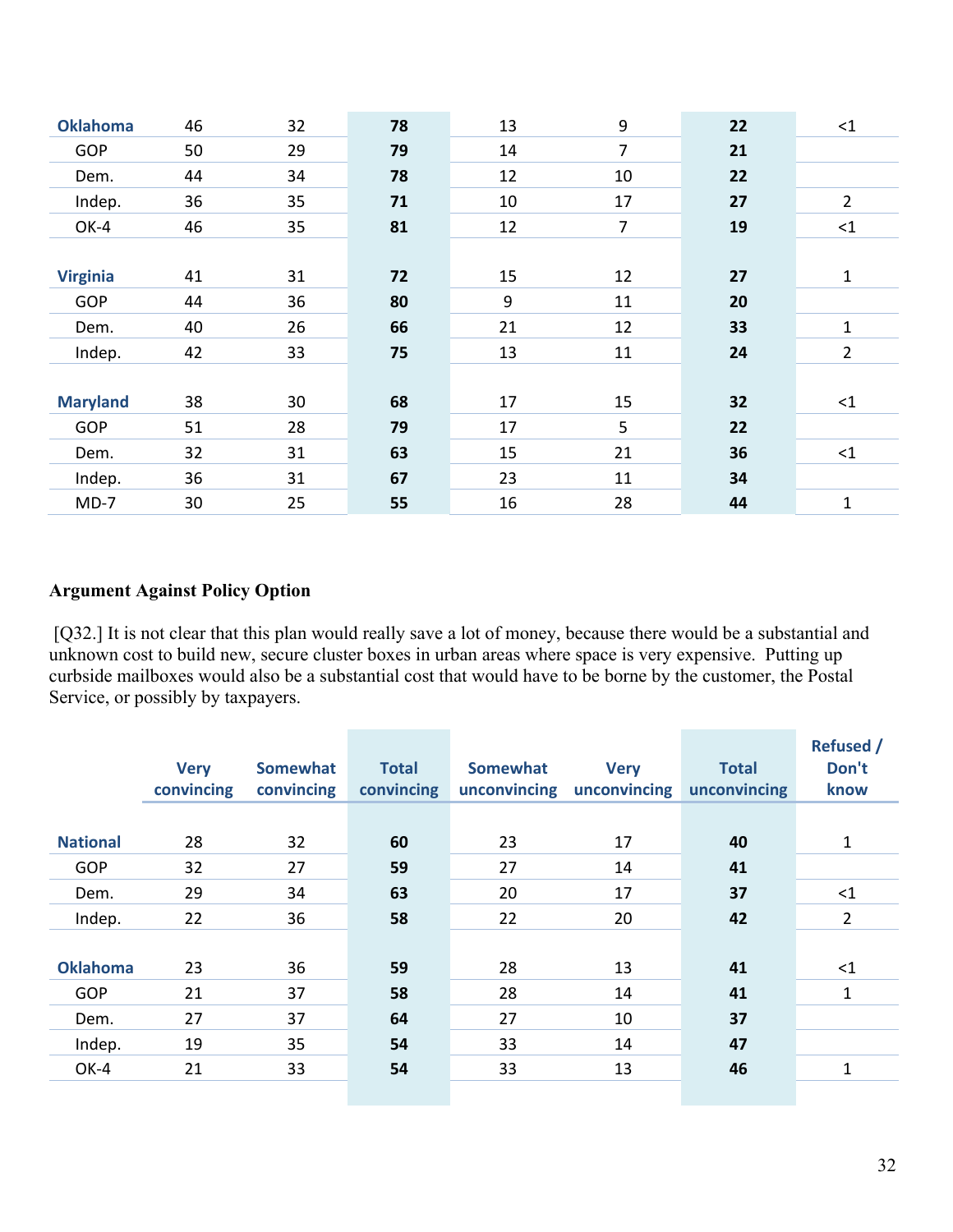| <b>Virginia</b> | 26 | 34 | 60 | 27 | 12 | 39 |  |
|-----------------|----|----|----|----|----|----|--|
| GOP             | 20 | 38 | 58 | 32 | 10 | 42 |  |
| Dem.            | 32 | 30 | 62 | 24 | 12 | 36 |  |
| Indep.          | 26 | 34 | 60 | 27 | 12 | 39 |  |
|                 |    |    |    |    |    |    |  |
| <b>Maryland</b> | 23 | 41 | 64 | 23 | 12 | 35 |  |
| <b>GOP</b>      | 20 | 39 | 59 | 23 | 18 | 41 |  |
| Dem.            | 24 | 42 | 66 | 22 | 11 | 33 |  |
| Indep.          | 24 | 40 | 64 | 28 | 8  | 36 |  |
| $MD-7$          | 39 | 32 | 71 | 16 | 12 | 28 |  |

Having evaluated the arguments, here is the first proposal:

#### **Assessing the Proposals**

[Q33\*.] The Postal Service would be required by law to convert 30 million mail boxes--about a quarter of all addresses--from door delivery to curbside mail boxes or cluster boxes over the next ten years. This would mean about 80 percent of all door delivery mail boxes would be changed.

Please select how acceptable you find this proposal on the scale below.

|                 | <b>Not</b><br><b>Acceptable</b><br>$(0-4)$ | Just<br><b>Tolerable</b><br>(5) | <b>Acceptable</b><br>$(6-10)$ | <b>Refused /</b><br>Don't<br>know | <b>Mean</b> |
|-----------------|--------------------------------------------|---------------------------------|-------------------------------|-----------------------------------|-------------|
|                 |                                            |                                 |                               |                                   |             |
| <b>National</b> | 27                                         | 16                              | 58                            | $\leq$ 1                          | 6.0         |
| GOP             | 24                                         | 11                              | 65                            |                                   | 6.2         |
| Dem.            | 30                                         | 17                              | 53                            | $\overline{2}$                    | 5.7         |
| Indep.          | 21                                         | 21                              | 57                            |                                   | 6.2         |
|                 |                                            |                                 |                               |                                   |             |
| <b>Oklahoma</b> | 29                                         | 15                              | 56                            | $<$ 1                             | 6.0         |
| <b>GOP</b>      | 27                                         | 12                              | 61                            |                                   |             |
| Dem.            | 29                                         | 18                              | 54                            |                                   |             |
| Indep.          | 24                                         | 24                              | 49                            | 3                                 |             |
|                 |                                            |                                 |                               |                                   |             |
| <b>Virginia</b> | 29                                         | 15                              | 56                            | $\leq$ 1                          | 5.8         |
| <b>GOP</b>      | 27                                         | 13                              | 61                            |                                   |             |
| Dem.            | 25                                         | 19                              | 56                            |                                   |             |
| Indep.          | 22                                         | 24                              | 55                            |                                   |             |
|                 |                                            |                                 |                               |                                   |             |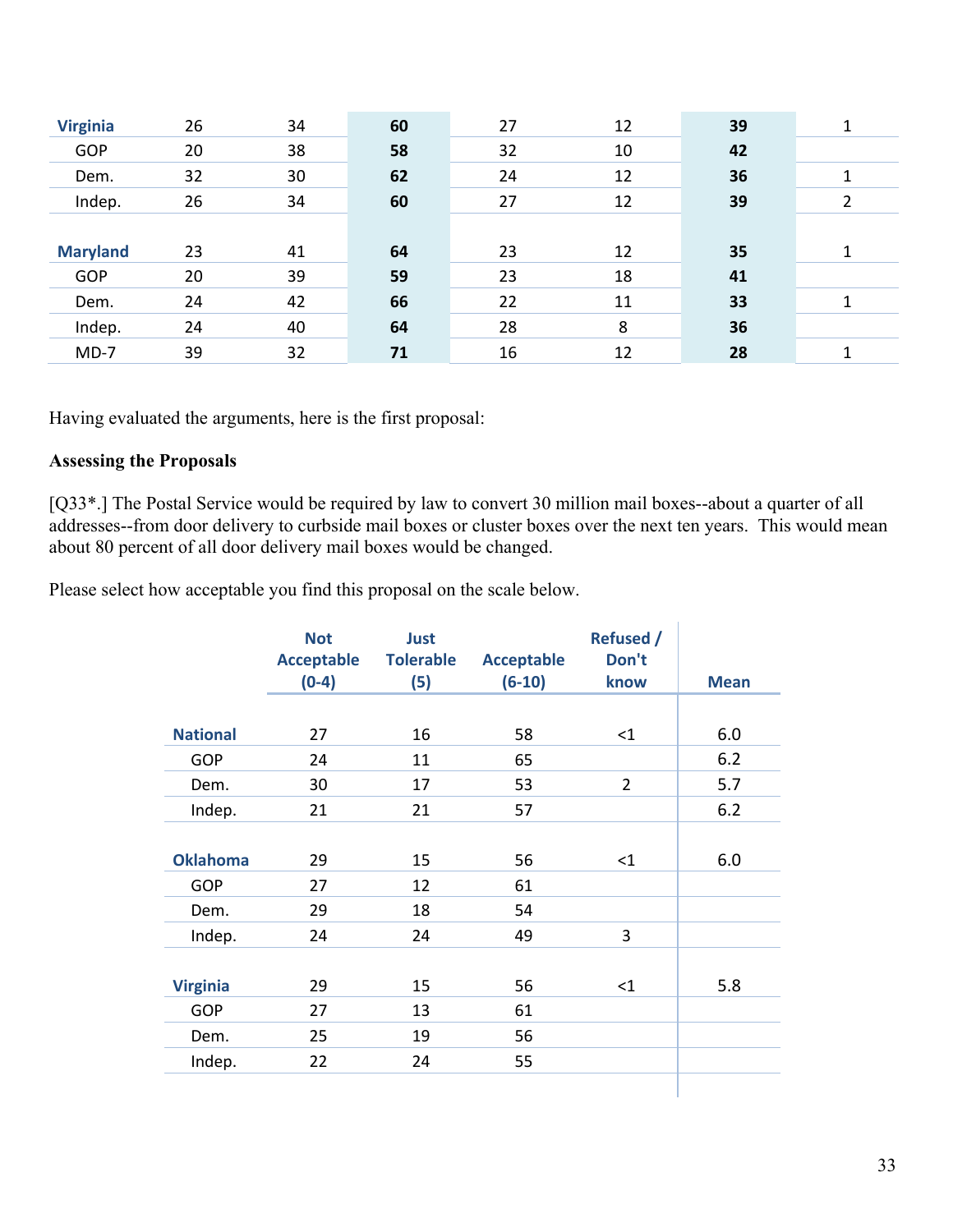| <b>Maryland</b> |     |    |  |
|-----------------|-----|----|--|
| GOP             |     | 46 |  |
| Dem.            | ገ6. | 50 |  |
| Indep.          | າ໑  | 54 |  |

Here is the second proposal:

[Q34\*.] Do not require that people change their mail delivery away from door delivery, but let the local Postal Service managers try to work with people in neighborhoods to make the change to curbside or cluster box delivery on a voluntary basis.

Please select how acceptable you find this proposal on the scale below.

|                 | <b>Not</b><br><b>Acceptable</b><br>$(0-4)$ | Just<br><b>Tolerable</b> | <b>Acceptable</b><br>$(6-10)$ | <b>Refused /</b><br>Don't<br>know | <b>Mean</b> |
|-----------------|--------------------------------------------|--------------------------|-------------------------------|-----------------------------------|-------------|
|                 |                                            | (5)                      |                               |                                   |             |
| <b>National</b> | 32                                         | 16                       | 51                            | $\mathbf{1}$                      | 5.6         |
|                 |                                            |                          |                               |                                   |             |
| GOP             | 34                                         | 15                       | 51                            | $<$ 1                             | 5.5         |
| Dem.            | 36                                         | 15                       | 50                            |                                   | 5.4         |
| Indep.          | 24                                         | 21                       | 53                            | $\overline{2}$                    | 6.1         |
|                 |                                            |                          |                               |                                   |             |
| <b>Oklahoma</b> | 27                                         | 16                       | 56                            | <1                                | 6           |
| GOP             | 25                                         | 14                       | 61                            |                                   |             |
| Dem.            | 31                                         | 17                       | 53                            |                                   |             |
| Indep.          | 34                                         | 9                        | 53                            | 3                                 |             |
|                 |                                            |                          |                               |                                   |             |
| <b>Virginia</b> | 24                                         | 18                       | 57                            |                                   | 6.1         |
| <b>GOP</b>      | 24                                         | 10                       | 65                            | $\mathbf{1}$                      |             |
| Dem.            | 35                                         | 17                       | 49                            |                                   |             |
| Indep.          | 28                                         | 19                       | 53                            |                                   |             |
|                 |                                            |                          |                               |                                   |             |
| <b>Maryland</b> | 28                                         | 21                       | 50                            |                                   | 5.7         |
| <b>GOP</b>      | 25                                         | 11                       | 64                            |                                   |             |
| Dem.            | 33                                         | 21                       | 46                            |                                   |             |
| Indep.          | 30                                         | 14                       | 55                            |                                   |             |

\* Compared to other questions in the survey, fewer respondents received question 33 and question 34 in Maryland (285), Oklahoma (248) and Virginia (383), increasing the margins of error for these two questions to 5.8% (MD), 6.2% (OK) and 5% (VA). This had no effect on the margin of error for the national sample.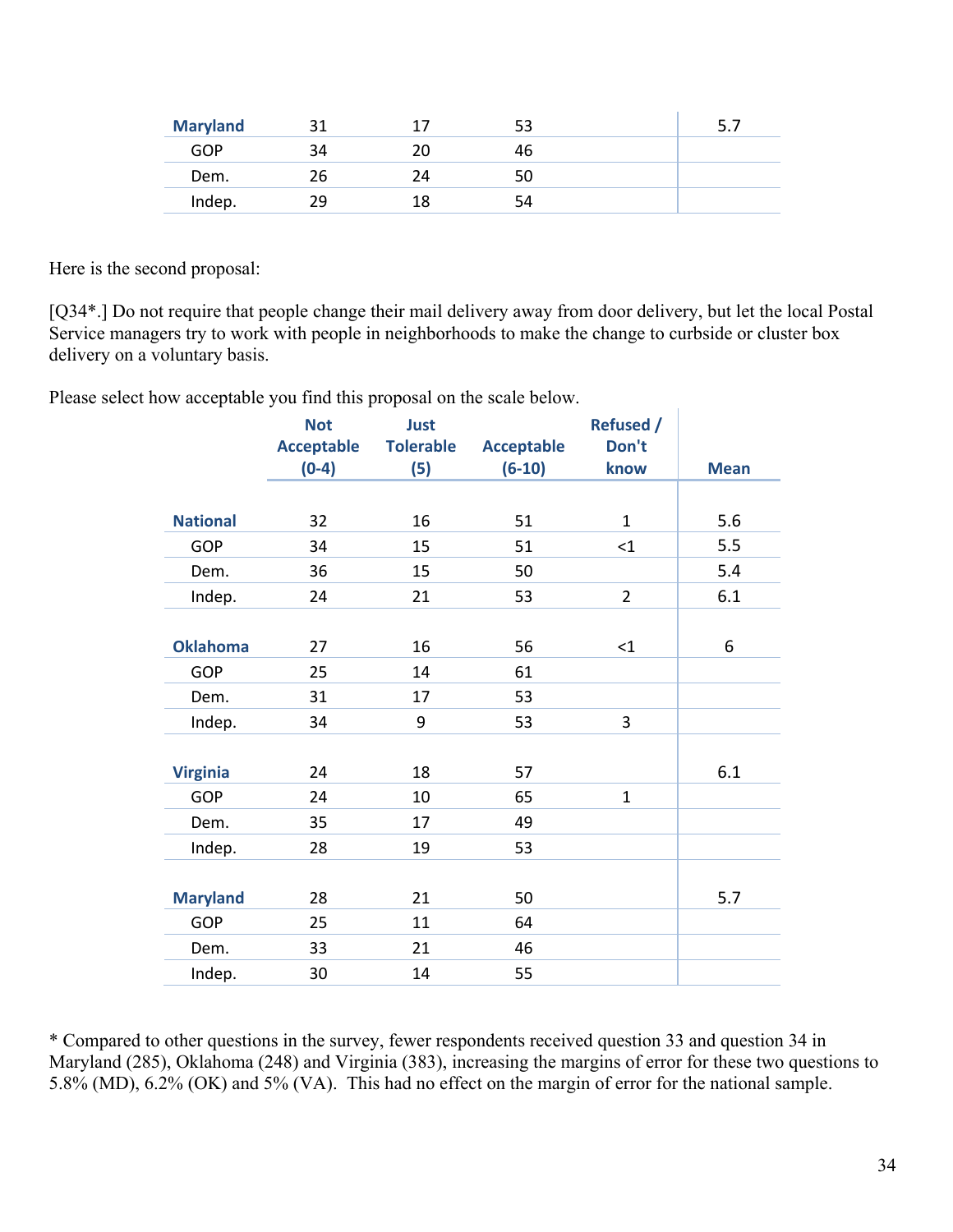# *SPEED OF DELIVERY; PROCESSING CENTERS*

One proposal that has been made by the Postal Service to save money is to allow it to reduce the number of mail processing centers.\*

This would involve Congress choosing not to oppose the Postal Service lowering the standards for how rapidly mail is delivered. Based on current standards, about 58 percent of all first class mail is delivered overnight and the rest within two to three days, depending on how far it has to go. Lowering these standards would make it possible to reduce the number of mail processing centers, which would save money. Priority mail and packages would not be affected by this change.

Here are two arguments in **favor** of the proposal to allow the Postal Service to lower the standards for how rapidly mail is delivered allowing it to close some processing centers. For each, please select whether you find it convincing or unconvincing:

#### **Arguments in Favor of Policy Option**

 $\overline{a}$ 

[Q35.] The Postal Service has no choice but to change how it operates to reflect current business conditions. The amount of first-class mail keeps falling, so that in many mail processing centers, expensive, high-volume sorting machines are only being run four hours a day. To survive, the Postal Service has to be allowed to downsize its operation to fit the actual flow of mail.

|                 | <b>Very</b><br>convincing | <b>Somewhat</b><br>convincing | <b>Total</b><br>convincing | <b>Somewhat</b><br>unconvincing | <b>Very</b><br>unconvincing | <b>Total</b><br>unconvincing | <b>Refused /</b><br>Don't<br>know |
|-----------------|---------------------------|-------------------------------|----------------------------|---------------------------------|-----------------------------|------------------------------|-----------------------------------|
| <b>National</b> | 34                        | 44                            | 78                         | 13                              | 8                           | 21                           | 1                                 |
| <b>GOP</b>      | 32                        | 47                            | 79                         | 13                              | 8                           | 21                           | <1                                |
| Dem.            | 35                        | 42                            | 77                         | 15                              | 8                           | 23                           | 1                                 |
| Indep.          | 36                        | 43                            | 79                         | 11                              | 9                           | 20                           | 1                                 |
|                 |                           |                               |                            |                                 |                             |                              |                                   |
| <b>Oklahoma</b> | 32                        | 48                            | 80                         | 13                              | 7                           | 20                           | $<$ 1                             |
| <b>GOP</b>      | 36                        | 47                            | 83                         | 11                              | 6                           | 17                           | 1                                 |
| Dem.            | 29                        | 49                            | 78                         | 15                              | 7                           | 22                           |                                   |
| Indep.          | 28                        | 50                            | 78                         | 17                              | 5                           | 22                           |                                   |
| OK-4            | 33                        | 45                            | 78                         | 16                              | 5                           | 21                           | 1                                 |

<sup>\*</sup> While the description in this question of the anticipated relationship between the speed of delivery and the number of processing centers was consistent with the views of the Postmaster General at an earlier point, during the period that the questionnaire was in the field the Inspector General challenged these assumptions based on new evidence. Thus, while this question, and the ones immediately following, are shown in the questionnaire, they are not discussed in the accompanying report as it is not clear that the premises are correct.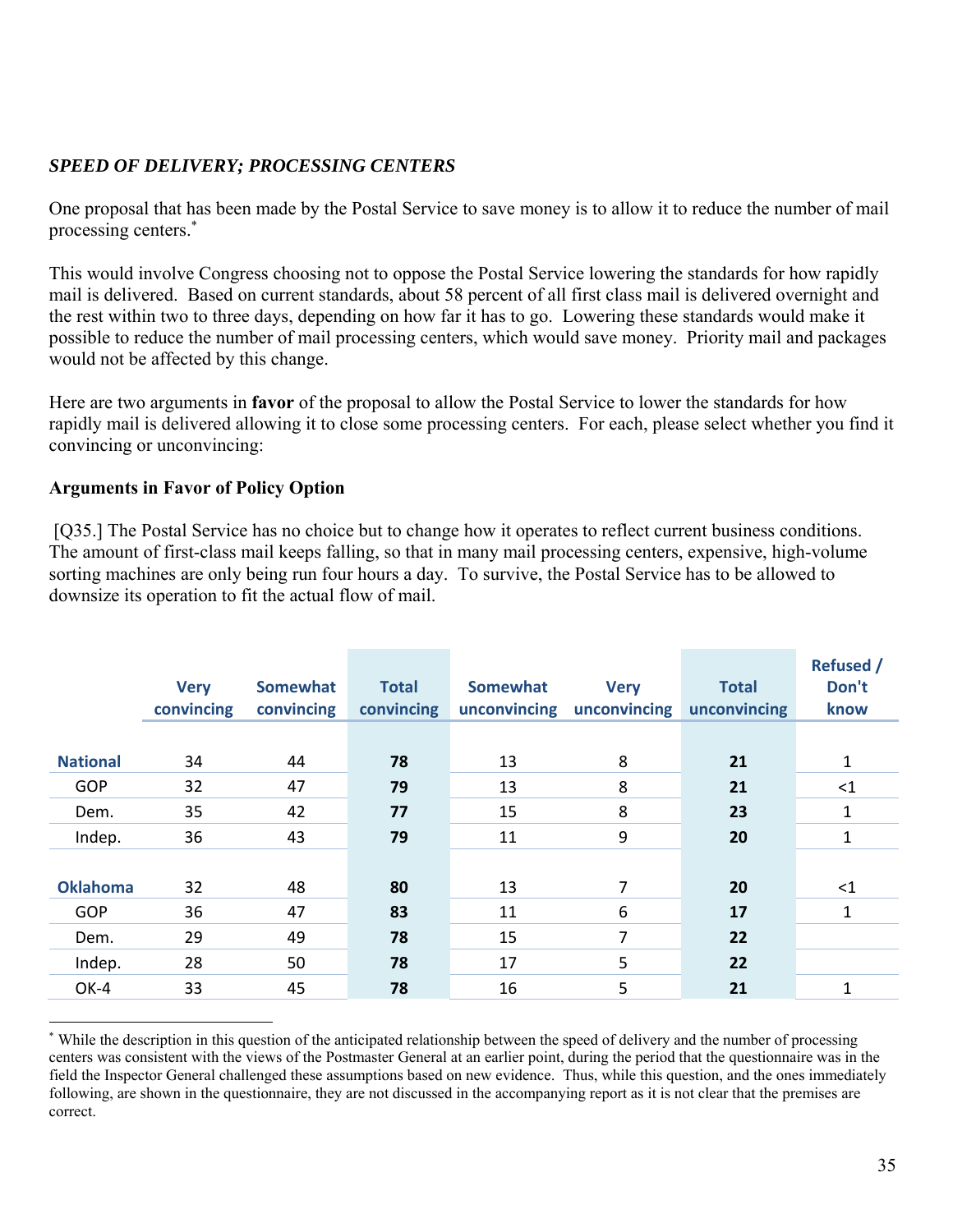| <b>Virginia</b> | 30 | 51 | 81 | 14 | 5              | 19 | $<$ 1 |
|-----------------|----|----|----|----|----------------|----|-------|
| <b>GOP</b>      | 33 | 50 | 83 | 12 | $\overline{4}$ | 16 |       |
| Dem.            | 28 | 52 | 80 | 14 | 6              | 20 | 1     |
| Indep.          | 32 | 48 | 80 | 15 | 5              | 20 |       |
|                 |    |    |    |    |                |    |       |
| <b>Maryland</b> | 32 | 44 | 76 | 16 | 7              | 23 | $<$ 1 |
| <b>GOP</b>      | 35 | 49 | 84 | 11 | 5              | 16 | 1     |
| Dem.            | 31 | 44 | 75 | 15 | 10             | 25 | $<$ 1 |
| Indep.          | 29 | 38 | 67 | 28 | 5              | 33 |       |
| $MD-7$          | 28 | 44 | 72 | 19 | 9              | 28 | 1     |

[Q36.] With all the alternative means of communication that exist today through the Internet, it is just unrealistic to think that it is vital whether stamped letters arrive a day sooner or later. We should allow the Postal Service to organize its mail processing in a rational way--we're not living in the twentieth century anymore.

|                 |             |                 |              |                 |              |              | <b>Refused /</b> |
|-----------------|-------------|-----------------|--------------|-----------------|--------------|--------------|------------------|
|                 | <b>Very</b> | <b>Somewhat</b> | <b>Total</b> | <b>Somewhat</b> | <b>Very</b>  | <b>Total</b> | Don't            |
|                 | convincing  | convincing      | convincing   | unconvincing    | unconvincing | unconvincing | know             |
|                 |             |                 |              |                 |              |              |                  |
| <b>National</b> | 30          | 38              | 68           | 18              | 13           | 31           | $\mathbf{1}$     |
| GOP             | 35          | 33              | 68           | 21              | 10           | 31           | $\overline{2}$   |
| Dem.            | 27          | 40              | 67           | 16              | 17           | 33           | $\leq 1$         |
| Indep.          | 28          | 42              | 70           | 15              | 14           | 29           | $\mathbf{1}$     |
|                 |             |                 |              |                 |              |              |                  |
| <b>Oklahoma</b> | 29          | 41              | 70           | 20              | 11           | 31           |                  |
| GOP             | 35          | 38              | 73           | 16              | 11           | 27           |                  |
| Dem.            | 26          | 41              | 67           | 22              | 11           | 33           |                  |
| Indep.          | 16          | 48              | 64           | 28              | 9            | 37           |                  |
| OK-4            | 31          | 42              | 73           | 17              | 11           | 28           |                  |
|                 |             |                 |              |                 |              |              |                  |
| <b>Virginia</b> | 30          | 41              | 71           | 19              | 10           | 29           | $\mathbf 1$      |
| GOP             | 30          | 39              | 69           | 20              | 11           | 31           |                  |
| Dem.            | 26          | 43              | 69           | 18              | 12           | 30           | $\mathbf{1}$     |
| Indep.          | 32          | 39              | 71           | 21              | 8            | 29           |                  |
|                 |             |                 |              |                 |              |              |                  |
| <b>Maryland</b> | 31          | 35              | 66           | 21              | 13           | 34           | $\leq$ 1         |
| GOP             | 36          | 34              | 70           | 22              | 8            | 30           |                  |
| Dem.            | 33          | 33              | 66           | 19              | 16           | 35           |                  |
| Indep.          | 20          | 44              | 64           | 26              | 9            | 35           | $\mathbf 1$      |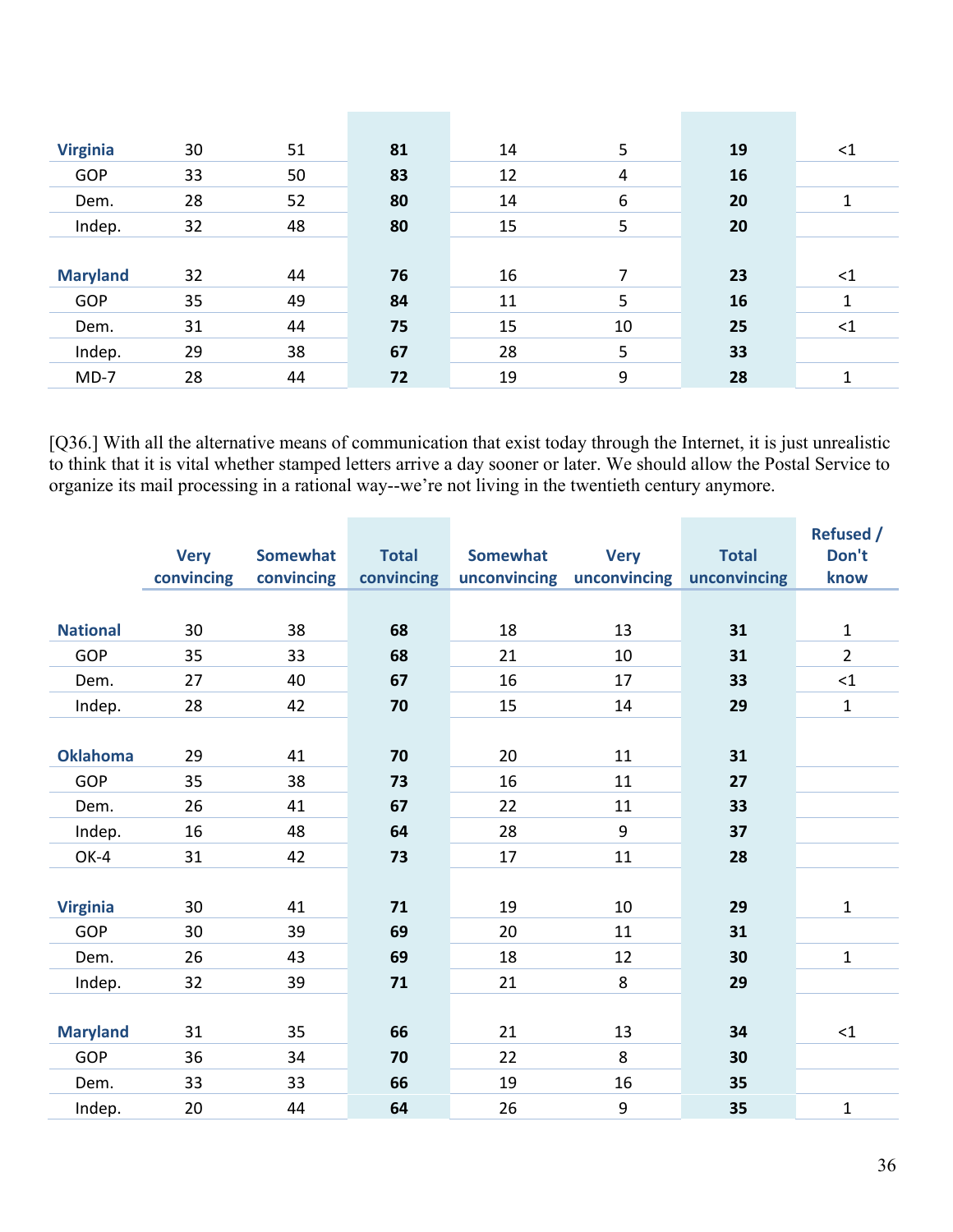| M | $-$ | $\sim$ $\sim$ |  | $\sim$ |  |
|---|-----|---------------|--|--------|--|
|   |     |               |  |        |  |

Here are two arguments **against** allowing the Postal Service to lower the standards for how rapidly mail is delivered, and allowing it to close some processing centers. For each, please select whether you find it convincing or unconvincing:

#### **Arguments Against Policy Option**

[Q37.] Lowering the standards of how rapidly the mail is delivered would surely end up hurting people and businesses in some areas more than others. This would be unfair and inconsistent with the spirit and letter of the universal service obligation of the Postal Service. It will create a second-class service for people who live far away from the remaining processing centers.

|                 |             |                 |              |                 |                           |              | <b>Refused /</b> |
|-----------------|-------------|-----------------|--------------|-----------------|---------------------------|--------------|------------------|
|                 | <b>Very</b> | <b>Somewhat</b> | <b>Total</b> | <b>Somewhat</b> | <b>Very</b>               | <b>Total</b> | Don't            |
|                 | convincing  | convincing      | convincing   |                 | unconvincing unconvincing | unconvincing | know             |
|                 |             |                 |              |                 |                           |              |                  |
| <b>National</b> | 27          | 36              | 63           | 27              | 9                         | 36           | $\mathbf 1$      |
| GOP             | 28          | 32              | 60           | 30              | 9                         | 39           | $\mathbf{1}$     |
| Dem.            | 30          | 38              | 68           | 24              | 8                         | 32           | $\mathbf{1}$     |
| Indep.          | 22          | 37              | 59           | 29              | 10                        | 39           | $\overline{2}$   |
|                 |             |                 |              |                 |                           |              |                  |
| <b>Oklahoma</b> | 26          | 41              | 67           | 25              | 8                         | 33           | <1               |
| GOP             | 22          | 37              | 59           | 28              | 13                        | 41           | $\mathbf{1}$     |
| Dem.            | 30          | 45              | 75           | 22              | $\overline{4}$            | 26           |                  |
| Indep.          | 30          | 42              | 72           | 21              | $\overline{7}$            | 28           |                  |
| OK-4            | 26          | 38              | 64           | 24              | 11                        | 35           | $\mathbf{1}$     |
|                 |             |                 |              |                 |                           |              |                  |
| <b>Virginia</b> | 26          | 39              | 65           | 26              | 8                         | 34           | $\mathbf{1}$     |
| GOP             | 19          | 43              | 62           | 28              | 8                         | 36           | $\overline{2}$   |
| Dem.            | 27          | 42              | 69           | 22              | 9                         | 31           | $\mathbf{1}$     |
| Indep.          | 31          | 31              | 62           | 32              | 5                         | 37           | $\mathbf{1}$     |
|                 |             |                 |              |                 |                           |              |                  |
| <b>Maryland</b> | 28          | 40              | 68           | 21              | 11                        | 32           | 1                |
| GOP             | 23          | 46              | 69           | 24              | 6                         | 30           |                  |
| Dem.            | 32          | 37              | 69           | 17              | 13                        | 30           | $\mathbf{1}$     |
| Indep.          | 22          | 41              | 63           | 29              | 8                         | 37           |                  |
| $MD-7$          | 42          | 32              | 74           | 19              | 5                         | 24           | $\overline{2}$   |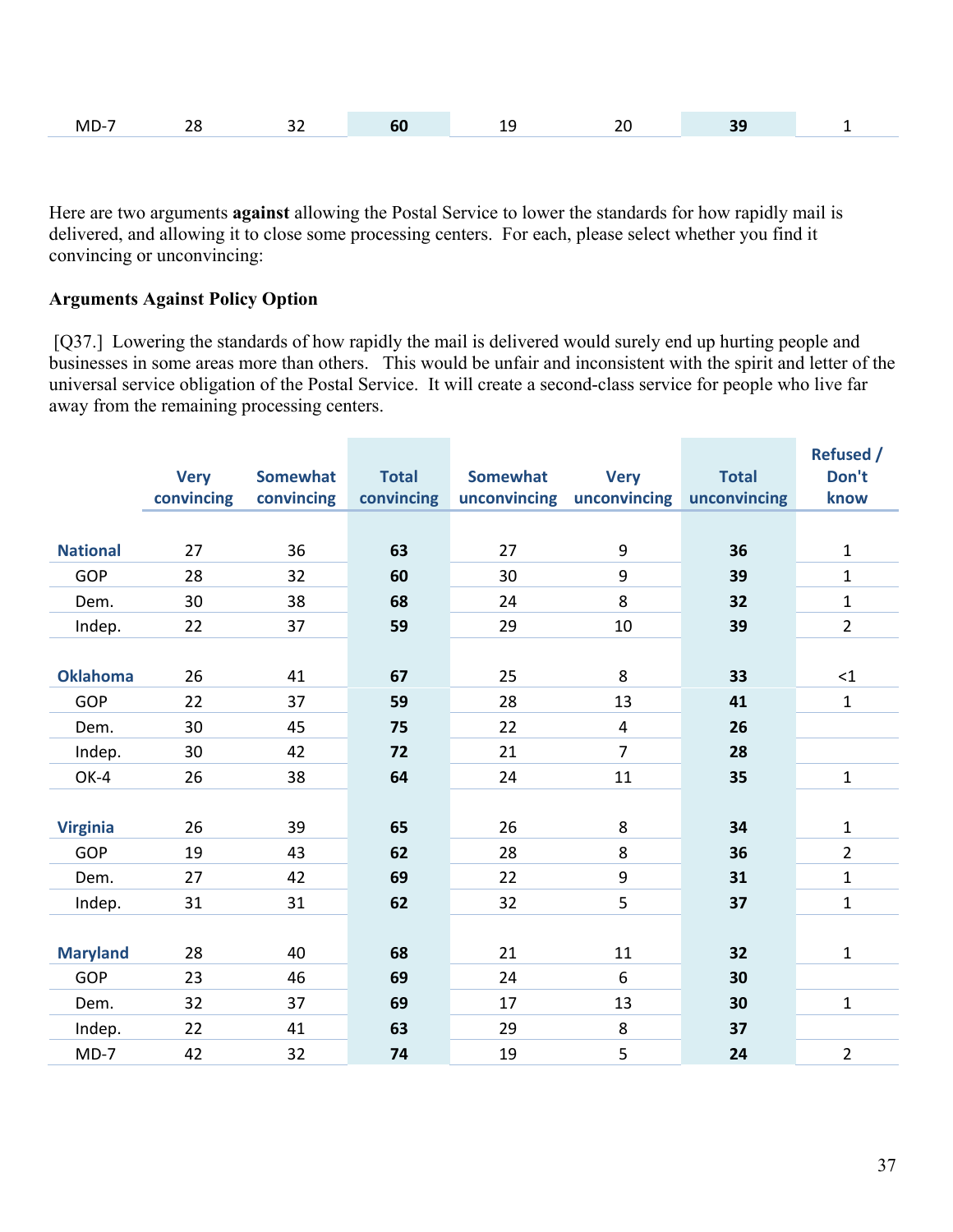[Q38.] For the Postal Service to shut down processing centers might save money in the short run, but in the long run it will cost money. As the delivery of mail slows, this will drive customers away and diminish mail revenues even more. This would be a short-sighted business decision and Congress should not encourage it by accepting slower delivery of mail.

|                 | <b>Very</b> | <b>Somewhat</b> | <b>Total</b> | <b>Somewhat</b> | <b>Very</b>               | <b>Total</b> | <b>Refused /</b><br>Don't |
|-----------------|-------------|-----------------|--------------|-----------------|---------------------------|--------------|---------------------------|
|                 | convincing  | convincing      | convincing   |                 | unconvincing unconvincing | unconvincing | know                      |
|                 |             |                 |              |                 |                           |              |                           |
| <b>National</b> | 36          | 33              | 69           | 21              | 9                         | 30           | $\mathbf{1}$              |
| <b>GOP</b>      | 37          | 30              | 67           | 22              | 11                        | 33           |                           |
| Dem.            | 35          | 35              | 70           | 20              | $\overline{7}$            | 27           | $\overline{2}$            |
| Indep.          | 34          | 35              | 69           | 20              | 10                        | 30           | $\overline{2}$            |
|                 |             |                 |              |                 |                           |              |                           |
| <b>Oklahoma</b> | 36          | 38              | 74           | 19              | $\overline{7}$            | 26           | <1                        |
| <b>GOP</b>      | 33          | 36              | 69           | 21              | 9                         | 30           | $\mathbf{1}$              |
| Dem.            | 41          | 42              | 83           | 14              | $\overline{\mathbf{4}}$   | 18           |                           |
| Indep.          | 35          | 35              | 70           | 26              | 5                         | 31           |                           |
| OK-4            | 30          | 37              | 67           | 23              | 10                        | 33           |                           |
|                 |             |                 |              |                 |                           |              |                           |
| <b>Virginia</b> | 34          | 36              | 70           | 23              | 6                         | 29           | $\mathbf{1}$              |
| <b>GOP</b>      | 30          | 33              | 63           | 30              | 6                         | 36           | $\mathbf{1}$              |
| Dem.            | 36          | 39              | 75           | 17              | $\overline{7}$            | 24           | $\mathbf{1}$              |
| Indep.          | 38          | 35              | 73           | 22              | 6                         | 28           |                           |
|                 |             |                 |              |                 |                           |              |                           |
| <b>Maryland</b> | 34          | 39              | 73           | 19              | 8                         | 27           | <1                        |
| GOP             | 30          | 40              | 70           | 23              | 8                         | 31           |                           |
| Dem.            | 38          | 37              | 75           | 16              | 8                         | 24           | $\mathbf{1}$              |
| Indep.          | 29          | 44              | 73           | 22              | 5                         | 27           |                           |
| $MD-7$          | 43          | 36              | 79           | 13              | 8                         | 21           | $\mathbf 1$               |

Now that you have evaluated the arguments, here is a proposal:

#### **Assessing the Proposal**

[Q39.] The Postal Service would set lower standards for how rapidly mail is delivered, enabling it to reduce the number of mail processing centers. Delivery of a letter would typically take two to three days, rather than the current one to three days as it does now.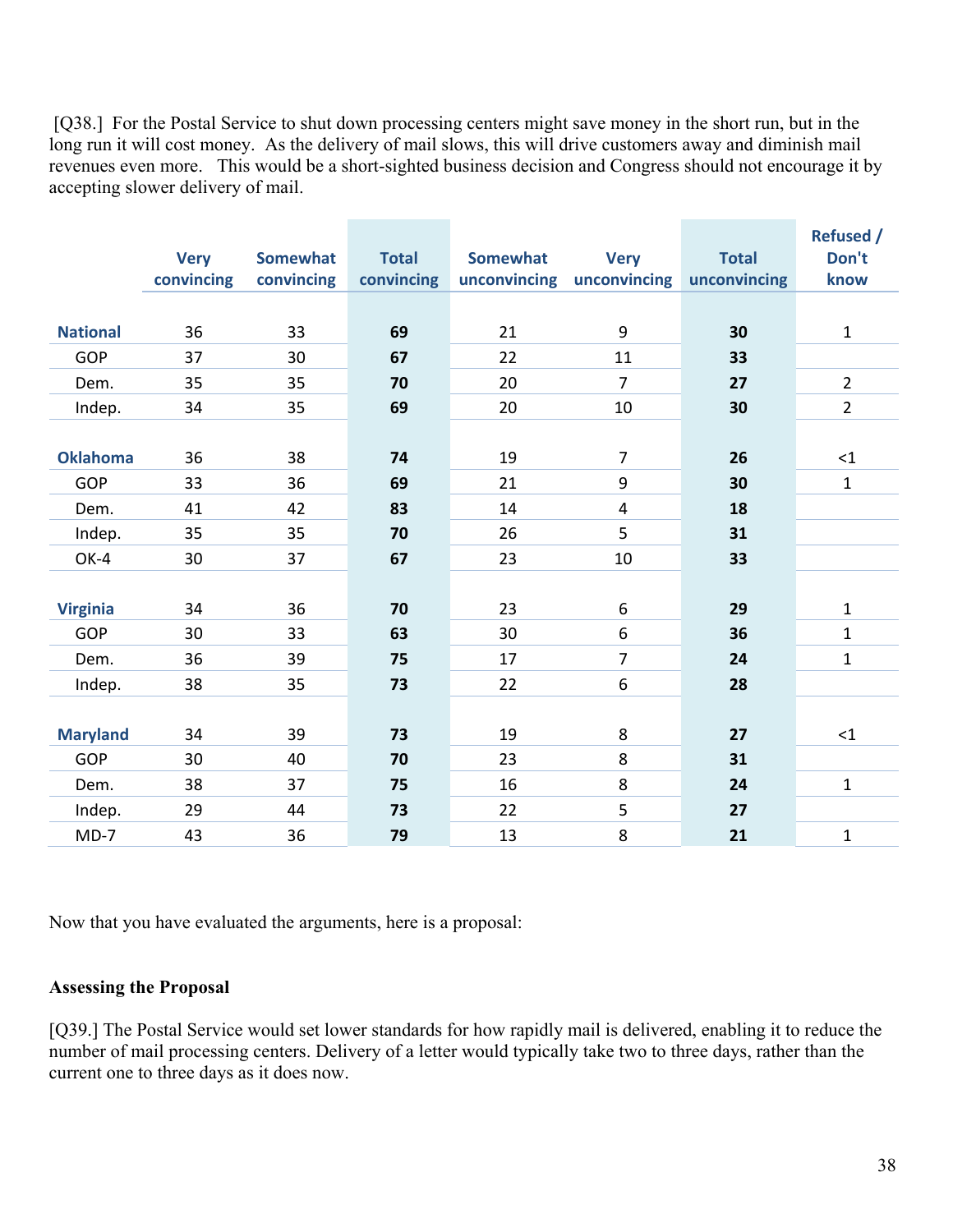Please select how acceptable you find this proposal on the scale below.

|                 | <b>Not</b>        | Just             |                   | <b>Refused /</b> |             |
|-----------------|-------------------|------------------|-------------------|------------------|-------------|
|                 | <b>Acceptable</b> | <b>Tolerable</b> | <b>Acceptable</b> | Don't            |             |
|                 | $(0-4)$           | (5)              | $(6-10)$          | know             | <b>Mean</b> |
|                 |                   |                  |                   |                  |             |
| <b>National</b> | 33                | 16               | 51                | <1               | 5.5         |
| GOP             | 36                | 10               | 54                |                  | 5.5         |
| Dem.            | 34                | 20               | 45                |                  | 5.2         |
| Indep.          | 27                | 17               | 55                | $\overline{1}$   | 5.9         |
|                 |                   |                  |                   |                  |             |
| <b>Oklahoma</b> | 30                | 17               | 53                | $<$ 1            | 5.7         |
| GOP             | 25                | 12               | 63                | $\mathbf 1$      |             |
| Dem.            | 35                | 19               | 46                |                  |             |
| Indep.          | 29                | 24               | 46                | $\overline{2}$   |             |
| OK-4            | 28                | 15               | 56                | $\mathbf{1}$     | 5.9         |
|                 |                   |                  |                   |                  |             |
| <b>Virginia</b> | 31                | 17               | 52                | $\mathbf{1}$     | 5.6         |
| <b>GOP</b>      | 22                | 16               | 61                | $\mathbf{1}$     |             |
| Dem.            | 36                | 17               | 47                |                  |             |
| Indep.          | 32                | 17               | 49                | $\mathbf{1}$     |             |
|                 |                   |                  |                   |                  |             |
| <b>Maryland</b> | 34                | 17               | 49                | $<$ 1            | 5.4         |
| <b>GOP</b>      | 32                | 16               | 52                |                  |             |
| Dem.            | 33                | 19               | 49                | $\leq 1$         |             |
| Indep.          | 38                | 15               | 46                | $\mathbf{1}$     |             |
| $MD-7$          | 39                | 18               | 41                | $\overline{2}$   | 4.7         |

Another option for lowering costs is to close and consolidate some post offices that are losing money.

#### *CLOSING AND CONSOLIDATION OF POST OFFICES*

In 2012, there were 31,272 post offices in the United States. The Postmaster General has identified a list of 3,653 post offices that are losing money—about 12% of the total--and has proposed that the Postal Service should be able to close them without Congressional interference. The Postal Service estimates that doing this would save it \$200 million a year.

Currently there are some in Congress who are opposed to closing these post offices and say that the Postal Service should not be able to make this decision without Congressional involvement.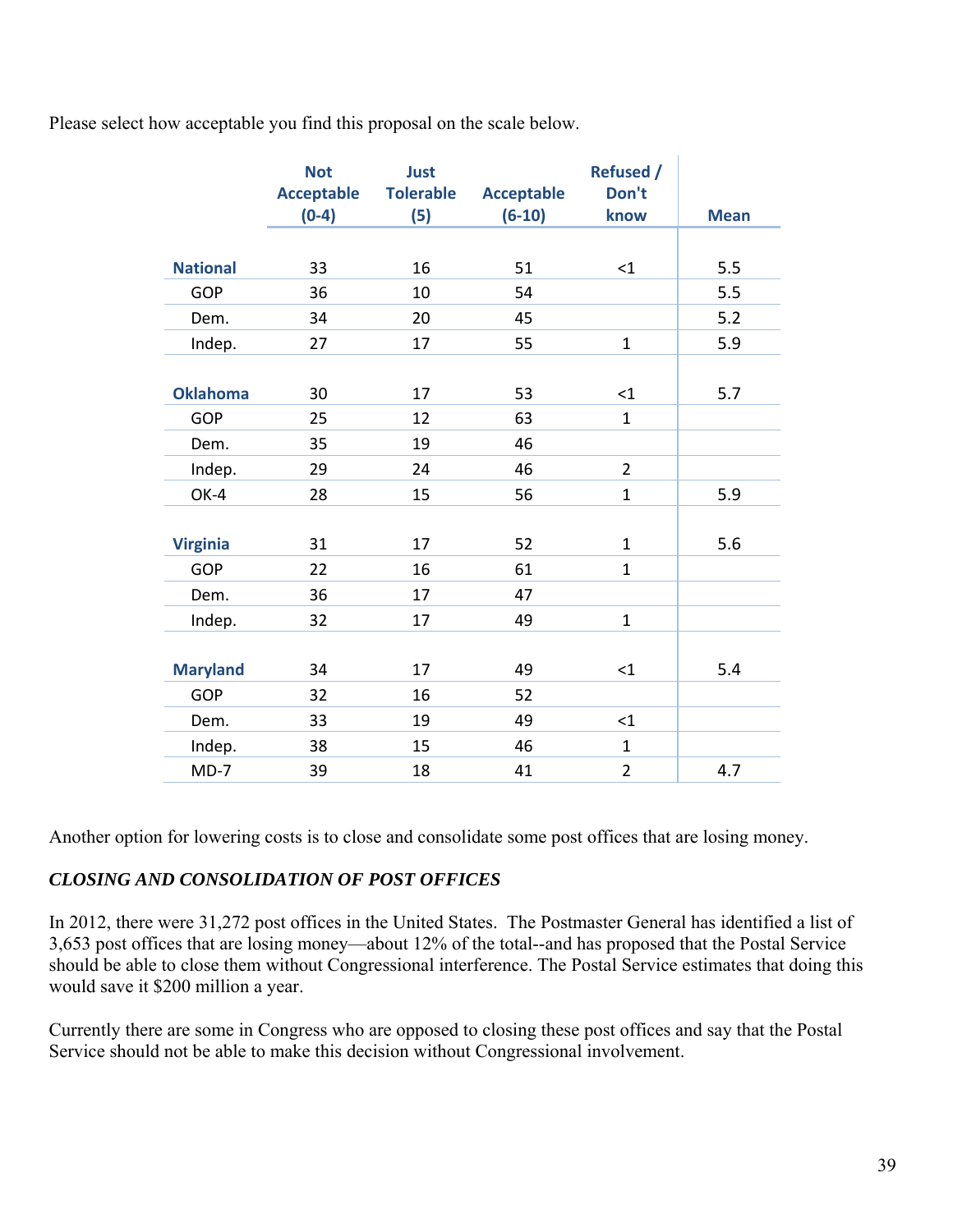Here are two arguments in **favor** of the proposal to allow the Postal Service to close most or all of the list of 3,653 post offices that are losing money. For each, please select whether you find it convincing or unconvincing:

#### **Arguments in Favor of Policy Option**

 [Q40] Since the volume of first-class mail is projected to keep declining, it is expected that the Postal Service will have serious losses if the Postal Service isn't allowed to make changes to its operations. When some post offices are losing money hand over fist, the Postal Service needs to be able to shut them down if alternative access to postal services is available nearby.

|                 | <b>Very</b> | <b>Somewhat</b> | <b>Total</b> | <b>Somewhat</b> | <b>Very</b>             | <b>Total</b> | <b>Refused /</b><br>Don't |
|-----------------|-------------|-----------------|--------------|-----------------|-------------------------|--------------|---------------------------|
|                 | convincing  | convincing      | convincing   | unconvincing    | unconvincing            | unconvincing | know                      |
|                 |             |                 |              |                 |                         |              |                           |
| <b>National</b> | 44          | 37              | 81           | 12              | 6                       | 18           | $\mathbf{1}$              |
| <b>GOP</b>      | 49          | 38              | 87           | 10              | 3                       | 13           | $\mathbf{1}$              |
| Dem.            | 46          | 34              | 80           | 12              | $\boldsymbol{9}$        | 21           |                           |
| Indep.          | 33          | 42              | 75           | 17              | $\overline{7}$          | 24           | $\overline{2}$            |
|                 |             |                 |              |                 |                         |              |                           |
| <b>Oklahoma</b> | 40          | 42              | 82           | 13              | 5                       | 18           | $\leq$ 1                  |
| GOP             | 46          | 42              | 88           | 6               | 6                       | 12           |                           |
| Dem.            | 37          | 41              | 78           | 18              | 3                       | 21           | $\mathbf{1}$              |
| Indep.          | 29          | 47              | 76           | 16              | $\boldsymbol{9}$        | 25           |                           |
| OK-4            | 46          | 39              | 85           | 11              | 3                       | 14           | $\leq$ 1                  |
|                 |             |                 |              |                 |                         |              |                           |
| <b>Virginia</b> | 40          | 42              | 82           | 11              | $\boldsymbol{6}$        | 17           | $\mathbf{1}$              |
| <b>GOP</b>      | 46          | 42              | 88           | $\overline{7}$  | $\overline{\mathbf{4}}$ | 11           | $\mathbf{1}$              |
| Dem.            | 35          | 47              | 82           | 11              | $\overline{7}$          | 18           | $\mathbf{1}$              |
| Indep.          | 44          | 37              | 81           | 12              | $\overline{7}$          | 19           | $\mathbf 1$               |
|                 |             |                 |              |                 |                         |              |                           |
| <b>Maryland</b> | 39          | 40              | 79           | 14              | $\overline{7}$          | 21           | <1                        |
| GOP             | 45          | 42              | 87           | 10              | 3                       | 13           |                           |
| Dem.            | 39          | 36              | 75           | 14              | 11                      | 25           | <1                        |
| Indep.          | 29          | 47              | 76           | 20              | $\overline{2}$          | 22           | $\mathbf{1}$              |
| $MD-7$          | 44          | 29              | 73           | 13              | 13                      | 26           | $\mathbf{1}$              |

[Q41.] Closing post offices could be done without hurting consumers in rural areas, by opening service counters in shops and stores that people go to regularly. Thus, the Postal Service could close money-losing post offices and still be able to meet the universal service obligation.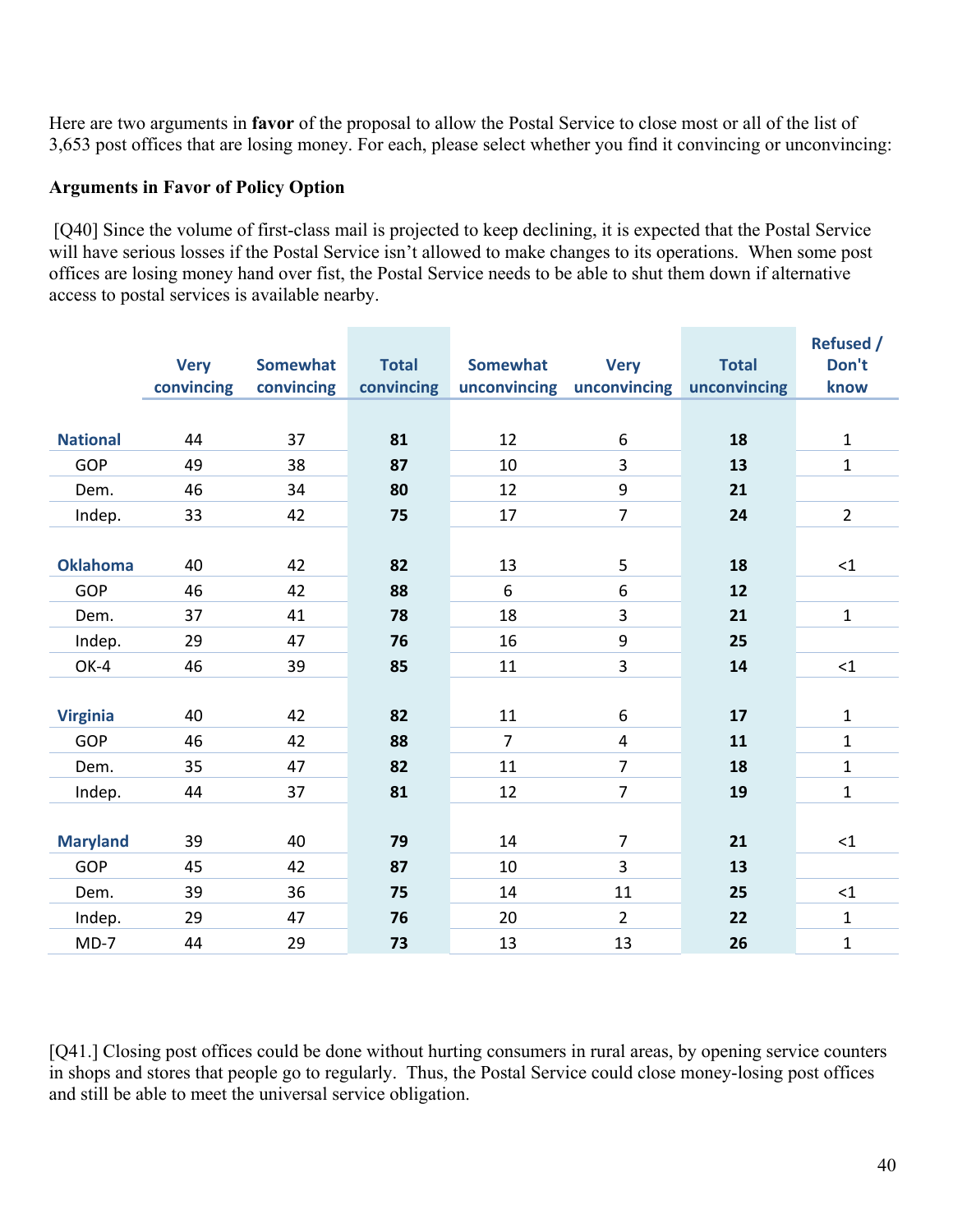|                 | <b>Very</b><br>convincing | <b>Somewhat</b><br>convincing | <b>Total</b><br>convincing | <b>Somewhat</b> | <b>Very</b><br>unconvincing unconvincing | <b>Total</b><br>unconvincing | <b>Refused /</b><br>Don't<br>know |
|-----------------|---------------------------|-------------------------------|----------------------------|-----------------|------------------------------------------|------------------------------|-----------------------------------|
|                 |                           |                               |                            |                 |                                          |                              |                                   |
| <b>National</b> | 59                        | 28                            | 87                         | $\overline{7}$  | 6                                        | 13                           | $\leq 1$                          |
| GOP             | 64                        | 27                            | 91                         | 5               | $\overline{3}$                           | 8                            |                                   |
| Dem.            | 56                        | 30                            | 86                         | $\overline{7}$  | 8                                        | 15                           |                                   |
| Indep.          | 55                        | 27                            | 82                         | 10              | 6                                        | 16                           | $\overline{2}$                    |
|                 |                           |                               |                            |                 |                                          |                              |                                   |
| <b>Oklahoma</b> | 55                        | 30                            | 85                         | 8               | 6                                        | 14                           | <1                                |
| GOP             | 66                        | 23                            | 89                         | 5               | 6                                        | 11                           |                                   |
| Dem.            | 49                        | 33                            | 82                         | 10              | $\overline{7}$                           | 17                           | $\mathbf 1$                       |
| Indep.          | 43                        | 39                            | 82                         | 11              | $\overline{7}$                           | 18                           |                                   |
| OK-4            | 59                        | 29                            | 88                         | 5               | $\overline{7}$                           | 12                           | ${<}1$                            |
|                 |                           |                               |                            |                 |                                          |                              |                                   |
| <b>Virginia</b> | 53                        | 34                            | 87                         | 8               | 5                                        | 13                           | $\mathbf{1}$                      |
| <b>GOP</b>      | 60                        | 32                            | 92                         | 5               | $\overline{3}$                           | 8                            |                                   |
| Dem.            | 49                        | 36                            | 85                         | 11              | $\overline{4}$                           | 15                           | $\mathbf{1}$                      |
| Indep.          | 55                        | 33                            | 88                         | 5               | $\overline{7}$                           | 12                           | $\mathbf{1}$                      |
|                 |                           |                               |                            |                 |                                          |                              |                                   |
| <b>Maryland</b> | 51                        | 33                            | 84                         | 10              | 5                                        | 15                           | $\mathbf 1$                       |
| <b>GOP</b>      | 60                        | 32                            | 92                         | 8               |                                          | 8                            |                                   |
| Dem.            | 47                        | 35                            | 82                         | 9               | $\overline{7}$                           | 16                           | $\overline{2}$                    |
| Indep.          | 49                        | 31                            | 80                         | 14              | 5                                        | 19                           | $\mathbf 1$                       |
| $MD-7$          | 46                        | 35                            | 81                         | 8               | 9                                        | 17                           | $\overline{\mathbf{4}}$           |

Here are two arguments **against** allowing the Postal Service to close most or all of the list of 3,653 post offices that are losing money. For each, please select whether you find it convincing or unconvincing:

### **Arguments Against Policy Option**

[Q42.] When post offices are shut down and replaced by service counters, there are still various services these service counters would not provide, such as sending a money order, an odd-shaped package, or a package to another country. Thus, to get those services in rural areas, people would have to travel greater distances to get to a post office. This violates the universal service obligation.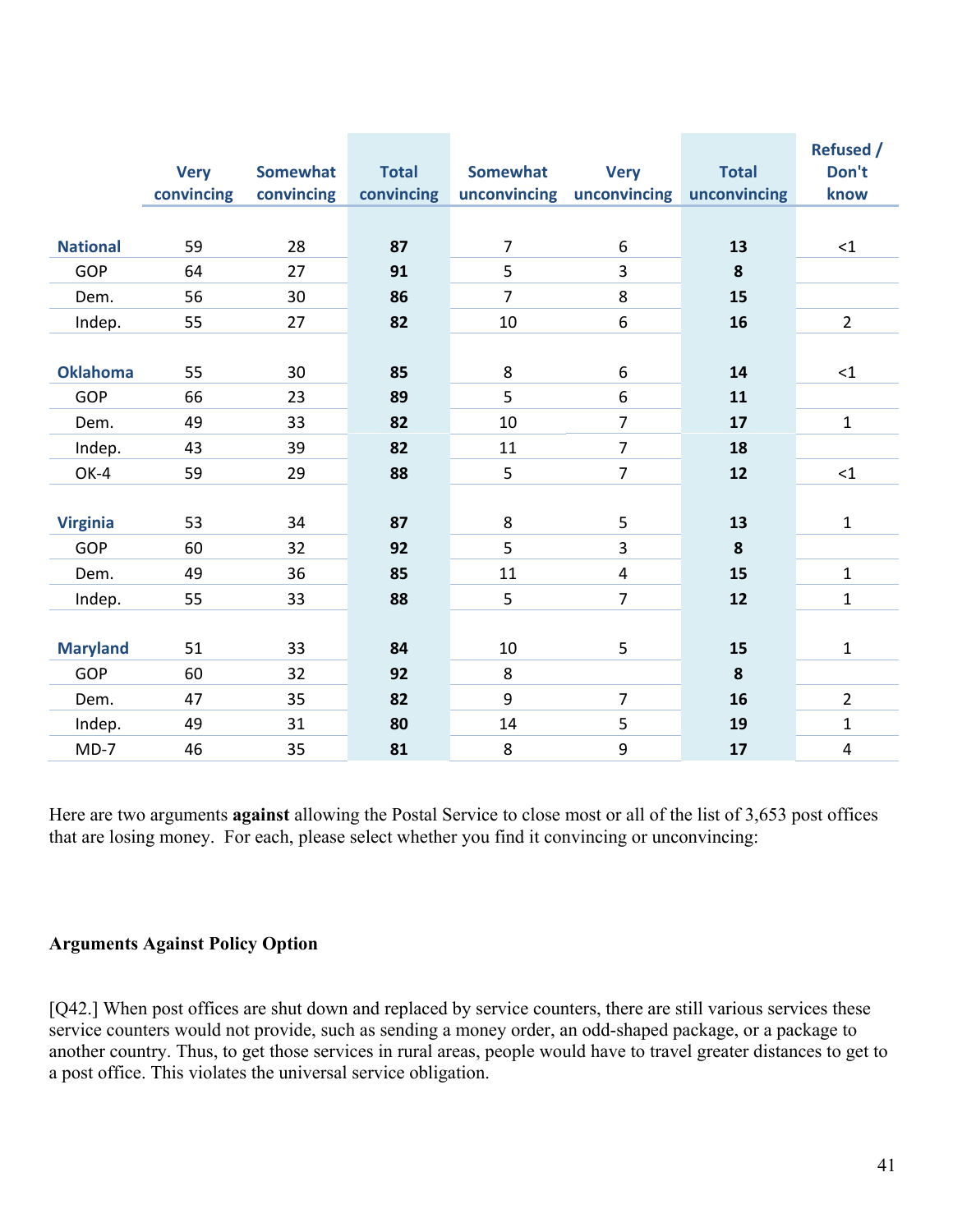|                 |             |                 |              |                 |                           |              | <b>Refused /</b> |
|-----------------|-------------|-----------------|--------------|-----------------|---------------------------|--------------|------------------|
|                 | <b>Very</b> | <b>Somewhat</b> | <b>Total</b> | <b>Somewhat</b> | <b>Very</b>               | <b>Total</b> | Don't            |
|                 | convincing  | convincing      | convincing   |                 | unconvincing unconvincing | unconvincing | know             |
|                 |             |                 |              |                 |                           |              |                  |
| <b>National</b> | 25          | 38              | 63           | 25              | 10                        | 35           | $\overline{2}$   |
| <b>GOP</b>      | 25          | 32              | 57           | 28              | 14                        | 42           | $\mathbf{1}$     |
| Dem.            | 26          | 43              | 69           | 22              | $\overline{7}$            | 29           | $\mathbf 1$      |
| Indep.          | 23          | 39              | 62           | 26              | 10                        | 36           | $\overline{3}$   |
|                 |             |                 |              |                 |                           |              |                  |
| <b>Oklahoma</b> | 21          | 41              | 62           | 26              | 11                        | 37           | $\mathbf 1$      |
| <b>GOP</b>      | 15          | 37              | 52           | 33              | 16                        | 49           | $\mathbf 1$      |
| Dem.            | 26          | 49              | 75           | 17              | $\overline{7}$            | 24           | $\overline{2}$   |
| Indep.          | 22          | 33              | 55           | 36              | $\overline{7}$            | 43           | $\overline{2}$   |
| OK-4            | 16          | 39              | 55           | 34              | 10                        | 44           | $\mathbf{1}$     |
|                 |             |                 |              |                 |                           |              |                  |
| <b>Virginia</b> | 23          | 38              | 61           | 28              | 9                         | 37           | $\mathbf{1}$     |
| <b>GOP</b>      | 15          | 40              | 55           | 35              | 9                         | 44           | $\mathbf 1$      |
| Dem.            | 26          | 37              | 63           | 25              | 10                        | 35           | $\mathbf{1}$     |
| Indep.          | 26          | 40              | 66           | 26              | 9                         | 35           | $\mathbf{1}$     |
|                 |             |                 |              |                 |                           |              |                  |
| <b>Maryland</b> | 19          | 45              | 64           | 25              | 10                        | 35           | $\mathbf 1$      |
| <b>GOP</b>      | 16          | 37              | 53           | 35              | 11                        | 46           | $\mathbf{1}$     |
| Dem.            | 20          | 50              | 70           | 18              | 11                        | 29           | $\mathbf{1}$     |
| Indep.          | 21          | 42              | 63           | 31              | 6                         | 37           |                  |
| $MD-7$          | 29          | 34              | 63           | 28              | 8                         | 36           | $\overline{2}$   |

[Q43.] In many rural areas the post office is the hub of numerous community functions, with bulletin boards, educational materials and more. It is key to a sense of local identity. Closing them can really hurt these communities and leave them without a center.

|                 | <b>Very</b><br>convincing | <b>Somewhat</b><br>convincing | <b>Total</b><br>convincing | <b>Somewhat</b><br>unconvincing | <b>Very</b><br>unconvincing | <b>Total</b><br>unconvincing | <b>Refused</b> /<br>Don't<br>know |
|-----------------|---------------------------|-------------------------------|----------------------------|---------------------------------|-----------------------------|------------------------------|-----------------------------------|
| <b>National</b> | 23                        | 26                            | 49                         | 26                              | 24                          | 50                           | 1                                 |
| GOP             | 22                        | 21                            | 43                         | 28                              | 29                          | 57                           |                                   |
| Dem.            | 28                        | 27                            | 55                         | 27                              | 17                          | 44                           |                                   |
| Indep.          | 17                        | 31                            | 48                         | 21                              | 28                          | 49                           |                                   |
|                 |                           |                               |                            |                                 |                             |                              |                                   |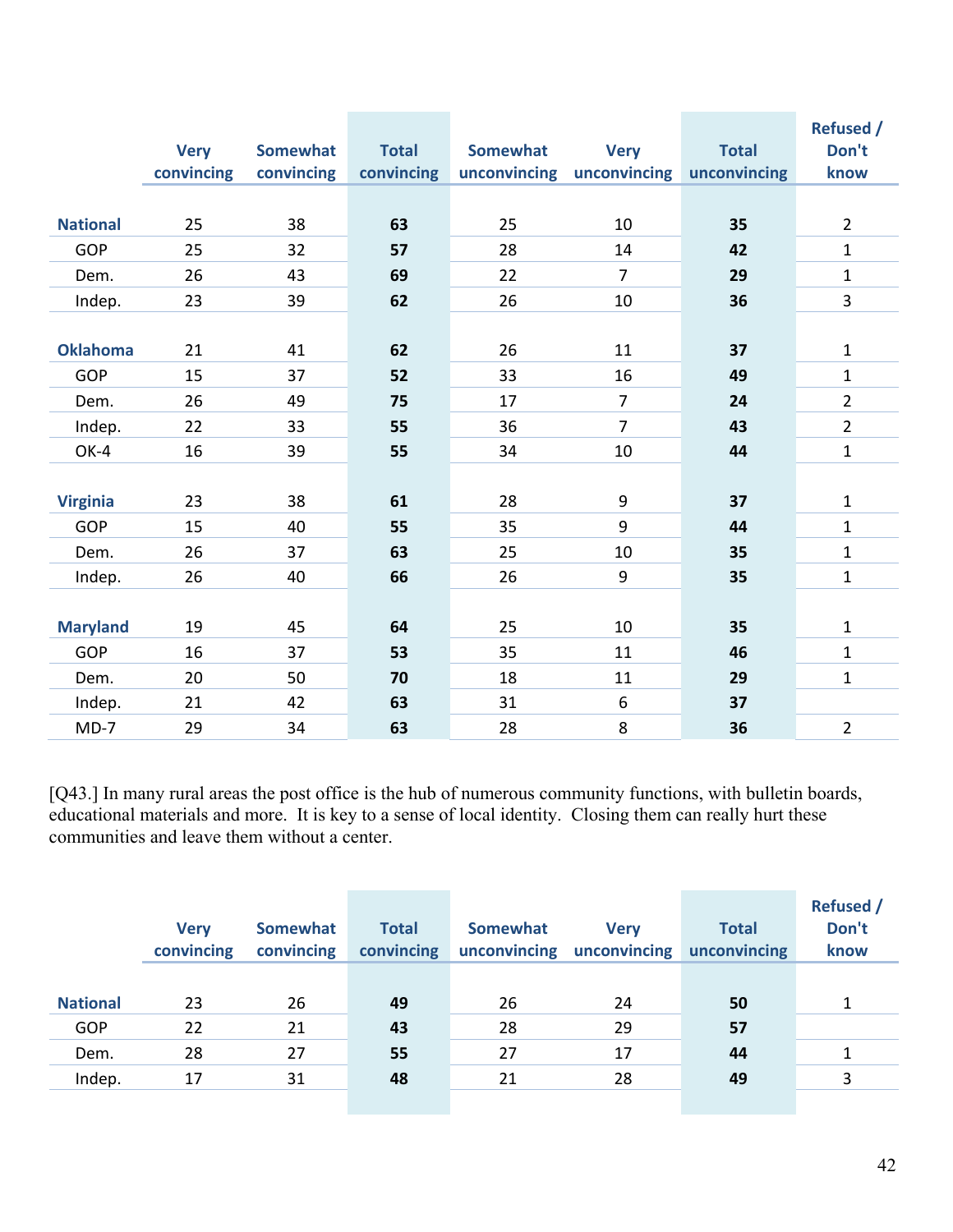| <b>Oklahoma</b> | 20 | 28 | 48 | 27 | 25 | 52 | 1            |
|-----------------|----|----|----|----|----|----|--------------|
| GOP             | 14 | 25 | 39 | 29 | 32 | 61 |              |
| Dem.            | 27 | 30 | 57 | 23 | 19 | 42 | $\mathbf{1}$ |
| Indep.          | 19 | 32 | 51 | 30 | 19 | 49 |              |
| OK-4            | 16 | 29 | 45 | 31 | 23 | 54 | $\leq$ 1     |
|                 |    |    |    |    |    |    |              |
| <b>Virginia</b> | 20 | 28 | 48 | 28 | 23 | 51 | 1            |
| GOP             | 15 | 26 | 41 | 33 | 25 | 58 | $\mathbf{1}$ |
| Dem.            | 22 | 28 | 50 | 28 | 22 | 50 | 1            |
| Indep.          | 21 | 27 | 48 | 26 | 26 | 52 | $\mathbf 1$  |
|                 |    |    |    |    |    |    |              |
| <b>Maryland</b> | 22 | 28 | 50 | 30 | 21 | 51 | $\mathbf{1}$ |
| <b>GOP</b>      | 16 | 27 | 43 | 31 | 26 | 57 | $\mathbf{1}$ |
| Dem.            | 25 | 28 | 53 | 27 | 20 | 47 | $\leq$ 1     |
| Indep.          | 20 | 27 | 47 | 37 | 17 | 54 |              |
| $MD-7$          | 25 | 30 | 55 | 26 | 19 | 45 | 1            |
|                 |    |    |    |    |    |    |              |

Having evaluated the arguments, here again is the proposal:

#### **Assessing the Proposals**

[Q44.] Permit the Postal Service to close most of the post offices that operate at a significant loss. This would be as much as 12% of post offices nationwide. The Postal Service estimates that doing this would save \$200 million a year.

Please select how acceptable you find this proposal on the scale below.

|                 | <b>Not</b><br><b>Acceptable</b><br>$(0-4)$ | Just<br><b>Tolerable</b><br>(5) | <b>Acceptable</b><br>$(6-10)$ | <b>Refused</b> /<br>Don't<br>know | <b>Mean</b> |
|-----------------|--------------------------------------------|---------------------------------|-------------------------------|-----------------------------------|-------------|
| <b>National</b> | 23                                         | 15                              | 62                            | 1                                 | 6.3         |
| GOP             | 18                                         | 14                              | 67                            | $<$ 1                             | 6.8         |
| Dem.            | 27                                         | 14                              | 60                            | $<$ 1                             | 6.0         |
| Indep.          | 24                                         | 18                              | 56                            | 2                                 | 6.0         |
|                 |                                            |                                 |                               |                                   |             |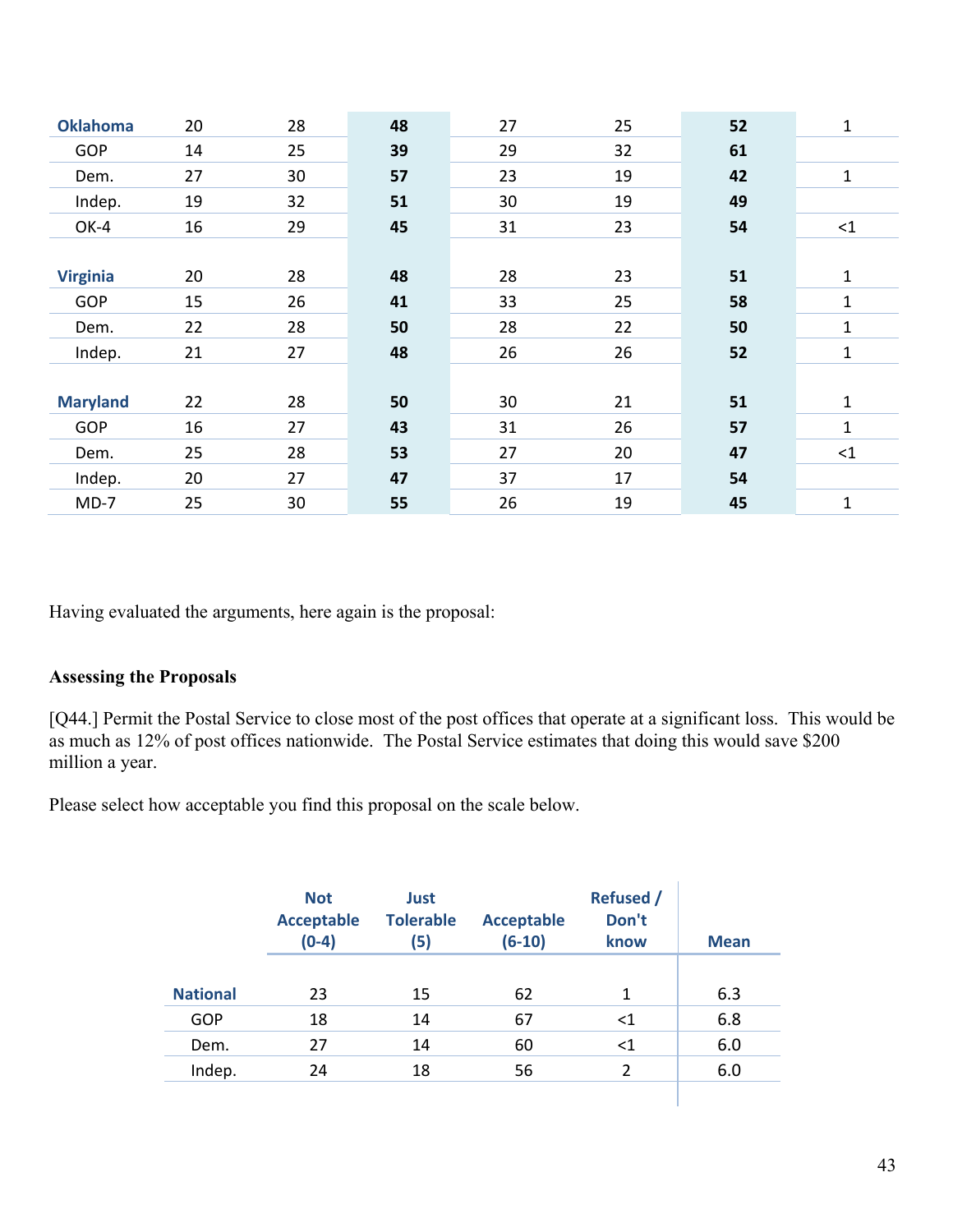| <b>Oklahoma</b> | 20 | 15 | 65 | <1           | 6.4 |
|-----------------|----|----|----|--------------|-----|
| <b>GOP</b>      | 14 | 16 | 71 |              |     |
| Dem.            | 22 | 14 | 63 | $\mathbf{1}$ |     |
| Indep.          | 33 | 16 | 52 |              |     |
| OK-4            | 21 | 15 | 64 | <1           | 6.5 |
|                 |    |    |    |              |     |
| <b>Virginia</b> | 21 | 15 | 63 | $\leq$ 1     | 6.3 |
| <b>GOP</b>      | 15 | 13 | 73 |              |     |
| Dem.            | 23 | 16 | 61 |              |     |
| Indep.          | 24 | 14 | 62 | $\mathbf{1}$ |     |
|                 |    |    |    |              |     |
| <b>Maryland</b> | 28 | 15 | 56 | $\mathbf{1}$ | 5.9 |
| <b>GOP</b>      | 23 | 8  | 69 | $\mathbf{1}$ |     |
| Dem.            | 28 | 19 | 53 | <1           |     |
| Indep.          | 34 | 15 | 49 | $\mathbf{1}$ |     |
| $MD-7$          | 30 | 17 | 53 | $\mathbf{1}$ | 5.8 |

Here is a second proposal:

[Q45.] The Postal Service would be permitted to close no more than five percent of existing unprofitable post offices each year.

Please select how acceptable you find this proposal on the scale below.

|                 | <b>Not</b><br><b>Acceptable</b><br>$(0-4)$ | Just<br><b>Tolerable</b><br>(5) | <b>Acceptable</b><br>$(6-10)$ | <b>Refused /</b><br>Don't<br>know | <b>Mean</b> |
|-----------------|--------------------------------------------|---------------------------------|-------------------------------|-----------------------------------|-------------|
|                 |                                            |                                 |                               |                                   |             |
| <b>National</b> | 25                                         | 23                              | 52                            | $<$ 1                             | 5.8         |
| <b>GOP</b>      | 26                                         | 21                              | 53                            |                                   | 5.9         |
| Dem.            | 26                                         | 21                              | 54                            |                                   | 5.8         |
| Indep.          | 23                                         | 27                              | 48                            | $\overline{2}$                    | 5.5         |
|                 |                                            |                                 |                               |                                   |             |
| <b>Oklahoma</b> | 20                                         | 20                              | 60                            | $\mathbf{1}$                      | 6.1         |
| <b>GOP</b>      | 18                                         | 23                              | 58                            | $\mathbf{1}$                      |             |
| Dem.            | 21                                         | 14                              | 64                            | 1                                 |             |
| Indep.          | 22                                         | 28                              | 50                            |                                   |             |
| OK-4            | 24                                         | 16                              | 59                            | 1                                 | 6.0         |
|                 |                                            |                                 |                               |                                   |             |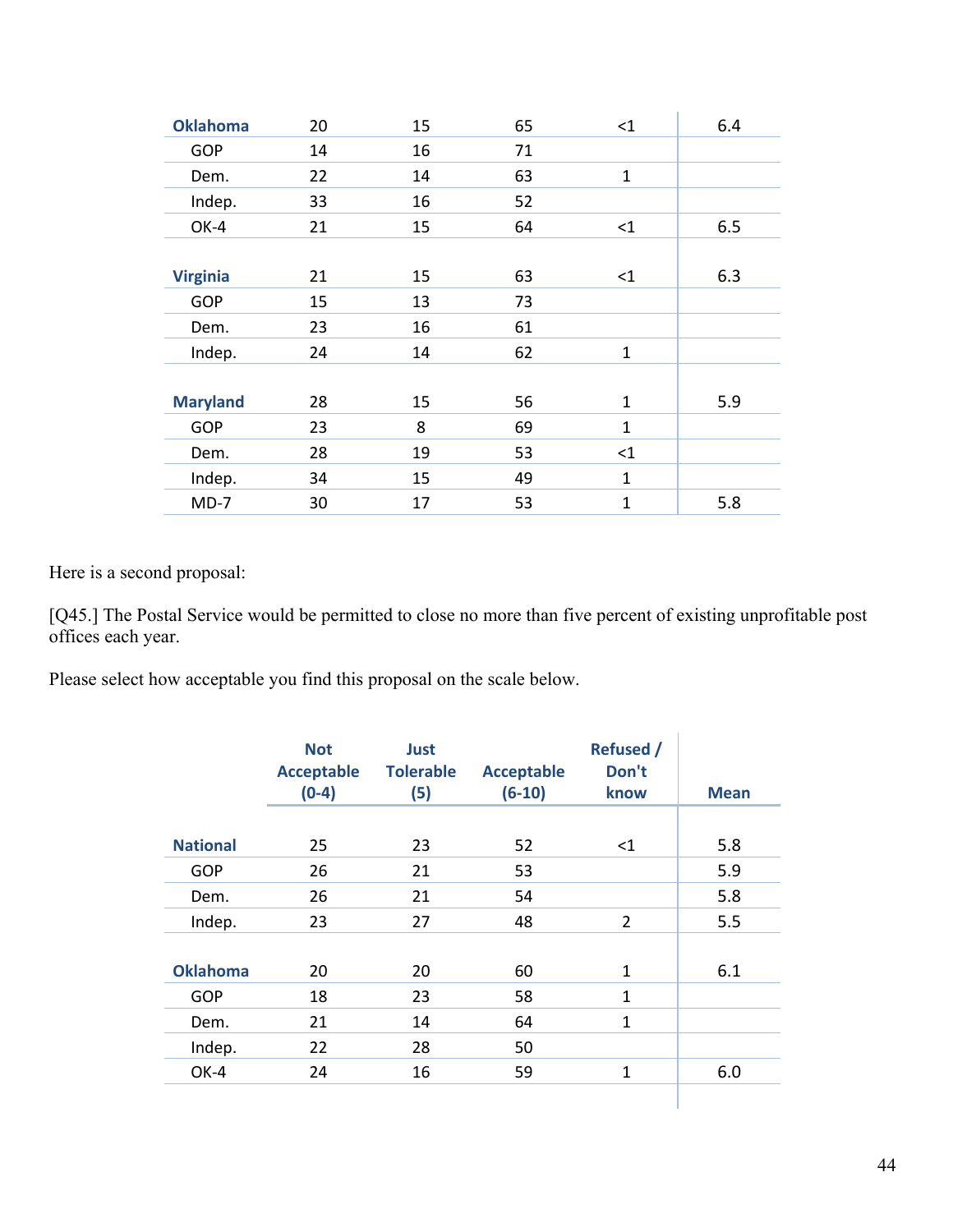| 5.9 |
|-----|
|     |
|     |
|     |
|     |
| 5.8 |
|     |
|     |
|     |
| 5.4 |
|     |

#### **LABOR RELATIONS**

Another proposal deals with labor relations. It would change how collective bargaining disputes between the Postal Service and the labor unions that represent postal workers are resolved.

Currently, if the Postal Service and a union cannot reach agreement, after a certain period they are both required to present their cases to a federal arbitrator, whose decision is binding.

At present, arbitrators make their decisions based on what issues are raised by each side in the dispute, often including the long-term financial condition of the Postal Service. Arbitrators must weigh all factors raised by either side.

This proposal would *require* the arbitrator to take into account the current and long-term financial condition of the Postal Service in every case.

Here are arguments in **favor** of and against the proposal to *require* the arbitrator to take into account the current and long-term financial condition of the Postal Service in every case. Please select whether you find it convincing or unconvincing:

#### **Arguments in Favor of Policy Option**

 [Q46.] Because the Postal Service has to run as a business and receives no money from Congress, its serious financial problems should always be considered when dealing with union demands. It is appropriate for Congress to make this a legal requirement because Congress ultimately has to make sure that the public interest is being served.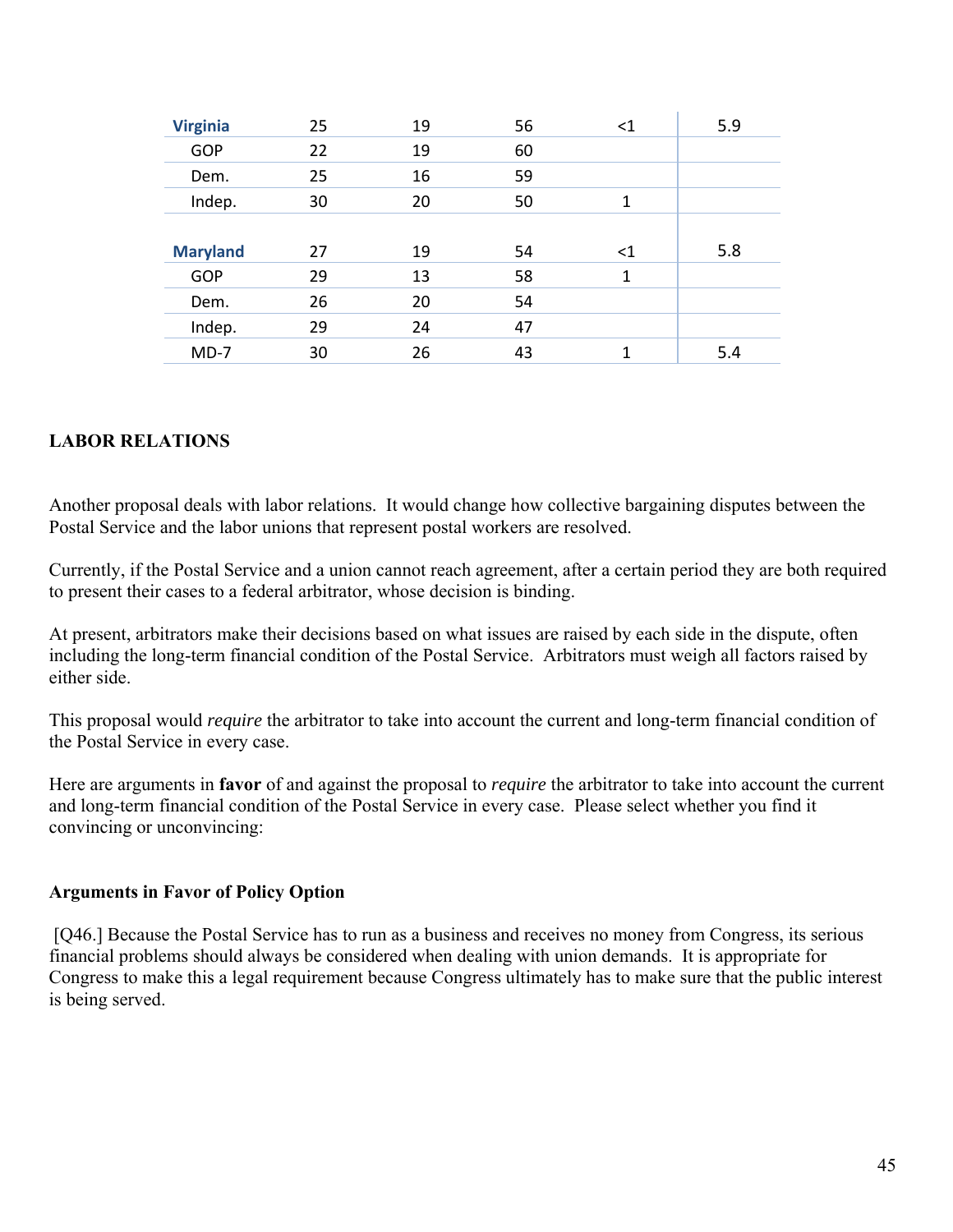|                 | <b>Very</b> | <b>Somewhat</b> | <b>Total</b> | <b>Somewhat</b> | <b>Very</b>               | <b>Total</b> | <b>Refused /</b><br>Don't |
|-----------------|-------------|-----------------|--------------|-----------------|---------------------------|--------------|---------------------------|
|                 | convincing  | convincing      | convincing   |                 | unconvincing unconvincing | unconvincing | know                      |
|                 |             |                 |              |                 |                           |              |                           |
| <b>National</b> | 31          | 40              | 71           | 19              | 9                         | 28           | $\mathbf{1}$              |
| <b>GOP</b>      | 36          | 38              | 74           | 19              | 8                         | 27           | <1                        |
| Dem.            | 26          | 39              | 65           | 20              | 14                        | 34           | $\overline{2}$            |
| Indep.          | 34          | 43              | 77           | 17              | 5                         | 22           | $\overline{2}$            |
|                 |             |                 |              |                 |                           |              |                           |
| <b>Oklahoma</b> | 29          | 47              | 76           | 16              | $\overline{7}$            | 23           | $\overline{2}$            |
| <b>GOP</b>      | 35          | 47              | 82           | 14              | 5                         | 19           | $\mathbf{1}$              |
| Dem.            | 23          | 48              | 71           | 18              | 8                         | 26           | 3                         |
| Indep.          | 28          | 43              | 71           | 21              | 9                         | 30           |                           |
| OK-4            | 33          | 44              | 77           | 15              | 6                         | 21           | $\overline{2}$            |
|                 |             |                 |              |                 |                           |              |                           |
| <b>Virginia</b> | 33          | 44              | 77           | 17              | 6                         | 23           | $\mathbf 1$               |
| <b>GOP</b>      | 43          | 40              | 83           | 12              | 5                         | 17           | $\mathbf{1}$              |
| Dem.            | 25          | 48              | 73           | 20              | $\overline{7}$            | 27           | $\mathbf{1}$              |
| Indep.          | 32          | 42              | 74           | 18              | $\overline{7}$            | 25           | $\mathbf{1}$              |
|                 |             |                 |              |                 |                           |              |                           |
| <b>Maryland</b> | 31          | 41              | 72           | 16              | 11                        | 27           | $\mathbf 1$               |
| <b>GOP</b>      | 41          | 41              | 82           | 14              | $\overline{3}$            | 17           | $\mathbf{1}$              |
| Dem.            | 30          | 37              | 67           | 16              | 16                        | 32           | $\mathbf 1$               |
| Indep.          | 19          | 54              | 73           | 17              | 8                         | 25           | $\overline{2}$            |
| $MD-7$          | 25          | 40              | 65           | 21              | 11                        | 32           | 3                         |

#### **Arguments Against Policy Option**

 [Q47.] This proposed requirement is completely unnecessary. The Postal Service's finances have always been considered in these disputes. This proposed requirement is really meant to make all considerations secondary to the financial condition of the Postal Service. It is also important to think about other factors, such as how a given decision might harm customers or Postal Service workers.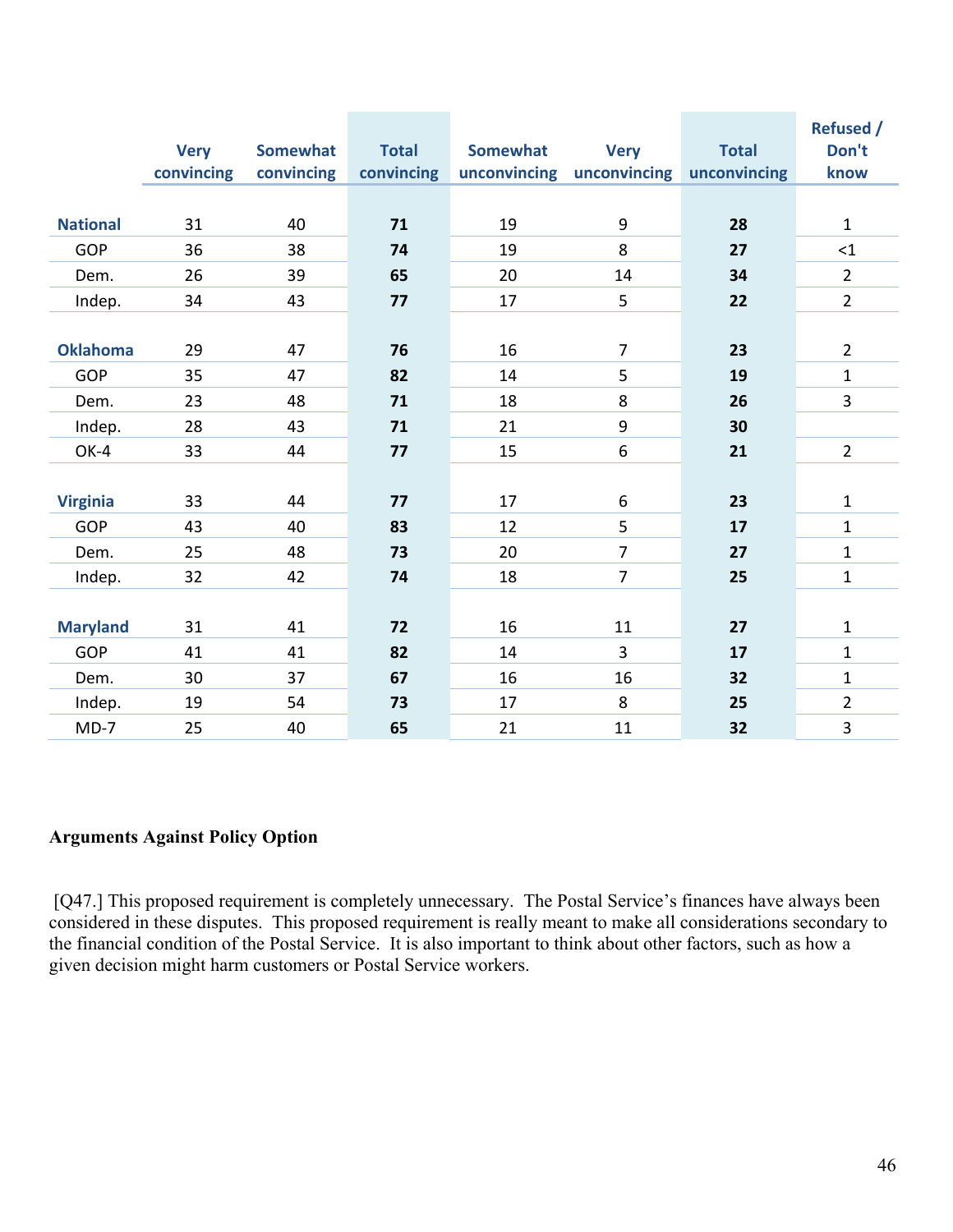|                 |             |                 |              |                 |                           |              | <b>Refused /</b> |
|-----------------|-------------|-----------------|--------------|-----------------|---------------------------|--------------|------------------|
|                 | <b>Very</b> | <b>Somewhat</b> | <b>Total</b> | <b>Somewhat</b> | <b>Very</b>               | <b>Total</b> | Don't            |
|                 | convincing  | convincing      | convincing   |                 | unconvincing unconvincing | unconvincing | know             |
|                 |             |                 |              |                 |                           |              |                  |
| <b>National</b> | 25          | 37              | 62           | 25              | 11                        | 36           | $\mathbf{1}$     |
| <b>GOP</b>      | 22          | 31              | 53           | 31              | 15                        | 46           | $\mathbf 1$      |
| Dem.            | 31          | 42              | 73           | 22              | $\overline{4}$            | 26           | $\overline{2}$   |
| Indep.          | 22          | 40              | 62           | 22              | 15                        | 37           | $\overline{2}$   |
|                 |             |                 |              |                 |                           |              |                  |
| <b>Oklahoma</b> | 20          | 45              | 65           | 26              | 8                         | 34           | $\mathbf{1}$     |
| <b>GOP</b>      | 14          | 43              | 57           | 29              | 14                        | 43           |                  |
| Dem.            | 25          | 50              | 75           | 21              | 3                         | 24           | $\overline{2}$   |
| Indep.          | 21          | 38              | 59           | 35              | $\overline{7}$            | 42           |                  |
| OK-4            | 18          | 38              | 56           | 33              | 9                         | 42           | $\mathbf 1$      |
|                 |             |                 |              |                 |                           |              |                  |
| <b>Virginia</b> | 21          | 42              | 63           | 26              | 9                         | 35           | $\mathbf 1$      |
| <b>GOP</b>      | 12          | 39              | 51           | 34              | 15                        | 49           |                  |
| Dem.            | 28          | 43              | 71           | 22              | 5                         | 27           | $\overline{2}$   |
| Indep.          | 24          | 43              | 67           | 27              | 6                         | 33           | $\mathbf{1}$     |
|                 |             |                 |              |                 |                           |              |                  |
| <b>Maryland</b> | 26          | 38              | 64           | 26              | 9                         | 35           | $\overline{2}$   |
| <b>GOP</b>      | 12          | 39              | 51           | 39              | 10                        | 49           | $\mathbf{1}$     |
| Dem.            | 34          | 38              | 72           | 17              | 9                         | 26           | $\overline{2}$   |
| Indep.          | 21          | 38              | 59           | 33              | $\overline{7}$            | 40           | $\mathbf{1}$     |
| $MD-7$          | 27          | 33              | 60           | 31              | $\overline{7}$            | 38           | $\overline{2}$   |

Now that you have evaluated the arguments, here again is the proposal:

#### **Assessing the Proposal**

[Q48.] When the Postal Service and a union are bargaining, cannot reach agreement and go into federal arbitration, the arbitrator would be required to take into account the current and long-term financial condition of the Postal Service.

Please select how acceptable you find this proposal on the scale below.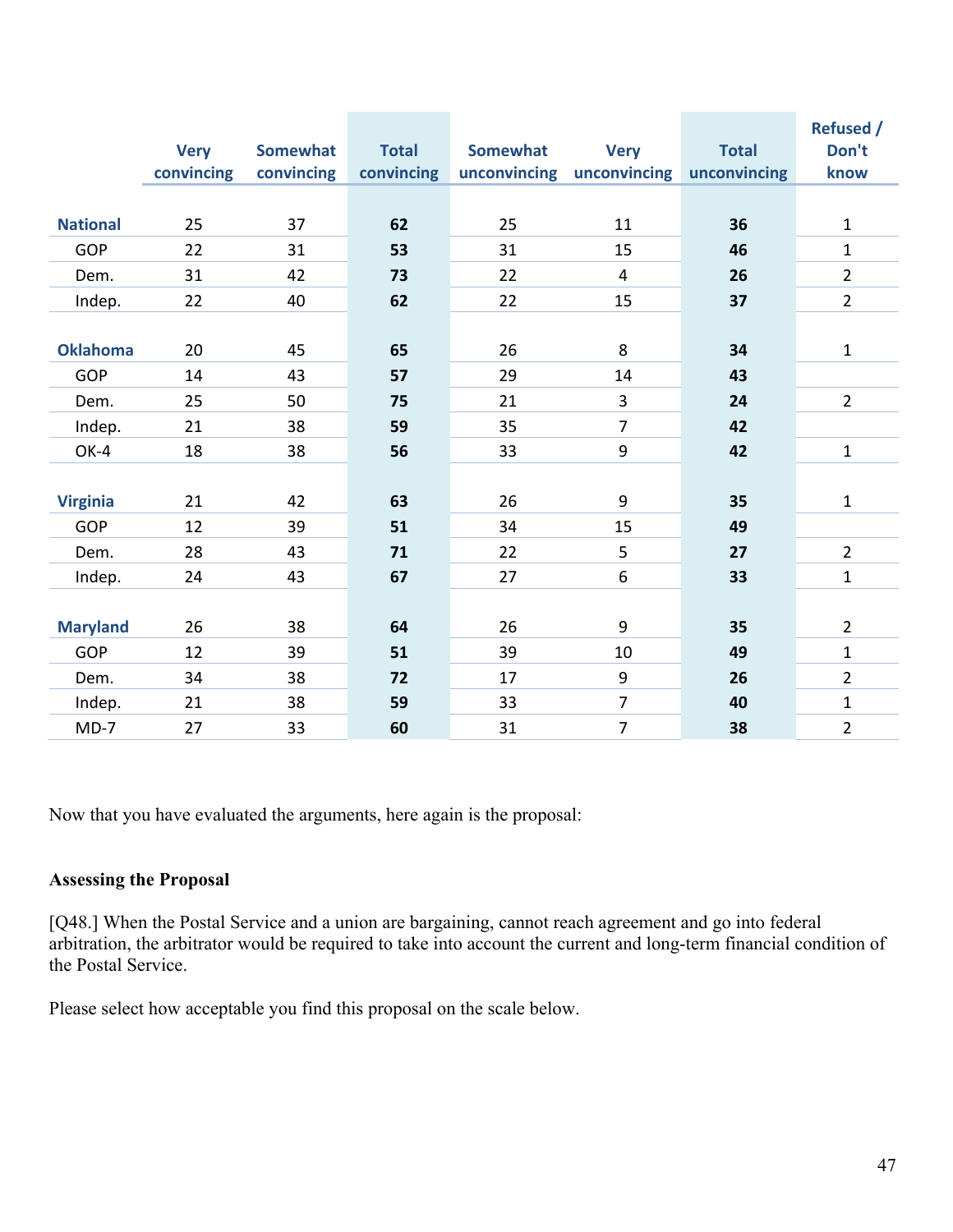|                 | <b>Not</b><br><b>Acceptable</b><br>$(0-4)$ | <b>Just</b><br><b>Tolerable</b><br>(5) | <b>Acceptable</b><br>$(6-10)$ | <b>Refused /</b><br>Don't<br>know | <b>Mean</b> |
|-----------------|--------------------------------------------|----------------------------------------|-------------------------------|-----------------------------------|-------------|
| <b>National</b> | 15                                         | 15                                     | 69                            | $\mathbf{1}$                      | 6.9         |
| <b>GOP</b>      | 13                                         | 12                                     | 74                            | $\mathbf{1}$                      | 7.2         |
| Dem.            | 19                                         | 18                                     | 63                            |                                   | 6.4         |
| Indep.          | 12                                         | 16                                     | 71                            | $\overline{2}$                    | 7.1         |
|                 |                                            |                                        |                               |                                   |             |
| <b>Oklahoma</b> | 12                                         | 15                                     | 72                            | $\mathbf{1}$                      | 7.0         |
| <b>GOP</b>      | 5                                          | 12                                     | 83                            | $\mathbf{1}$                      |             |
| Dem.            | 16                                         | 17                                     | 67                            | $\mathbf{1}$                      |             |
| Indep.          | 22                                         | 19                                     | 57                            | $\overline{2}$                    |             |
| OK-4            | 11                                         | 18                                     | 71                            |                                   | 7.0         |
|                 |                                            |                                        |                               |                                   |             |
| <b>Virginia</b> | 11                                         | 16                                     | 72                            | $<$ 1                             | 6.9         |
| <b>GOP</b>      | $\overline{7}$                             | 11                                     | 83                            |                                   |             |
| Dem.            | 13                                         | 19                                     | 67                            | $\mathbf{1}$                      |             |
| Indep.          | 13                                         | 17                                     | 70                            |                                   |             |
|                 |                                            |                                        |                               |                                   |             |
| <b>Maryland</b> | 19                                         | 16                                     | 66                            |                                   | 6.6         |
| <b>GOP</b>      | 6                                          | 13                                     | 80                            |                                   |             |
| Dem.            | 27                                         | 15                                     | 59                            |                                   |             |
| Indep.          | 13                                         | 22                                     | 65                            |                                   |             |
| $MD-7$          | 22                                         | 21                                     | 56                            | $\mathbf{1}$                      | 6.1         |

#### **FINAL RECOMMENDATIONS**

Congratulations, you have completed evaluating the series of proposals being considered for dealing with the Postal Service's problems. You're almost done.

Having considered these various proposals, we would now like you to complete the most important part of this exercise—which is **making your final recommendations**.

On the next screen you will see all of the proposals you just evaluated. You will then select your own recommended package of proposals.

As you will see, many proposals are mutually exclusive. Thus, you will only be able to choose one of them.

For each area, if you wish, you can keep things as they are now—or you can make one of the changes proposed.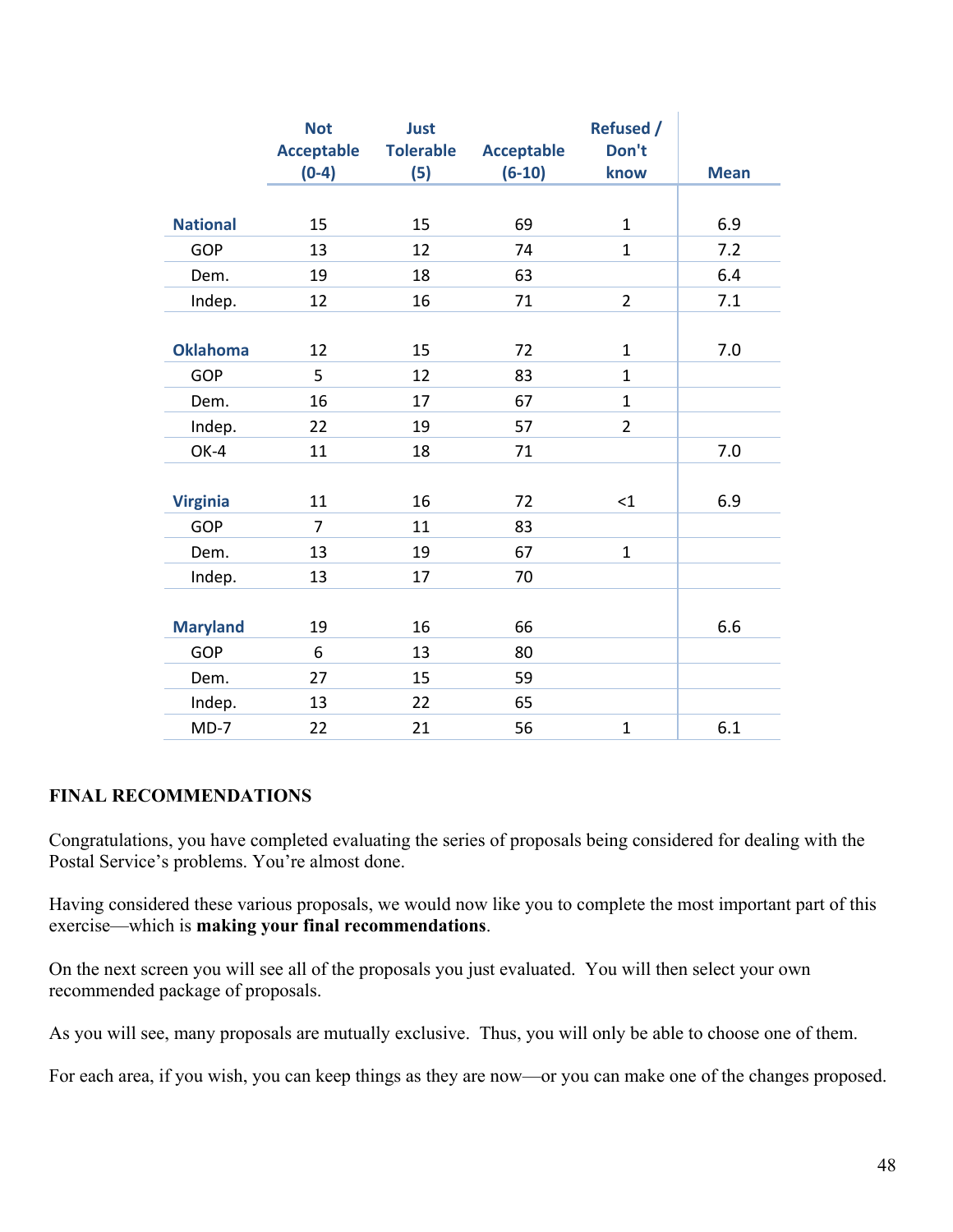# [Q49.] *PRE-FUNDING FUTURE RETIREE HEALTH BENEFITS*

*You may select only one of the following options:* 

1) End the requirement for further prefunding payments toward future retiree health benefits. The money that has already been put in the fund (covering about 50% of projected costs) would remain and could not be used for other purposes.

2) Reduce the prefunding level from its current requirement of covering 100% of future costs down to 80% and to significantly stretch out the period for reaching that level.

3) Maintain the current requirement for making payments toward pre-funding 100% of future retiree health benefits.

|                 | <b>Selected 1</b> | <b>Selected 2</b> | <b>Selected 3</b> |
|-----------------|-------------------|-------------------|-------------------|
|                 |                   |                   |                   |
| <b>National</b> | 36                | 47                | 13                |
| <b>GOP</b>      | 38                | 48                | 10                |
| Dem.            | 41                | 45                | 13                |
| Indep.          | 27                | 51                | 17                |
|                 |                   |                   |                   |
| <b>Oklahoma</b> | 35                | 49                | 13                |
| <b>GOP</b>      | 42                | 46                | 9                 |
| Dem.            | 30                | 54                | 14                |
| Indep.          | 33                | 43                | 21                |
| OK-4            | 36                | 47                | 14                |
|                 |                   |                   |                   |
| <b>Virginia</b> | 36                | 47                | 14                |
| <b>GOP</b>      | 42                | 43                | 12                |
| Dem.            | 32                | 49                | 16                |
| Indep.          | 38                | 50                | 9                 |
|                 |                   |                   |                   |
| <b>Maryland</b> | 34                | 48                | 16                |
| <b>GOP</b>      | 40                | 52                | 6                 |
| Dem.            | 30                | 46                | 21                |
| Indep.          | 36                | 46                | 16                |
| $MD-7$          | 39                | 35                | 21                |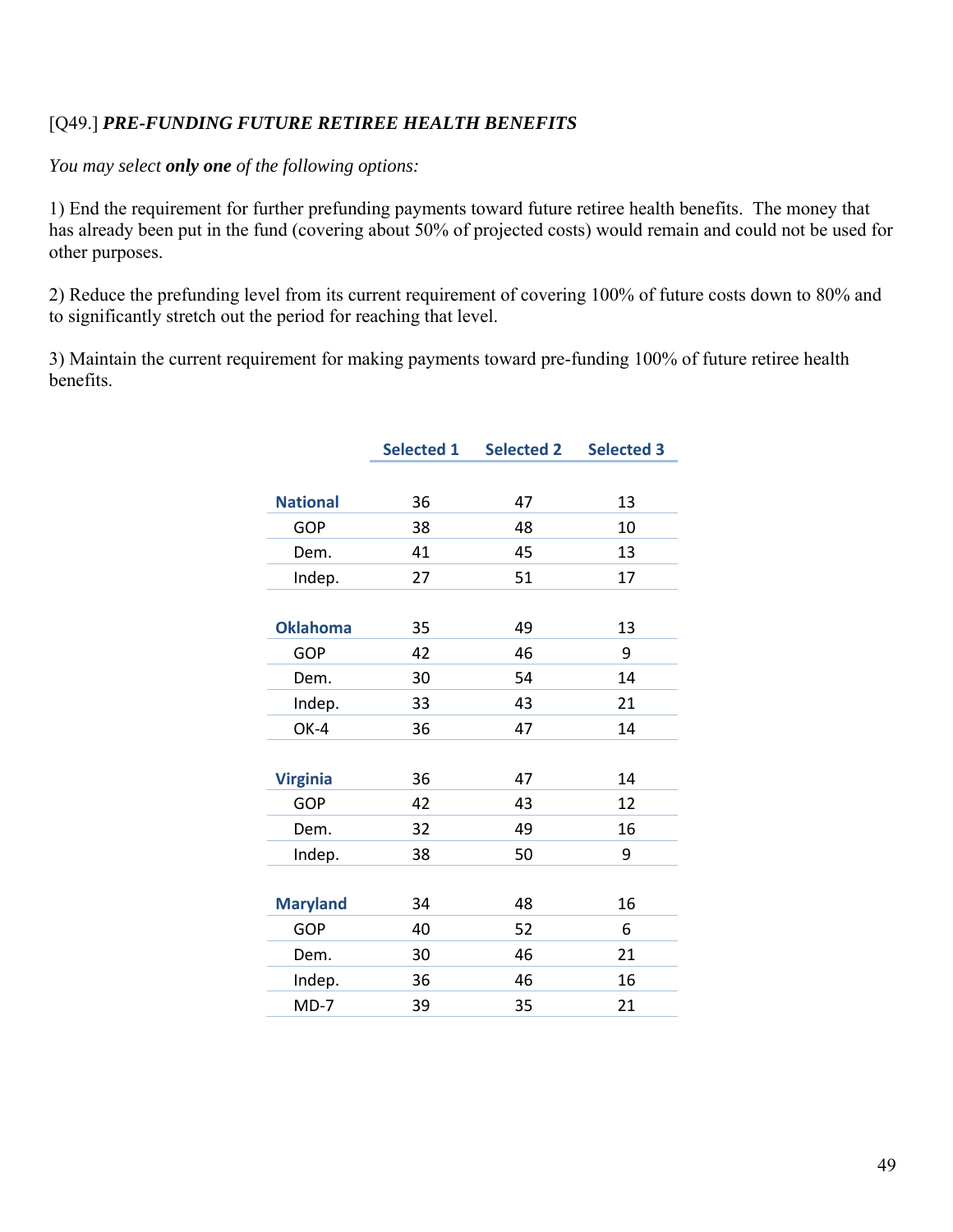#### *INCREASING REVENUES*

#### [Q50.] **Postal Rates**

*You may select only one of the following options:* 

1) Permit postal rates to rise in step with the Postal Service's costs, phasing out the rule that postal rates cannot rise faster than inflation

2) Maintain the requirement that postal rates cannot rise faster than inflation

|                 | <b>Selected 1</b> | <b>Selected 2</b> |
|-----------------|-------------------|-------------------|
|                 |                   |                   |
| <b>National</b> | 59                | 40                |
| <b>GOP</b>      | 56                | 42                |
| Dem.            | 60                | 40                |
| Indep.          | 60                | 38                |
|                 |                   |                   |
| <b>Oklahoma</b> | 54                | 44                |
| GOP             | 56                | 43                |
| Dem.            | 55                | 44                |
| Indep.          | 48                | 52                |
| OK-4            | 59                | 40                |
|                 |                   |                   |
| <b>Virginia</b> | 61                | 38                |
| <b>GOP</b>      | 65                | 34                |
| Dem.            | 67                | 32                |
| Indep.          | 60                | 38                |
|                 |                   |                   |
| <b>Maryland</b> | 56                | 44                |
| <b>GOP</b>      | 59                | 41                |
| Dem.            | 57                | 43                |
| Indep.          | 49                | 50                |
| $MD-7$          | 45                | 53                |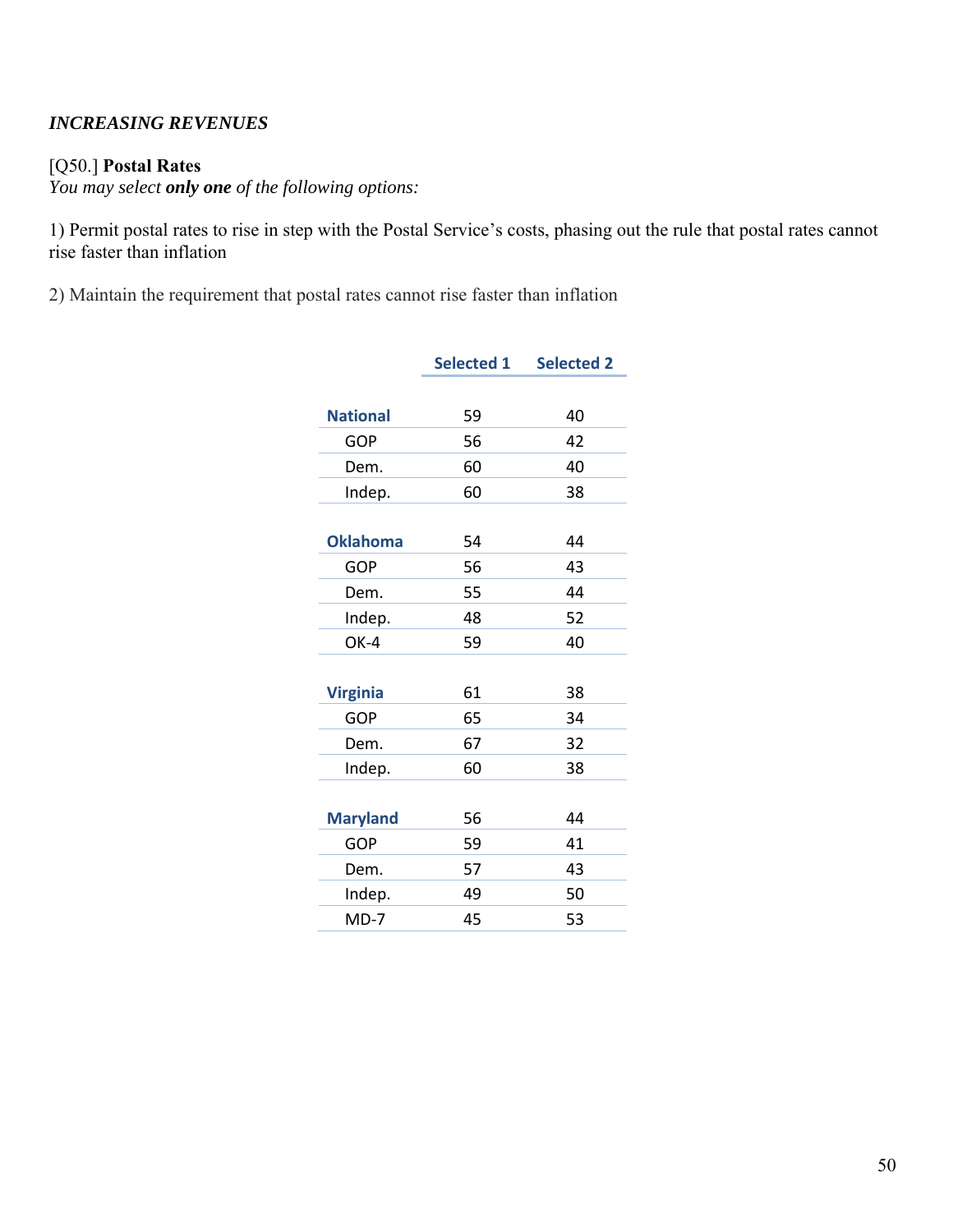#### [Q51.] **New Lines of Business**

*You may select only one of the following two options:* 

1) Permit the Postal Service to offer a wider range of new non-postal products and services

2) Do NOT permit the Postal Service to provide new non-postal products or services

|                 | <b>Selected 1</b> | <b>Selected 2</b> |
|-----------------|-------------------|-------------------|
|                 |                   |                   |
| <b>National</b> | 89                | 10                |
| <b>GOP</b>      | 86                | 11                |
| Dem.            | 91                | 9                 |
| Indep.          | 88                | 9                 |
|                 |                   |                   |
| <b>Oklahoma</b> | 87                | 13                |
| <b>GOP</b>      | 87                | 13                |
| Dem.            | 89                | 11                |
| Indep.          | 79                | 21                |
| OK-4            | 85                | 14                |
|                 |                   |                   |
| <b>Virginia</b> | 90                | 9                 |
| <b>GOP</b>      | 92                | 8                 |
| Dem.            | 90                | 10                |
| Indep.          | 91                | 9                 |
|                 |                   |                   |
| <b>Maryland</b> | 90                | 9                 |
| <b>GOP</b>      | 90                | 10                |
| Dem.            | 90                | 8                 |
| Indep.          | 91                | 10                |
| $MD-7$          | 87                | 10                |

[Q52.] Since you have chosen to permit the Postal Service to offer a wider range of non-postal products and services, please select any of the possible new non-postal products or services listed below. You may select **as many as you wish**:

- $\Box$  a. Sell ad space on postal trucks and in post offices
- $\Box$  b. Provide self-service photocopying for a fee
- $\Box$  c. Provide Internet access in post offices for a fee
- $\Box$  d. Provide a highly secure e-mail system that would verify identities of senders and recipients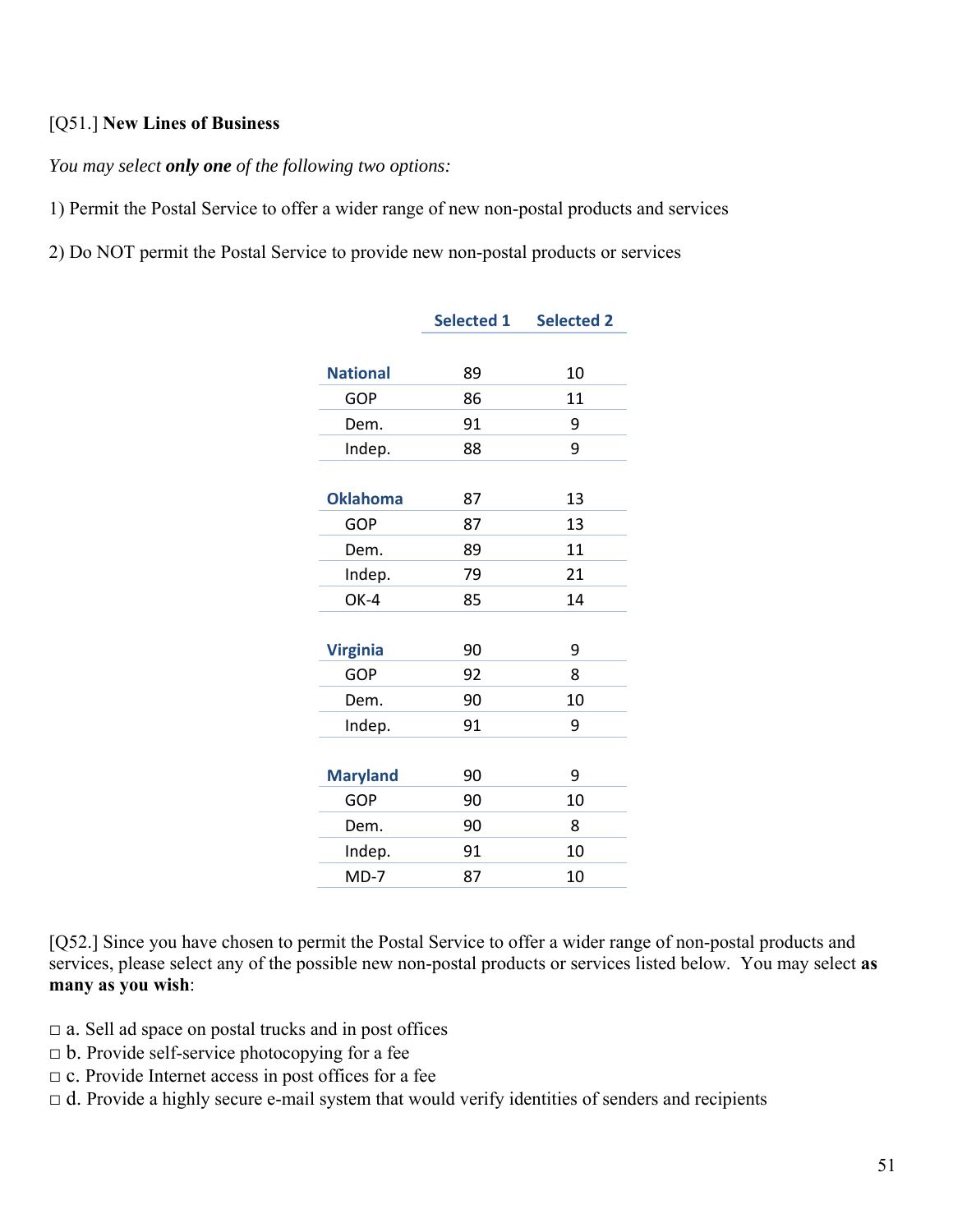□ e. Expand services for individuals to send money to individuals abroad, so they include a greater number of other countries

- $\Box$  f. Provide consulting to countries modernizing their postal services
- □ g. Offer small-scale individual savings accounts

#### **Rent excess space in post office buildings to:**

 $\Box$  h. local government agencies

 $\Box$  i. private companies

#### **Lease warehouse space to:**

 $\Box$  j. Private companies, such as delivery or mail order companies

|                 | <b>Selected</b> | <b>Selected</b> | <b>Selected</b> | <b>Selected</b> | <b>Selected</b> | <b>Selected</b> | <b>Selected</b> | <b>Selected</b> | <b>Selected</b> | <b>Selected</b> |
|-----------------|-----------------|-----------------|-----------------|-----------------|-----------------|-----------------|-----------------|-----------------|-----------------|-----------------|
|                 | A               | B               | $\mathsf{C}$    | $\mathsf D$     | E               | F               | G               | н               |                 | J               |
|                 |                 |                 |                 |                 |                 |                 |                 |                 |                 |                 |
| <b>National</b> | 55              | 80              | 59              | 59              | 62              | 60              | 32              | 77              | 58              | 76              |
| <b>GOP</b>      | 54              | 76              | 53              | 52              | 55              | 55              | 24              | 74              | 58              | 77              |
| Dem.            | 55              | 83              | 63              | 65              | 66              | 65              | 37              | 80              | 56              | 76              |
| Indep.          | 57              | 80              | 60              | 59              | 65              | 59              | 36              | 78              | 60              | 76              |
|                 |                 |                 |                 |                 |                 |                 |                 |                 |                 |                 |
| <b>Oklahoma</b> | 54              | 80              | 60              | 58              | 63              | 61              | 35              | 80              | 51              | 75              |
| <b>GOP</b>      | 55              | 82              | 58              | 55              | 59              | 64              | 30              | 80              | 57              | 77              |
| Dem.            | 52              | 81              | 65              | 60              | 67              | 60              | 39              | 85              | 48              | 76              |
| Indep.          | 53              | 72              | 54              | 62              | 64              | 55              | 41              | 67              | 47              | 67              |
| OK-4            | 51              | 83              | 61              | 62              | 68              | 62              | 34              | 78              | 55              | 81              |
|                 |                 |                 |                 |                 |                 |                 |                 |                 |                 |                 |
| <b>Virginia</b> | 55              | 80              | 60              | 61              | 65              | 64              | 36              | 78              | 56              | 79              |
| <b>GOP</b>      | 61              | 82              | 68              | 61              | 66              | 59              | 37              | 79              | 60              | 80              |
| Dem.            | 49              | 81              | 60              | 64              | 68              | 71              | 37              | 82              | 57              | 81              |
| Indep.          | 56              | 83              | 57              | 62              | 64              | 66              | 36              | 77              | 54              | 77              |
|                 |                 |                 |                 |                 |                 |                 |                 |                 |                 |                 |
| <b>Maryland</b> | 55              | 82              | 62              | 61              | 66              | 66              | 40              | 81              | 54              | 76              |
| <b>GOP</b>      | 55              | 82              | 54              | 61              | 61              | 68              | 31              | 83              | 61              | 77              |
| Dem.            | 57              | 82              | 67              | 62              | 69              | 67              | 45              | 81              | 52              | 77              |
| Indep.          | 48              | 81              | 60              | 59              | 62              | 64              | 37              | 78              | 52              | 73              |
| $MD-7$          | 50              | 75              | 57              | 66              | 65              | 62              | 39              | 73              | 57              | 71              |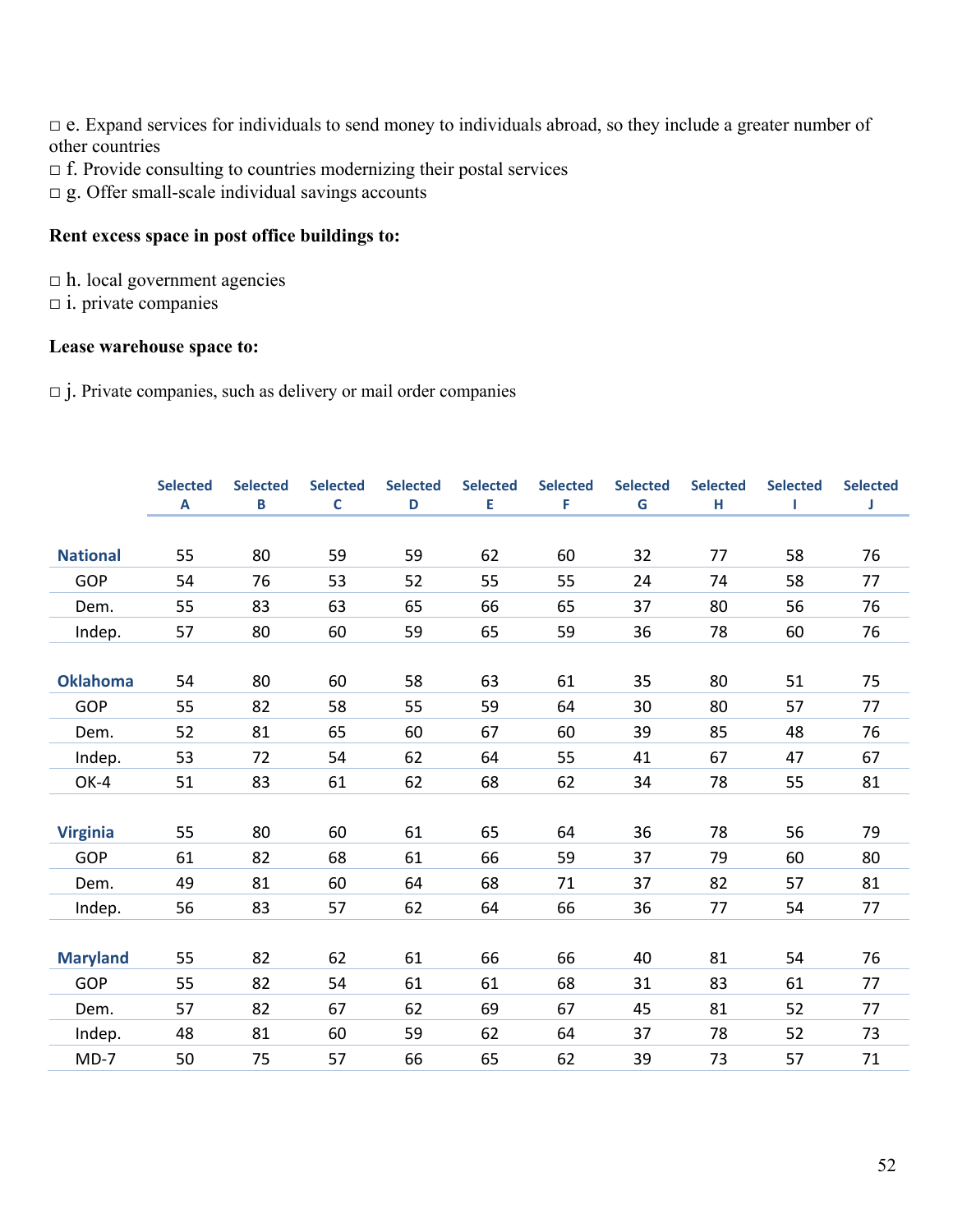# *REDUCING OPERATING COSTS*

# [Q53.] **Reducing Mail Delivery Days**

*You may select only one of the following options:* 

1) For Saturdays: eliminate letter delivery, but keep delivery of packages and priority mail

2) Do NOT reduce Saturday delivery

|                 | <b>Selected 1</b> | <b>Selected 2</b> |
|-----------------|-------------------|-------------------|
|                 |                   |                   |
| <b>National</b> | 67                | 31                |
| <b>GOP</b>      | 75                | 25                |
| Dem.            | 60                | 37                |
| Indep.          | 67                | 31                |
|                 |                   |                   |
| <b>Oklahoma</b> | 76                | 24                |
| <b>GOP</b>      | 82                | 17                |
| Dem.            | 73                | 27                |
| Indep.          | 62                | 36                |
| OK-4            | 77                | 20                |
|                 |                   |                   |
| <b>Virginia</b> | 68                | 32                |
| <b>GOP</b>      | 73                | 26                |
| Dem.            | 64                | 35                |
| Indep.          | 70                | 30                |
|                 |                   |                   |
| <b>Maryland</b> | 60                | 40                |
| <b>GOP</b>      | 75                | 25                |
| Dem.            | 51                | 48                |
| Indep.          | 64                | 35                |
| $MD-7$          | 49                | 46                |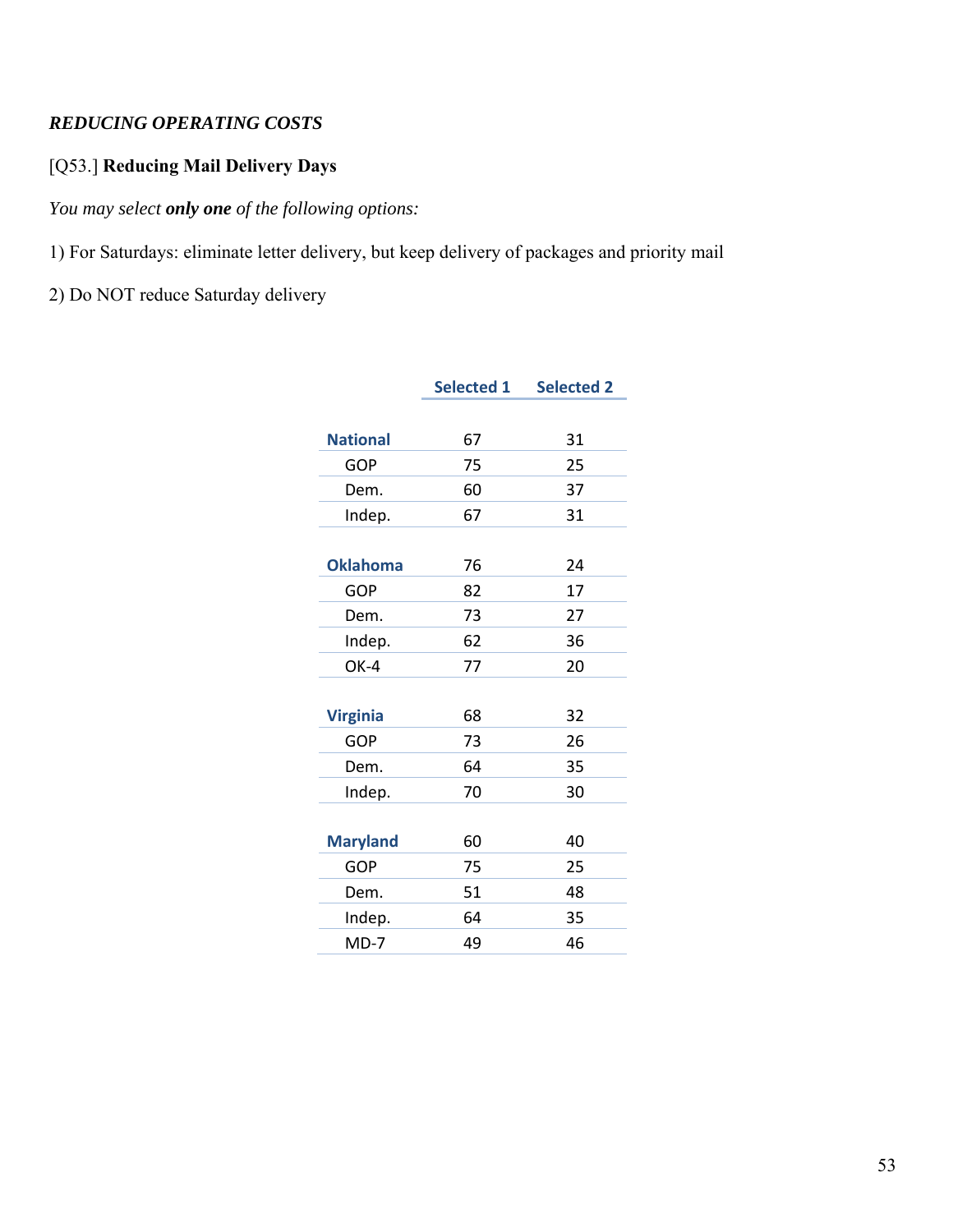# [Q54.] **Mail Boxes**

*You may select only one of the following options:* 

1) Require most door-delivery mail boxes to be converted to curbside or cluster boxes

2) Promote voluntary conversion from door-delivery to curbside or cluster boxes

3) Do NOT make any changes to door delivery

|                 | <b>Selected 1</b> | <b>Selected 2</b> | <b>Selected 3</b> |
|-----------------|-------------------|-------------------|-------------------|
|                 |                   |                   |                   |
| <b>National</b> | 41                | 38                | 19                |
| <b>GOP</b>      | 50                | 32                | 16                |
| Dem.            | 33                | 39                | 26                |
| Indep.          | 40                | 44                | 15                |
|                 |                   |                   |                   |
| <b>Oklahoma</b> | 41                | 41                | 18                |
| <b>GOP</b>      | 46                | 42                | 11                |
| Dem.            | 37                | 39                | 25                |
| Indep.          | 39                | 46                | 16                |
| OK-4            | 45                | 38                | 17                |
|                 |                   |                   |                   |
| <b>Virginia</b> | 38                | 41                | 20                |
| <b>GOP</b>      | 47                | 37                | 15                |
| Dem.            | 31                | 42                | 26                |
| Indep.          | 40                | 42                | 17                |
|                 |                   |                   |                   |
| <b>Maryland</b> | 34                | 40                | 26                |
| <b>GOP</b>      | 47                | 38                | 14                |
| Dem.            | 28                | 40                | 32                |
| Indep.          | 34                | 41                | 24                |
| $MD-7$          | 20                | 39                | 37                |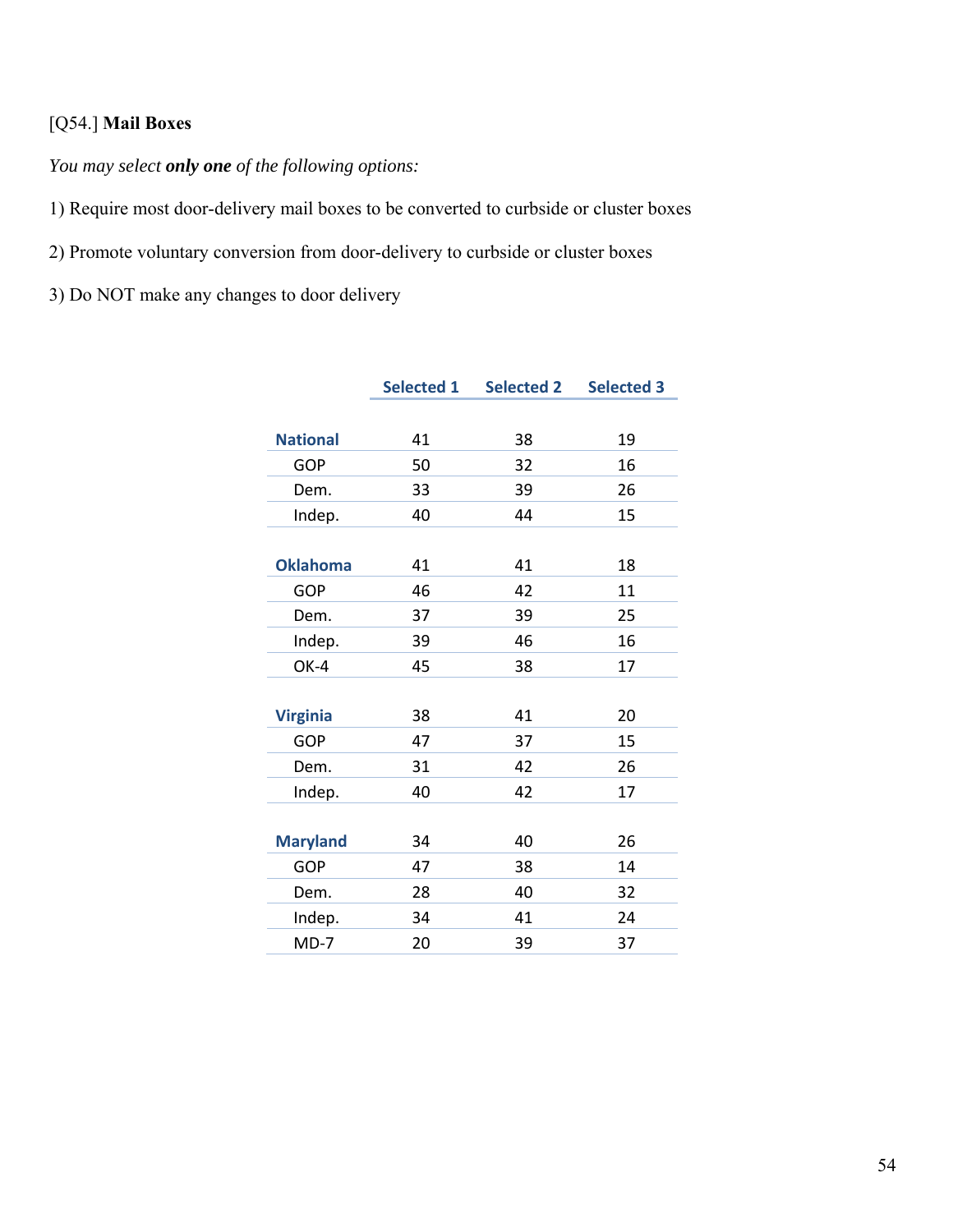# [Q55.] **Speed of Delivery**

*You may select only one of the following options:* 

1) Permit lower standards for how fast mail is delivered, so that the Postal Service can reduce the number of mail processing centers

2) Maintain the current standards for how fast mail is delivered, thus keeping the current number of mail processing centers

|                 | <b>Selected 1</b> | <b>Selected 2</b> |
|-----------------|-------------------|-------------------|
|                 |                   |                   |
| <b>National</b> | 50                | 48                |
| <b>GOP</b>      | 52                | 46                |
| Dem.            | 48                | 52                |
| Indep.          | 51                | 47                |
|                 |                   |                   |
| <b>Oklahoma</b> | 53                | 47                |
| <b>GOP</b>      | 60                | 39                |
| Dem.            | 48                | 52                |
| Indep.          | 43                | 53                |
| OK-4            | 61                | 39                |
|                 |                   |                   |
| <b>Virginia</b> | 53                | 46                |
| <b>GOP</b>      | 62                | 38                |
| Dem.            | 49                | 49                |
| Indep.          | 49                | 50                |
|                 |                   |                   |
| <b>Maryland</b> | 46                | 52                |
| <b>GOP</b>      | 56                | 42                |
| Dem.            | 40                | 57                |
| Indep.          | 51                | 49                |
| $MD-7$          | 37                | 60                |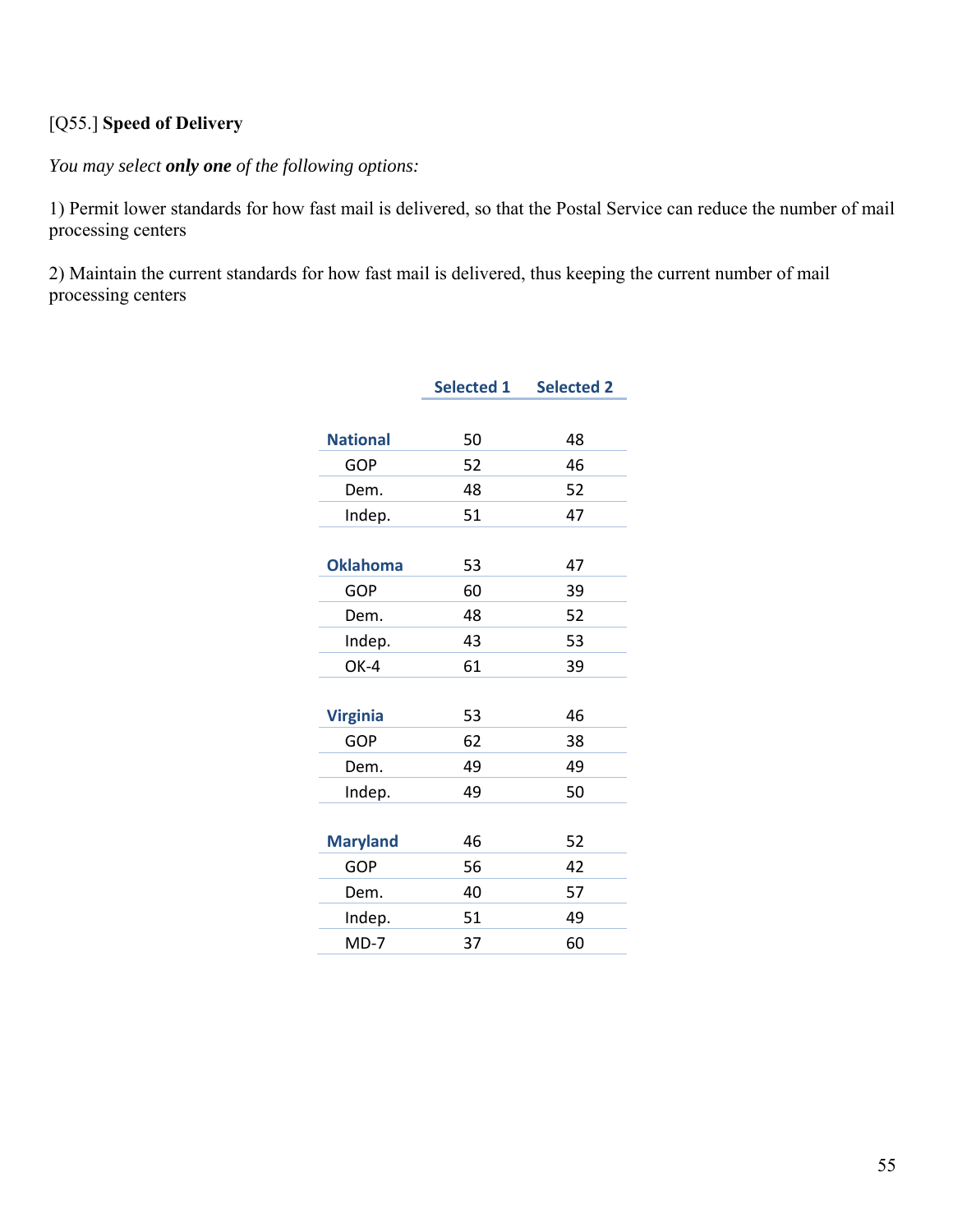#### [Q56.] **Closing and Consolidation of Post Offices**

*You may select only one of the following options:* 

1) Let the Postal Service close most of the 3,653 post offices (12% of total) that operate at a significant loss

2) Let the Postal Service close no more than 5% of existing, unprofitable post offices per year

3) Do NOT specify the number of post offices to be closed, but continue to negotiate each closure on a case-bycase basis, with members of Congress possibly being involved

|                 | <b>Selected 1</b> | <b>Selected 2</b> | <b>Selected 3</b> |
|-----------------|-------------------|-------------------|-------------------|
|                 |                   |                   |                   |
| <b>National</b> | 30                | 36                | 33                |
| <b>GOP</b>      | 38                | 35                | 27                |
| Dem.            | 22                | 41                | 37                |
| Indep.          | 29                | 32                | 37                |
|                 |                   |                   |                   |
| <b>Oklahoma</b> | 29                | 42                | 29                |
| <b>GOP</b>      | 38                | 35                | 27                |
| Dem.            | 23                | 49                | 29                |
| Indep.          | 24                | 41                | 35                |
| OK-4            | 29                | 41                | 29                |
|                 |                   |                   |                   |
| <b>Virginia</b> | 29                | 42                | 28                |
| <b>GOP</b>      | 41                | 39                | 20                |
| Dem.            | 22                | 43                | 34                |
| Indep.          | 30                | 40                | 30                |
|                 |                   |                   |                   |
| <b>Maryland</b> | 27                | 36                | 37                |
| GOP             | 40                | 34                | 26                |
| Dem.            | 22                | 38                | 41                |
| Indep.          | 23                | 36                | 42                |
| $MD-7$          | 28                | 32                | 39                |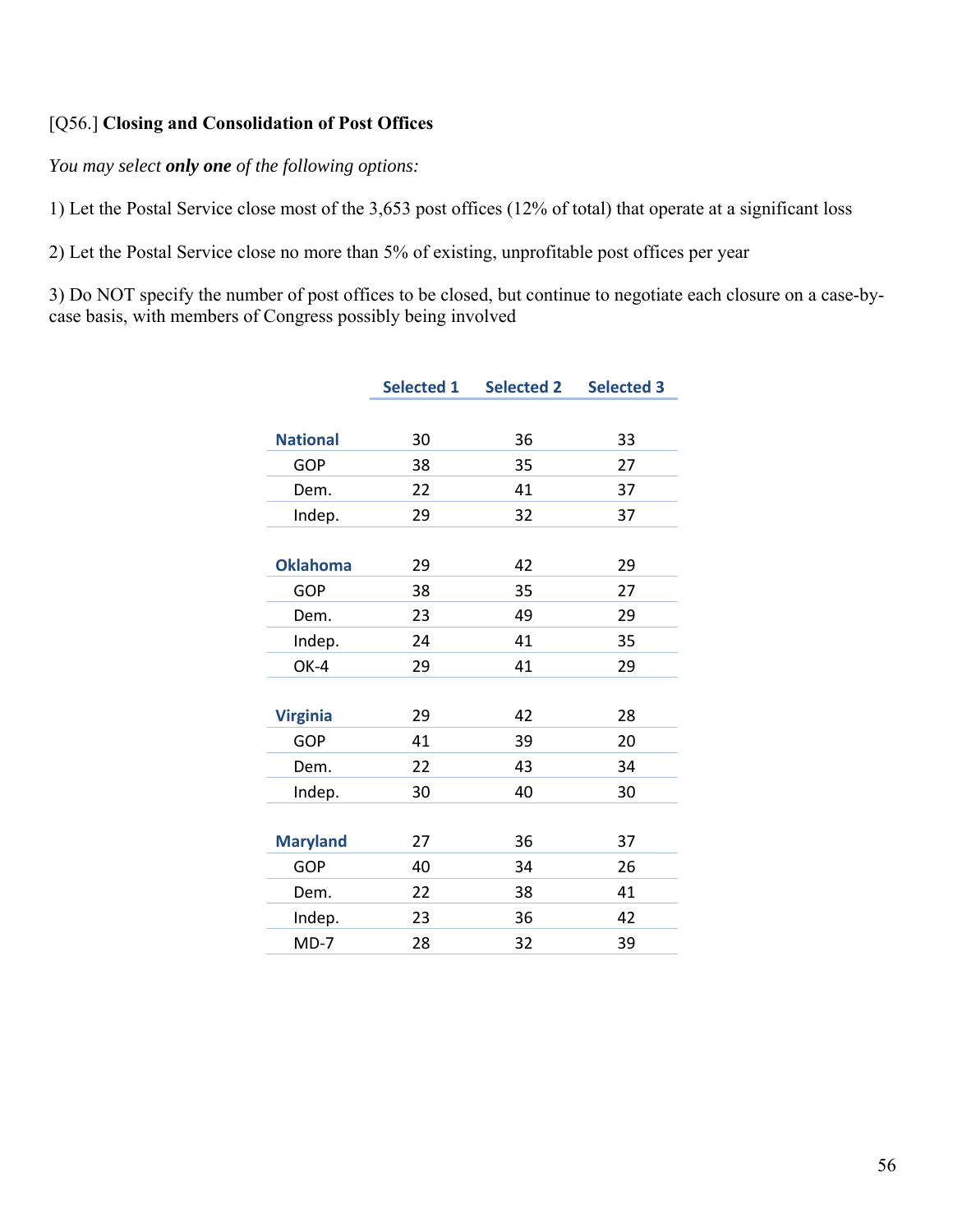# [Q57.] *LABOR RELATIONS*

#### *You may select only one of the following options:*

1) Require labor dispute arbitrators to always take into account the Postal Service's long-term financial condition when considering a dispute

2) Continue to allow labor dispute arbitrators to independently decide how much to take into account the Postal Service's long-term financial condition

|                 | <b>Selected 1</b> | <b>Selected 2</b> |
|-----------------|-------------------|-------------------|
|                 |                   |                   |
| <b>National</b> | 62                | 37                |
| <b>GOP</b>      | 73                | 27                |
| Dem.            | 50                | 49                |
| Indep.          | 63                | 36                |
|                 |                   |                   |
| <b>Oklahoma</b> | 63                | 36                |
| GOP             | 73                | 26                |
| Dem.            | 54                | 45                |
| Indep.          | 57                | 43                |
| OK-4            | 62                | 38                |
|                 |                   |                   |
| <b>Virginia</b> | 62                | 38                |
| GOP             | 73                | 26                |
| Dem.            | 55                | 44                |
| Indep.          | 59                | 40                |
|                 |                   |                   |
| <b>Maryland</b> | 57                | 43                |
| <b>GOP</b>      | 80                | 19                |
| Dem.            | 45                | 55                |
| Indep.          | 60                | 41                |
| $MD-7$          | 52                | 47                |

[Q58.] In making your proposed package you recommended requiring that the Postal Service reach a higher level of pre-funding for future retiree health benefits than the current level. While some of the changes you have recommend will help the Postal Service in the long run, the Postal Service is not projected to have the funds to make these prefunding payments in the short run.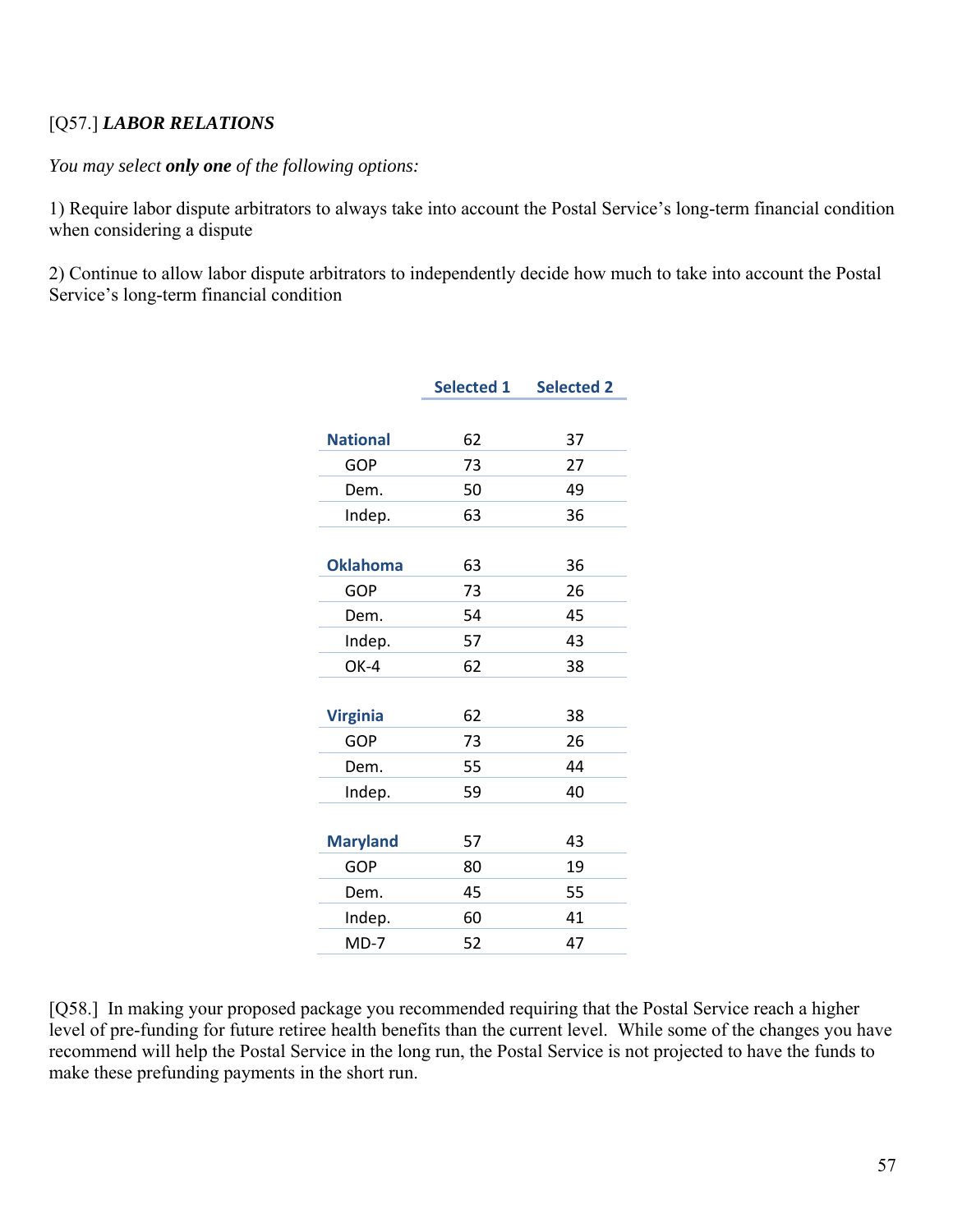Where do you think the funds should come from to make these payments? Please select all the proposals that you would recommend:

 $\Box$  a. Borrow money against Postal Service assets (valued at approximately \$85 billion)

 $\Box$  b. Transfer money from the Postal Service pension fund in each year that it shows a surplus

□ c. Reduce postal retirees' health care costs by increasing co-pays and requiring them to use Medicare first

# **OR**

 $\Box$  d. End the requirement for further prefunding payments toward future retiree health benefits.

|                 | <b>Selected A</b> | <b>Selected B</b> | <b>Selected C</b> | <b>Selected D</b> |
|-----------------|-------------------|-------------------|-------------------|-------------------|
|                 |                   |                   |                   |                   |
| <b>National</b> | 4                 | 4                 | 5                 | 1                 |
|                 |                   |                   |                   |                   |
| <b>Oklahoma</b> | 7                 | 3                 | 3                 | 1                 |
| OK-4            | 6                 | 3                 | 7                 | 1                 |
|                 |                   |                   |                   |                   |
| <b>Virginia</b> | 4                 | 5                 | 3                 | 4                 |
|                 |                   |                   |                   |                   |
| <b>Maryland</b> | 6                 | 5                 | 4                 | 3                 |
| $MD-7$          | 4                 | 8                 | 9                 | 3                 |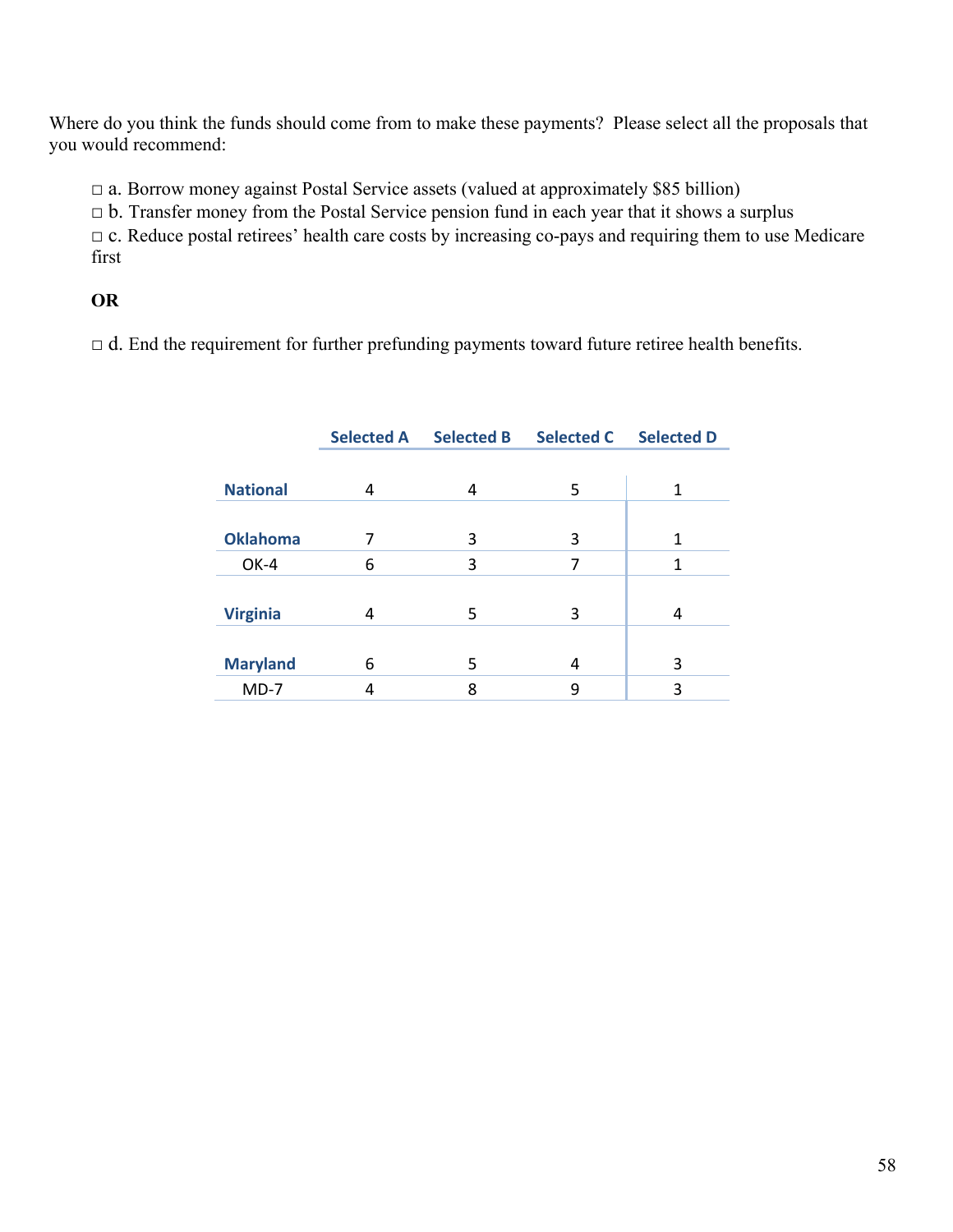# **DEMOGRAPHICS**

# **NATIONAL**

|        | Party Identification |  |
|--------|----------------------|--|
|        |                      |  |
|        |                      |  |
|        |                      |  |
| Gender |                      |  |
|        |                      |  |
|        |                      |  |
| Race   |                      |  |
|        |                      |  |
|        |                      |  |
|        |                      |  |
|        |                      |  |
|        |                      |  |
| Age    |                      |  |
|        |                      |  |
|        |                      |  |
|        |                      |  |
|        |                      |  |
| Income |                      |  |
|        |                      |  |
|        |                      |  |
|        |                      |  |
|        |                      |  |
|        |                      |  |
|        |                      |  |
|        | <b>OKLAHOMA</b>      |  |
|        | Party Identification |  |
|        |                      |  |
|        |                      |  |
|        |                      |  |

### Gender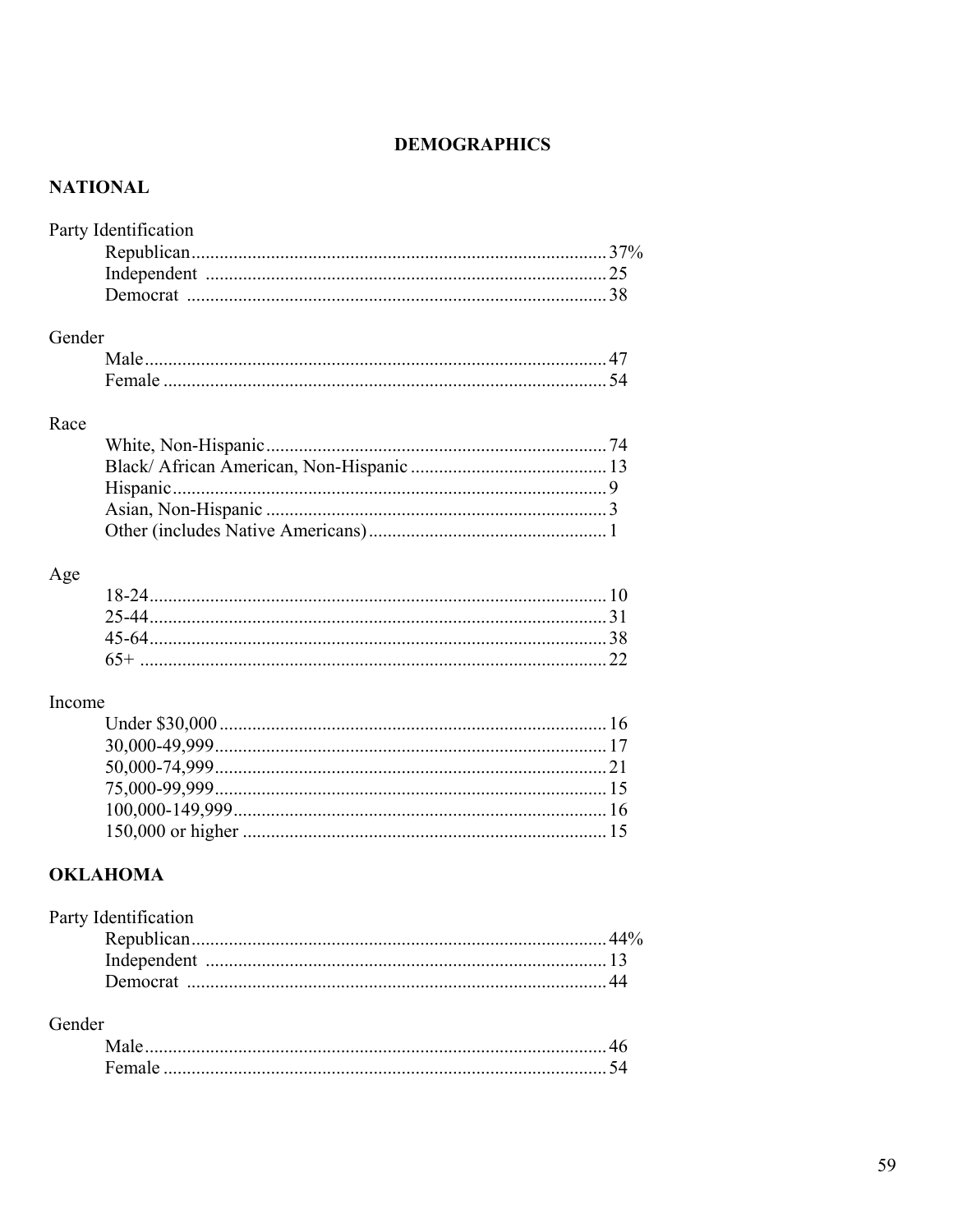|--|

# $\rm Age$

# Income

# OKLAHOMA (CONGRESSIONAL DISTRICT 4)

# Gender

# Race

# Age

# Income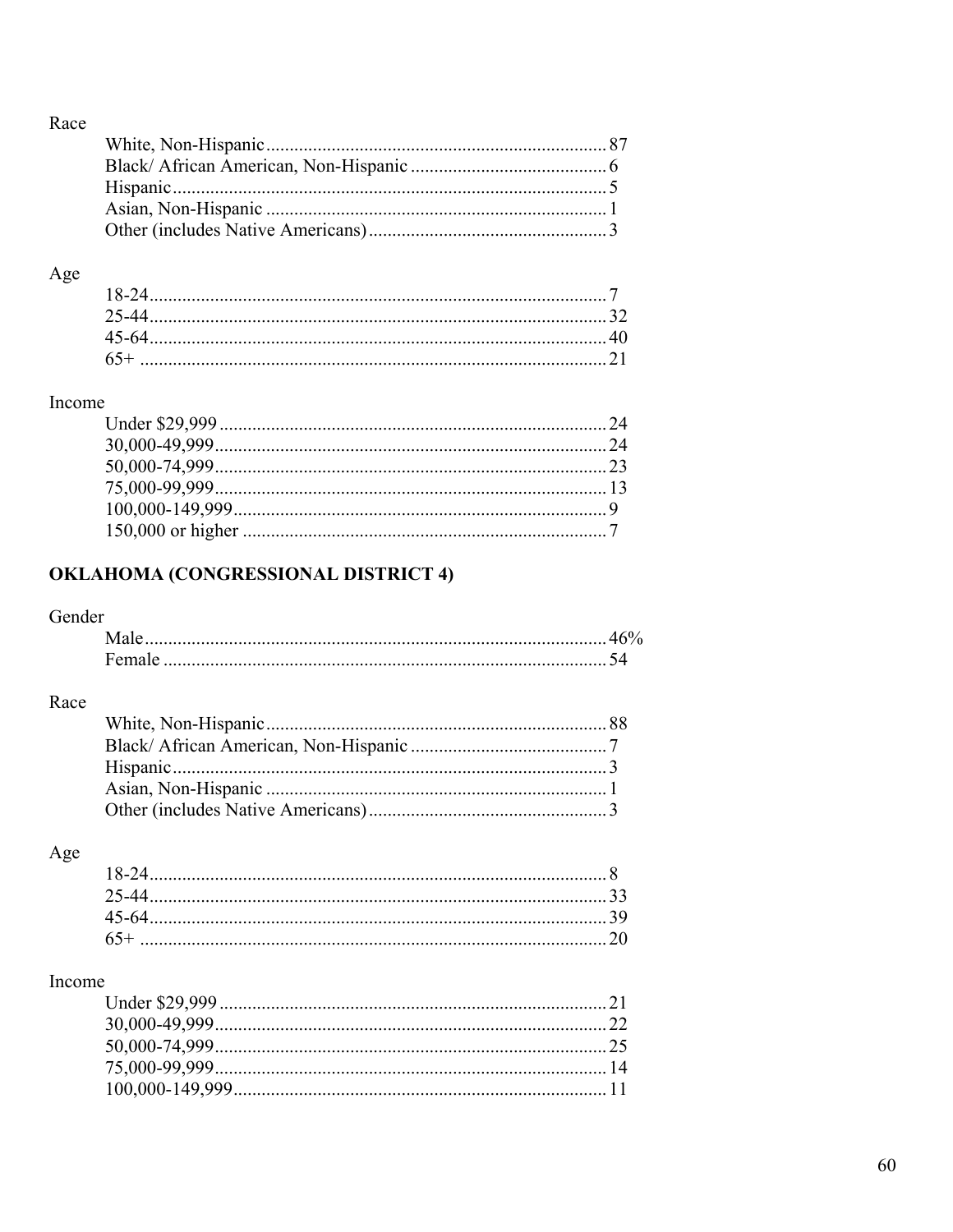|--|

# **VIRGINIA**

#### Gender

#### Race

# Age

# Income

# **MARYLAND**

| Party Identification |  |
|----------------------|--|
|                      |  |
|                      |  |
|                      |  |
|                      |  |

# Gender

# Race